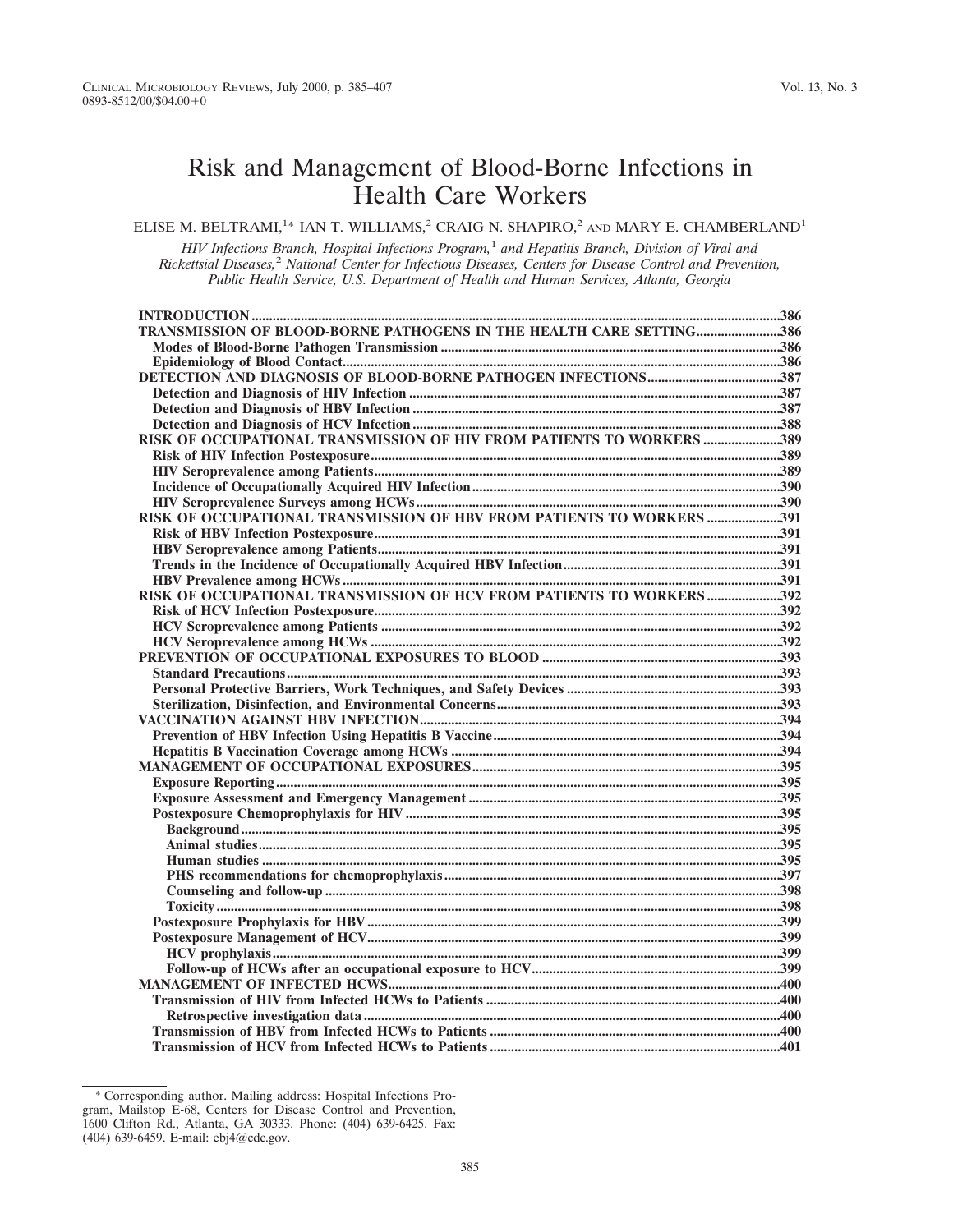#### **INTRODUCTION**

Exposure to blood-borne pathogens poses a serious risk to health care workers (HCWs). Transmission of at least 20 different pathogens by needlestick and sharps injuries has been reported (79). Despite improved methods of preventing exposure, occupational exposures will continue to occur.

Assessment of the risk of blood-borne pathogen transmission in the health care setting requires information derived from various sources, including surveillance data, studies of the frequency and preventability of blood contacts, seroprevalence studies among patients and HCWs, and prospective studies that assess the risk of seroconversion after an exposure to infected blood. Factors influencing the risk to an individual HCW over a lifetime career include the number and types of blood contact experienced by the worker, the prevalence of blood-borne pathogen infection among patients treated by the worker, and the risk of transmission of infection after a single blood contact.

In this article, we review the risk and management of the three blood-borne viruses most commonly involved in occupational transmission: human immunodeficiency virus (HIV), hepatitis B virus (HBV), and hepatitis C virus (HCV). We also will discuss current methods of preventing exposure, including standard precautions and the use of safety devices in the health care setting, as well as recommendations for postexposure prophylaxis.

# **TRANSMISSION OF BLOOD-BORNE PATHOGENS IN THE HEALTH CARE SETTING**

# **Modes of Blood-Borne Pathogen Transmission**

In the health care setting, blood-borne pathogen transmission occurs predominantly by percutaneous or mucosal exposure of workers to the blood or body fluids of infected patients. Occupational exposures that may result in HIV, HBV, or HCV transmission include needlestick and other sharps injuries; direct inoculation of virus into cutaneous scratches, skin lesions, abrasions, or burns; and inoculation of virus onto mucosal surfaces of the eyes, nose, or mouth through accidental splashes. HIV, HBV, and HCV do not spontaneously penetrate intact skin, and airborne transmission of these viruses does not occur.

#### **Epidemiology of Blood Contact**

To understand the nature, frequency, and prevention of percutaneous injuries and mucocutaneous blood contacts among HCWs, prospective observational studies have been performed in different patient care settings (Table 1). The percentage of procedures with at least one blood contact of any type ranged from 3% of procedures performed by invasive radiology personnel in a study in Dallas, Tex. (130), to 50% of procedures performed by surgeons in a study in Milwaukee, Wisc. (224). The percentage of procedures with at least one injury caused by a sharp instrument also varied widely, from 0.1 to 15%. These differences may be related to variations in study methods, procedures observed, and precautions used by the workers performing the procedures.

Several of these studies assessed specific risk factors for injury or exposure. For example, of the 99 percutaneous injuries observed by Tokars et al. during 1,382 operations in five different surgical specialties (general, orthopedic, gynecologic, trauma, and cardiac), most (73%) were related to suturing (256). Rates were highest (10%) during gynecologic surgeries (256). Panlilio et al. found in their study of blood contacts during surgery that risk factors for blood contacts by surgeons included performing an emergency procedure, patient blood loss greater than 250 ml, and surgery duration greater than 1 h

TABLE 1. Prospective observational studies of blood contact among HCWs

| Specialty and authors<br>(reference) | Yr        | Location(s)                                      | No. of procedures<br>observed | No. of procedures<br>with $\geq 1$ blood contact | % Procedures with<br>$\geq$ 1 sharps injury |
|--------------------------------------|-----------|--------------------------------------------------|-------------------------------|--------------------------------------------------|---------------------------------------------|
| Surgery                              |           |                                                  |                               |                                                  |                                             |
| Tokars et al. $(256)$                | 1990      | New York, N.Y.; Chicago, Ill.                    | 1,382                         | 46.6                                             | 6.9                                         |
| Popejoy et al. (220)                 | 1988      | Albuquerque, N.Mex.                              | 684                           | 27.8                                             | 3.1                                         |
| Ouebbeman et al. (224)               | 1990      | Milwaukee, Wisc.                                 | 234                           | 50.4                                             | 15.4                                        |
| Gerberding et al. (116)              | 1988      | San Francisco, Calif.                            | 1,307                         | 6.4                                              | 1.3                                         |
| Panlilio et al. (208)                | 1988-1989 | Atlanta, Ga.                                     | 206                           | 30.1                                             | 4.9                                         |
| <b>Obstetrics</b>                    |           |                                                  |                               |                                                  |                                             |
| Panlilio et al. (210)                | 1989      | Atlanta, Ga.                                     | 230                           | 32.2                                             | 1.7                                         |
| Invasive radiology                   |           |                                                  |                               |                                                  |                                             |
| Hansen et al. (130)                  | 1992      | Dallas, Tex.                                     | 501                           | 3.0                                              | 0.6                                         |
| Emergency room                       |           |                                                  |                               |                                                  |                                             |
| Marcus et al. (178)                  | 1989      | New York, N.Y.; Chicago, Ill.;<br>Baltimore, Md. | 9,793                         | 3.9                                              | 0.1                                         |
| Dentistry                            |           |                                                  |                               |                                                  |                                             |
| Cleveland et al. (77)                | 1993      | New York, N.Y.                                   | 16,340                        | $NA^a$                                           | 0.1                                         |

*<sup>a</sup>* NA, not available.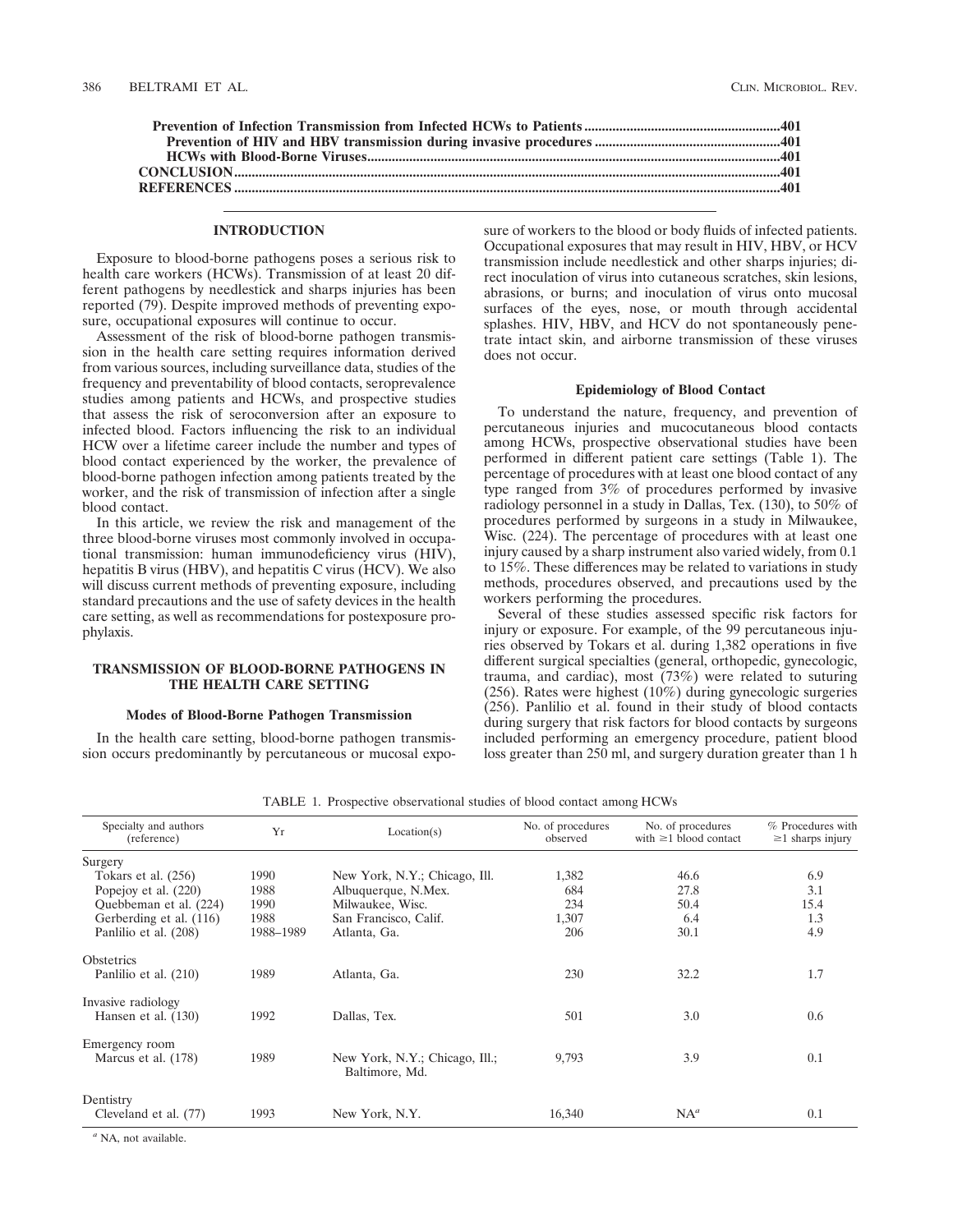|                                                                          | HBsAg | Anti-HBs       |                    | Anti-HBc | HBeAg      | Anti-HBe   |
|--------------------------------------------------------------------------|-------|----------------|--------------------|----------|------------|------------|
| Stage of infection                                                       |       |                | Total <sup>b</sup> | IgM      |            |            |
| Late incubation period                                                   |       |                |                    |          | $+$ or $-$ |            |
| Acute hepatitis B                                                        | $^+$  |                | -                  | $+++$    | $\pm$      |            |
| HBsAg carrier                                                            | $^+$  | $- (+$ rarely) | -                  |          | $+$ or $-$ | $+$ or $-$ |
| Recent $(< 6$ months; resolved<br>infection <sup><math>c</math></sup> )  |       |                | $++$               | +        |            | $+$ or $-$ |
| Distant $($ >6 months; resolved<br>infection <sup><math>c</math></sup> ) |       | $++$           | $++$               |          |            | $+$ or $-$ |
| Vaccinated                                                               |       | $+ +$          |                    |          |            |            |

TABLE 2. HBV serologic markers in different stages of infection and convalescence (201a)*<sup>a</sup>*

 $a +$ , positive;  $++$ , strongly positive;  $++$ , very strongly positive;  $+$  or  $-$ , variable reaction;  $-$ , negative. *b* The total anti-HBc assay detects both IgM and IgG antibody.

*<sup>c</sup>* Resolved, the patient no longer has the disease.

(208). In their study of dental procedures, Cleveland et al. found that most percutaneous injuries sustained by dental residents occurred extraorally and were associated with denture impression procedures (77).

Retrospective studies and surveys have also shown high rates of blood contact among HCWs in different patient care settings. Tokars et al. found that among 3,420 participants at the American Academy of Orthopaedic Surgeons annual meeting, 87.4% of surgeons surveyed reported a blood-skin contact and 39.2% reported a percutaneous blood contact in the previous month (258). In a retrospective survey by O'Briain in 1991 (202), 56% of 36 resident and staff pathologists reported that they had sustained a cut or needlestick injury in the preceding year. In this study, pathologists reported 72 injuries, corresponding to a rate of one injury for every 37 autopsies performed and one injury for every 2,629 surgical specimens handled (202). An anonymous national survey of certified nurse-midwives by Willy et al. found that 74% had soiled their hands with blood, 51% had splashed blood or amniotic fluid in their faces, and 24% had sustained one or more needlestick injuries in the preceding 6 months (281). Among 550 medical students and residents in Los Angeles, Calif., who were surveyed anonymously by O'Neill et al., 71% reported exposures to patients' blood and body fluids during the preceding year (204). In a recent study of third- and fourth-year medical students in San Francisco, Calif., by Osborn et al., 12% reported an exposure to infectious body substances over the 7-year study period, from 1990 to 1996 (205). There is evidence among some groups of HCWs, such as dentists, that rates of exposure are decreasing over time, temporally associated with increased awareness and compliance with the practice of standard precautions (76).

# **DETECTION AND DIAGNOSIS OF BLOOD-BORNE PATHOGEN INFECTIONS**

An understanding of the detection and diagnosis of HIV, HBV, and HCV infection is vital for the appropriate management and care of HCWs exposed to or infected with bloodborne viruses.

## **Detection and Diagnosis of HIV Infection**

After initial primary infection with HIV, there is a window period prior to the development of detectable antibody. In persons with known exposure dates, the estimated median time from initial infection to the development of detectable antibody is 2.4 months; 95% of individuals develop antibodies within 6 months of infection (34). Among HCWs with a documented seroconversion to HIV, 5% tested negative for HIV antibodies at  $>6$  months after their occupational exposure but were seropositive within 12 months (73). The two antibody tests commonly used to detect HIV are the enzyme immunoassay (EIA) and the Western blot. An HIV test result is reported as negative when the EIA result is negative. The result is reported as positive when the EIA result is repeatedly reactive and when the result of a more specific, supplemental confirmatory test, such as the Western blot, is also positive. Once an individual develops an antibody response, it usually remains detectable for life. HIV infection for longer than 6 months without detectable antibody is uncommon (73, 226).

Direct virus assays (e.g., PCR for HIV RNA) are sensitive methods for the detection of HIV infection. However, problems with laboratory contamination, false-positive rates, and increased costs limit their routine use. While PCR for HIV RNA is approved for use in established HIV infection, its reliability in detecting very early infection has not been determined (34). At present, the false-positive and false-negative rates of PCR are too high to warrant a broader role for it in routine postexposure management (207).

## **Detection and Diagnosis of HBV Infection**

The incubation period for acute hepatitis B ranges from 45 to 160 days, with an average of 120 days. Exposure to HBV can lead to an acute infection which may result in a chronic infection. Acute hepatitis B resembles other forms of viral hepatitis and cannot be distinguished based on history, physical examination, or serum biochemical tests.

The diagnosis of acute HBV infection is confirmed by the demonstration in serum of hepatitis B surface antigen (HBsAg), which appears well before onset of symptoms and before development of antibody to hepatitis B core antigen (anti-HBc), and immunoglobulin M (IgM) antibody to HBc, which appear at approximately the same time as symptoms (143). The presence of IgM anti-HBc indicates recent HBV infection, usually within the preceding 4 to 6 months. The presence of hepatitis B e antigen (HBeAg) in serum correlates with HBV replication, high titers of HBV, and infectivity. Persons who are positive for HBeAg typically have  $10^8$  to  $10^9$  HBV particles per ml of blood (243). In persons who resolve acute HBV infection, antibody to HBsAg (anti-HBs) develops and indicates immunity. The persistence of HBsAg for 6 months after the diagnosis of acute HBV is indicative of progression to chronic HBV infection.

HBV serologic markers in different stages of infection and convalescence are summarized in Table 2. Anti-HBc indicates prior infection and lasts indefinitely. In persons who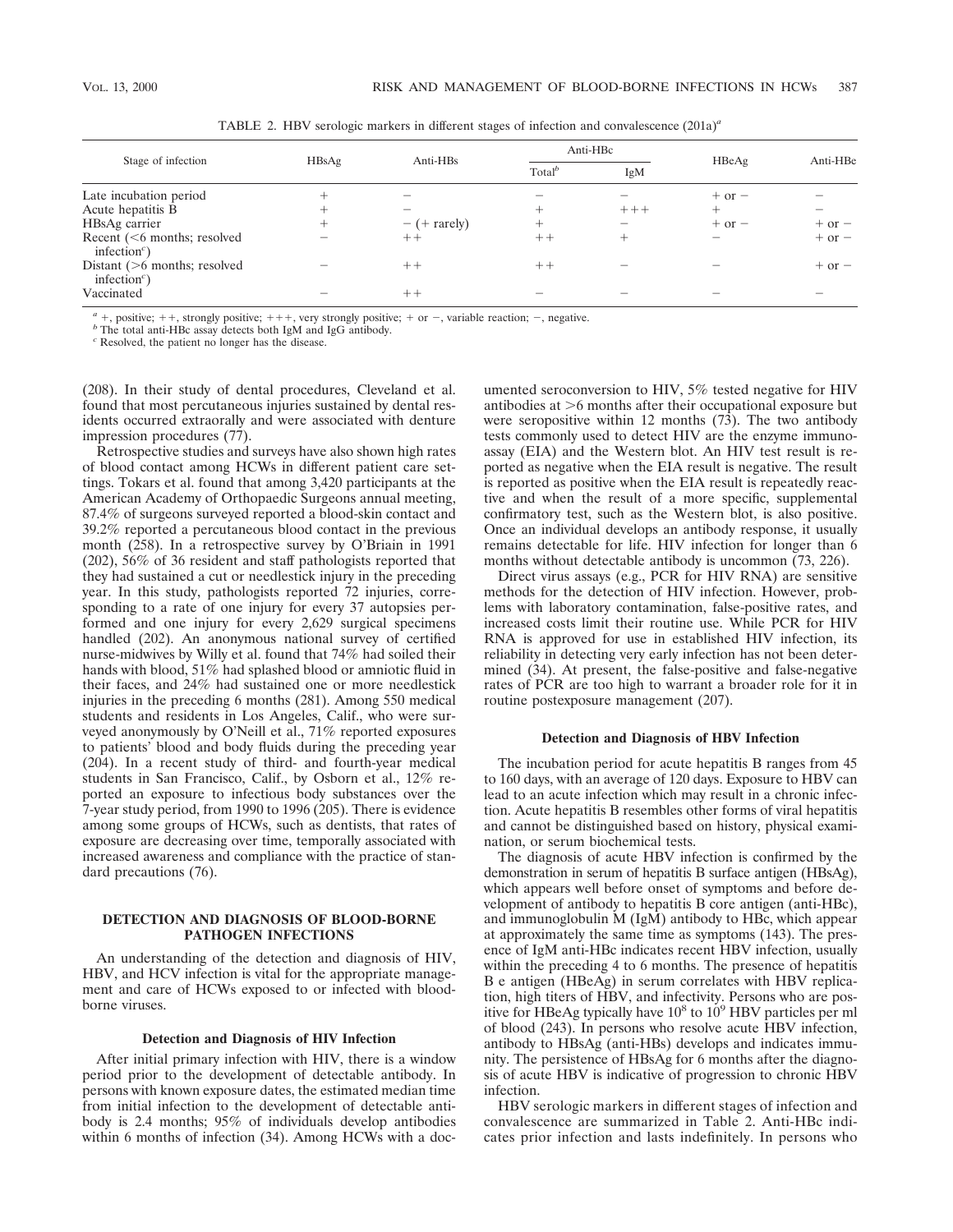| Test and type                    | Description                                                                                                                                                                         | Application(s)                                                                                                                                                                                | Comments                                                                                                                                                                                                                                           |
|----------------------------------|-------------------------------------------------------------------------------------------------------------------------------------------------------------------------------------|-----------------------------------------------------------------------------------------------------------------------------------------------------------------------------------------------|----------------------------------------------------------------------------------------------------------------------------------------------------------------------------------------------------------------------------------------------------|
| Anti-HCV                         | EIA and supplemental assay<br>(i.e., recombinant immuno-<br>blot assay [RIBA])                                                                                                      | Indicates past or present infection but<br>does not differentiate between acute,<br>chronic, or resolved infection; all<br>positive EIA results should be verified<br>by a supplemental assay | Sensitivity $\geq$ 97%; EIA alone has low<br>positive predictive value in low-<br>prevalence populations                                                                                                                                           |
| <b>HCV RNA</b>                   |                                                                                                                                                                                     |                                                                                                                                                                                               |                                                                                                                                                                                                                                                    |
| Oualitative tests <sup>b,c</sup> | Reverse transcriptase PCR<br>(RT-PCR) amplification of<br>HCV RNA by in-house or<br>commercial assays (e.g.,<br>Amplicor HCV)                                                       | Detects presence of circulating HCV<br>RNA; for monitoring patients on<br>antiviral therapy                                                                                                   | Detects virus as early as 1–2 weeks after<br>exposure; detection of HCV RNA during<br>course of infection may be intermittent<br>(a single negative RT-PCR result is not<br>conclusive); false-positive and false-<br>negative results might occur |
| Ouantitative tests $b,c$         | RT-PCR amplification of<br>HCV RNA by in-house or<br>commercial assays (e.g.,<br>Amplicor HCV Monitor);<br>branched-chain DNA<br>assays (e.g., Quantiplex<br><b>HCV RNA Assay</b> ) | Determines concentration of HCV RNA:<br>may be useful for assessing the<br>likelihood of response to antiviral<br>therapy                                                                     | Less sensitive than qualitative RT-PCR;<br>should not be used to exclude the<br>diagnosis of HCV infection or to<br>determine treatment endpoint                                                                                                   |
| Genotyping $b,c$                 | Several methodologies<br>available (e.g., hybrid-<br>ization, sequencing)                                                                                                           | Groups isolates of HCV based on genetic<br>differences into six genotypes and $>90$<br>subtypes; with new therapies, length of<br>treatment may vary based on genotype                        | Genotype 1 (subtypes 1a and 1b) most<br>common in United States and associated<br>with lower response to antiviral therapy                                                                                                                         |
| Serotyping <sup>b</sup>          | EIA based on<br>immunoreactivity to<br>synthetic peptides (e.g.,<br>Murex HCV Serotyping<br>$1-6$ Assay)                                                                            | No clinical utility                                                                                                                                                                           | Cannot distinguish between subtypes; dual<br>infections often observed                                                                                                                                                                             |

TABLE 3. Tests for HCV infection*<sup>a</sup>*

*<sup>a</sup>* Adapted from reference 64a.

*<sup>b</sup>* Currently not FDA approved; lack standardization.

<sup>*c*</sup> Samples require special handling (e.g., serum must be separated within 2 to 4 h of collection and stored frozen [-20 or -70°C]; samples should be shipped on dry ice).

respond to the hepatitis B vaccine, anti-HBs is the only antibody that is elicited. Persons with chronic infection who have mutations in the precore region of the HBV genome that prevent the expression of HBeAg but allow the expression of infectious virus have been described (40, 260). High titers of HBsAg can be observed in these persons even though they are HBeAg negative. The prevalence of these precore mutations in persons in the United States is unknown. The prevalence may be relatively high in certain parts of the world (41, 124, 171, 173, 197).

## **Detection and Diagnosis of HCV Infection**

The incubation period for acute HCV infection ranges from 2 to 24 weeks, with an average of 6 to 7 weeks (166, 179; L. B. Seef, Letter, Ann. Intern. Med. **115:**411, 1991). Because different types of viral hepatitis are indistinguishable based on clinical symptoms alone, serologic testing (Table 3) is necessary to establish a specific diagnosis of hepatitis C (121). Screening EIA and supplemental immunoblot assays are licensed and commercially available to detect antibodies to HCV (anti-HCV) (283). Because the rate of false positivity for the screening EIA is high in many populations, including HCWs, supplemental immunoblot assays must be used to judge the validity of repeatedly reactive EIA results. Anti-HCV may be detected within 5 to 6 weeks after the onset of infection and remains detectable long after the primary infection. In general, the interpretation of serologic tests for anti-HCV is limited by the following factors: (i) assays for anti-HCV do not distinguish between acute, chronic, or past infection; (ii) in acute infection there may be a prolonged interval between onset of illness and anti-HCV seroconversion (though most infected individuals seroconvert within 3 months of exposure); and (iii) the detection of anti-HCV does not necessarily indicate active HCV replication (8).

HCV RNA can be detected in serum or plasma within 1 to 2 weeks of exposure to the virus and several weeks before onset of alanine aminotransferase (ALT) elevations or the appearance of anti-HCV (103). In patients with chronic HCV infection, HCV RNA levels may remain relatively stable or can fluctuate over 1,000,000-fold. Fluctuations in HCV RNA may or may not correlate with elevations in transaminase levels. Rarely, the detection of HCV RNA may be the only evidence of HCV infection (14).

PCR techniques to amplify reverse-transcribed cDNA are currently the most sensitive methods for detecting HCV RNA. Both qualitative (122) and quantitative (87, 229) methods can be used to detect HCV RNA. Quantitative assays are less sensitive than qualitative assays and should not be used as a primary test to confirm or exclude the diagnosis of HCV infection (212). Currently, testing for HCV RNA is available on a research basis and no tests have been approved by the U.S. Food and Drug Administration. Because of assay variability, results of HCV RNA testing should be interpreted cautiously.

There are at least six different genotypes and more than 90 subtypes of HCV (33). About 70% of HCV-infected persons in the United States are infected with genotype 1; subtype 1a predominates over subtype 1b. Several different nucleic acid detection methods are commercially available to group isolates of HCV based on genotypes and subtypes (172).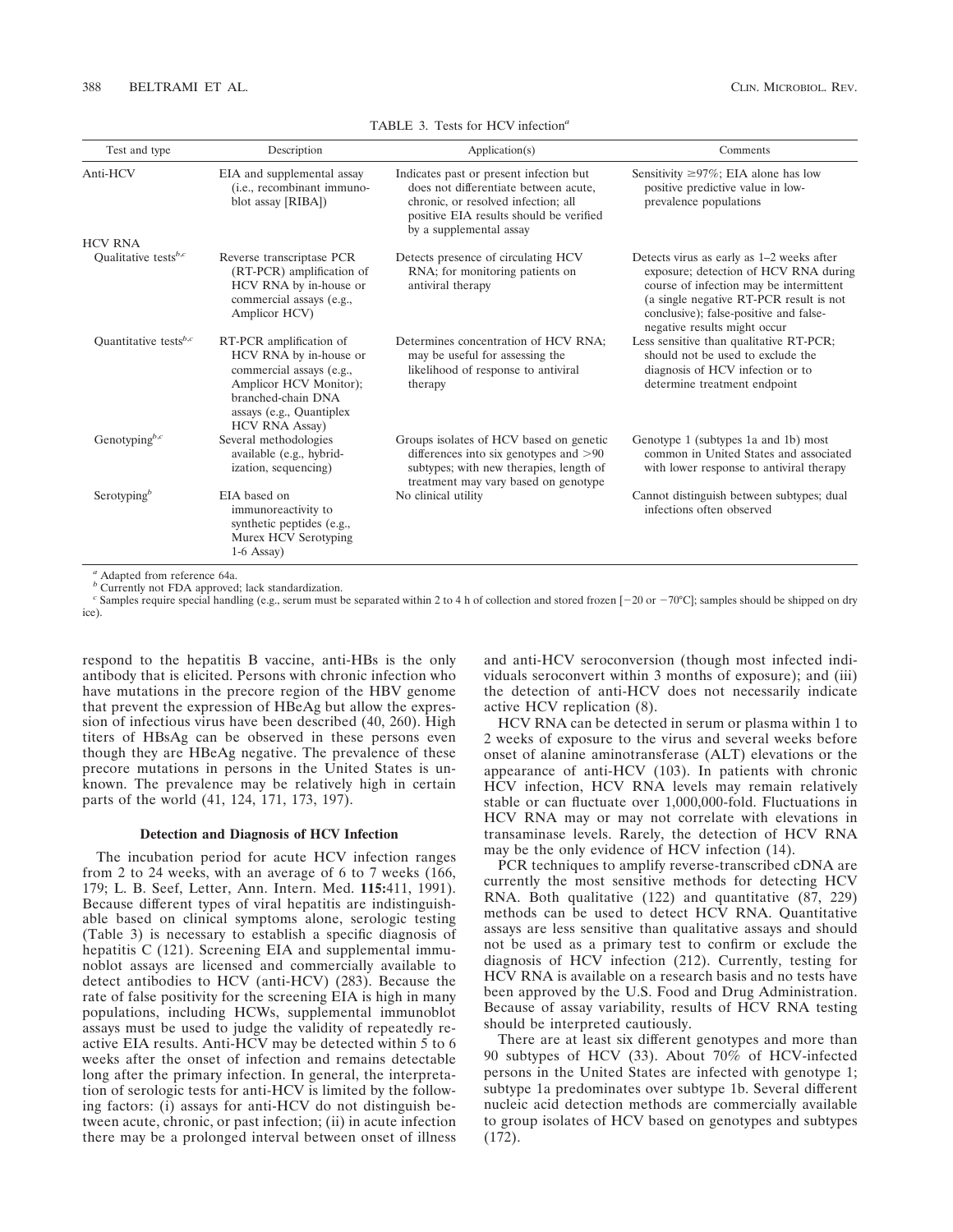| Authors (reference)          | Yr        | Setting              | Location            | No. of<br>patients tested | No. of patients<br>HIV positive $(\% )$ |
|------------------------------|-----------|----------------------|---------------------|---------------------------|-----------------------------------------|
| Kelen et al. (158)           | 1987      | Emergency department | Baltimore, Md.      | 2.302                     | 119(5.2)                                |
| Kelen et al. (157)           | 1988      | Emergency department | Baltimore, Md.      | 2,544                     | 152(6.0)                                |
| Marcus et al. (178)          | 1989      | Emergency department | Six high-AIDS areas | 20,382                    |                                         |
| Nagachinta et al. (191)      | 1990      | Emergency department | Los Angeles, Calif. | 1.945                     | 40(2.1)                                 |
| Mullins and Harrison (190)   | 1987-1991 | Trauma center        | Wichita, Kans.      | 2.004                     | 3(0.15)                                 |
| Gordin et al. (119)          | 1987      | Hospital             | Washington, D.C.    | 616                       | 23(3.7)                                 |
| Trepka et al. (261)          | 1993      | Hospital             | Denver, Colo.       | 2.825                     | 155(5.5)                                |
| Charache et al. (68)         | 1989      | Elective surgery     | Baltimore, Md.      | 4.087                     | 18(0.4)                                 |
| Montecalvo et al. (187)      | 1992      | Surgery-obstetrics   | Valhalla, N.Y.      | 1,056                     | 15(1.4)                                 |
| Krasinsi et al. <sup>b</sup> | 1986-1987 | <b>Obstetrics</b>    | New York, N.Y.      | 1.192                     | 28(2.4)                                 |
| Donegan et al. (94)          | 1987-1990 | <b>Obstetrics</b>    | Boston, Mass.       | 3,845                     | 93(2.4)                                 |

TABLE 4. HIV seroprevalence in emergency, hospital, surgery, and obstetrics patients

*<sup>a</sup>* 4.1 to 8.9 patients per 100 patient visits.

*<sup>b</sup>* K. Krasinski, W. Borkowsky, D. Bebenroth, and T. Moore, Letter, N. Engl. J. Med. **318:**185, 1988.

# **RISK OF OCCUPATIONAL TRANSMISSION OF HIV FROM PATIENTS TO WORKERS**

# **Risk of HIV Infection Postexposure**

Prospective studies of HCWs have estimated that the average risk for HIV transmission after a percutaneous exposure to HIV-infected blood is approximately 0.3% (95% confidence interval = 0.2 to 0.5%) (23) and that after a mucous membrane exposure it is  $0.09\%$  (95% confidence interval = 0.006 to 0.5%) (147). The risk after a cutaneous exposure is less but has not been well quantified since no HCW enrolled in a prospective study has seroconverted after an isolated skin exposure. There are insufficient data to quantify the risk of transmission after occupational exposure to potentially infectious tissues or fluids other than blood. However, in a study by Fahey et al., none of 559 participants reporting cutaneous exposures to blood, sputum, urine, feces, or other body substances from patients presumed infected with HIV acquired HIV infection (102). There is also no evidence of a risk for HIV transmission by the aerosol route. Transmission of HIV by aerosol would require the generation of aerosolized particles of blood, the presence of infective HIV in these aerosolized particles, and the deposition of a sufficient number of infective particles in the respiratory tract or on the mucous membranes of a susceptible host to cause infection. Biological or epidemiologic evidence that HIV can be transmitted by aerosols via the respiratory route currently does not exist (22). Although not specifically designed to assess the possibility of aerosol transmission of HIV, the 1991 seroprevalence survey of attendees of the annual meeting of the American Academy of Orthopaedic Surgeons addressed this concern indirectly (258). There were 1,201 study participants without nonoccupational risk factors who had participated in procedures on patients with HIV infection or AIDS and had never used a "space suit" or other device to prevent inhalation of aerosols. Since power instruments are used frequently in orthopedic procedures, many of these participants may have been exposed to blood or tissue aerosols produced by these instruments; all were HIV seronegative (258).

The risk of HIV transmission after a percutaneous exposure appears to be influenced by several factors. To assess possible risk factors, the Centers for Disease Control and Prevention (CDC), in collaboration with international public health authorities, conducted a retrospective case-control study using data reported to national surveillance systems in the United States, France, Italy, and the United Kingdom. Based on logistic regression analysis, factors associated with HIV transmission after percutaneous exposure included a deep injury, a device visibly contaminated with the source patient's blood, procedures involving a needle placed directly in the patient's vein or artery, and a source patient who died from AIDS within 60 days of the exposure (39). The findings of the case-control study suggest that the risk for HIV infection likely exceeds 0.3% for percutaneous injuries involving a larger volume of blood and/or higher titer of HIV in the blood. Several laboratory studies support these findings. In vitro models have shown that increasing needle size and penetration depth are associated with increased blood transfer volume (182), that hollowbore needles transfer greater volumes of blood than solid suture needles, and that gloves reduce the amount of blood transferred (26). Studies also have shown that the level of infectious HIV present in the blood of most patients with symptomatic AIDS is significantly higher than the level present in patients with asymptomatic HIV infection (141). An additional finding of the case-control study was that postexposure use of zidovudine (ZDV) by HCWs was associated with a lower risk for HIV transmission (39). (This issue will be discussed in more detail in the section Postexposure Chemoprophylaxis for HIV [below]). It is also possible that host defense mechanisms influence the risk of HIV transmission. One study demonstrated an HIV-specific T-helper cellular immune response when peripheral blood mononuclear cells from a small number of HCWs exposed to HIV were stimulated in vitro by HIV. None of the HCWs seroconverted. One possible explanation for these observations is that host immune responses prevented establishment of HIV infection after exposure (75). Similar cytotoxic T-lymphocyte responses have been observed in other populations with repeated HIV exposure without resulting infection (70, 74, 160, 170, 225).

## **HIV Seroprevalence among Patients**

In the United States, HIV seroprevalence rates vary widely by geographic area and patients' demographic characteristics. The CDC's Sentinel Hospital Surveillance System tested 195,829 anonymous patient blood samples at 20 hospitals in 15 cities between September 1989 and October 1991. The HIV seroprevalence at these institutions ranged from 0.2 to 14.2% and was highest among men aged 25 to 44 years and patients with infectious conditions (excluding symptomatic HIV infection) and drug-related conditions (153).

Similarly, seroprevalence data for unselected hospital admissions and for patients presenting to emergency departments, operating rooms, and obstetrical units have demonstrated considerable variation (Table 4). The lowest seroprevalence rates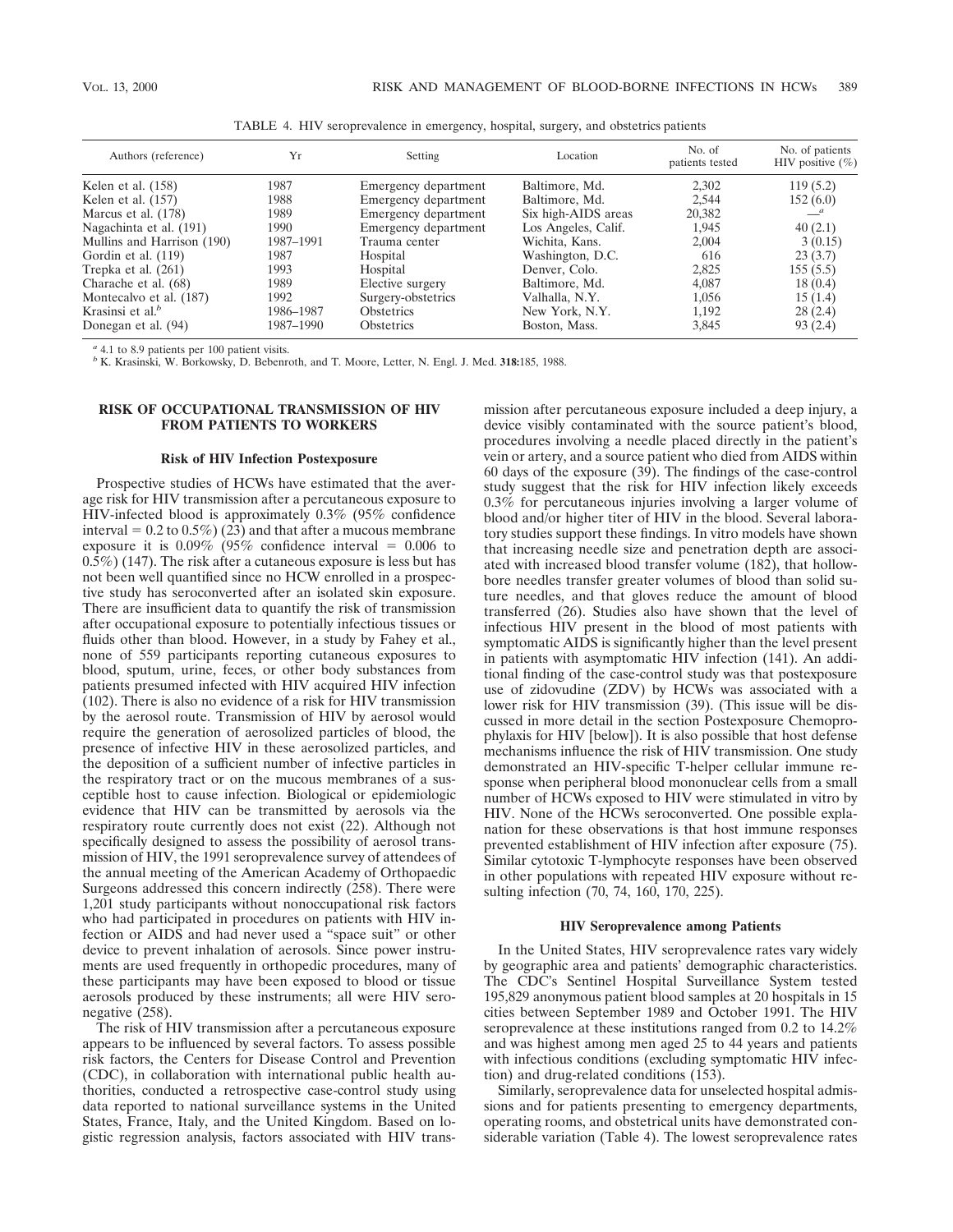TABLE 5. HCWs with documented and possible occupationally acquired HIV infection reported through June 1999 in the United States*<sup>a</sup>*

| Occupation                                                        | No. of documented<br>cases of<br>occupational<br>transmission | No. of possible<br>cases of<br>occupational<br>transmission |
|-------------------------------------------------------------------|---------------------------------------------------------------|-------------------------------------------------------------|
| Dental worker, including dentist<br>Embalmer or morgue technician | 1                                                             | 6<br>2<br>12                                                |
| Emergency medical technician<br>or paramedic                      |                                                               |                                                             |
| Health aide or attendant                                          | 1                                                             | 15                                                          |
| Housekeeper or maintenance<br>worker                              | 1                                                             | 12                                                          |
| Laboratory technician, clinical                                   | 16                                                            | 16                                                          |
| Laboratory technician,<br>nonclinical                             | 3                                                             |                                                             |
| <b>Nurse</b>                                                      | 23                                                            | 34                                                          |
| Physician, nonsurgical                                            | 6                                                             | 12                                                          |
| Physician, surgical                                               |                                                               | 6                                                           |
| Respiratory therapist                                             | 1                                                             | 2                                                           |
| Technician, dialysis                                              | 1                                                             | $\overline{3}$                                              |
| Technician, surgical                                              | $\overline{c}$                                                | $\overline{2}$                                              |
| Technician or therapist, other                                    |                                                               | 10                                                          |
| Other health care occupations                                     |                                                               | 4                                                           |
| Total                                                             | 55                                                            | 136                                                         |

*<sup>a</sup>* HCWs are defined as those persons, including students and trainees, who have worked in a health care, clinical, or HIV laboratory setting at any time since 1978. Adapted from reference 65.

have been reported in rural and suburban areas: 0.15% among trauma patients in Wichita, Kans. (190), and 0.4% among elective surgery patients in suburban Baltimore, Md. (68). The highest seroprevalence rates have been reported in urban, inner-city populations: 5.2 to 6.0% among emergency department patients in inner-city Baltimore, Md. (157, 191), and 5.5% among non-obstetric hospitalized patients in Denver, Colo. (K. Krasinski, W. Borkowski, D. Bebenroth, and T. Moore, Letter, N. Engl. J. Med. **318:**185, 1988).

In a CDC study conducted in six emergency departments in three urban and three suburban areas of New York, N.Y., Chicago, Ill., and Baltimore, Md., the overall rate of HIV infection ranged from about 4 to 9 per 100 patient visits (178). The study found that many patients' HIV infections were unrecognized at the time of initial presentation to the hospital. The percentage of patients whose HIV infection was unknown to hospital emergency department workers was about 70% in the three inner city hospitals and ranged from 40 to 90% in the three suburban hospitals.

## **Incidence of Occupationally Acquired HIV Infection**

As of 30 June 1999, a total of 191 U.S. workers had been reported to the CDC's national surveillance system for occupationally acquired HIV infection (Table 5) (65). Fifty-five HCWs had known occupational HIV exposures, with a baseline negative HIV test and subsequent documented seroconversion. Fifty of these exposures were to HIV-infected blood, one was to visibly bloody fluid, one was to an unspecified fluid, and three were to concentrated virus in a laboratory. Of the 55 HCWs, 47 sustained percutaneous exposures, 5 had mucocutaneous exposures, 2 had both a percutaneous and a mucocutaneous exposure, and 1 had an unknown route of exposure. Twenty-five of these HCWs have developed AIDS.

Of the 191 U.S. workers reported to the CDC's surveillance system, 136 have been reported as possible cases of occupationally acquired HIV infection. None of these HCWs reported behavioral or blood transfusion risk factors, and all reported occupational exposures to blood, body fluids, or laboratory specimens containing HIV. However, the time or source of infection was undocumented, usually because no baseline serum sample was available to establish seronegativity at the time of exposure.

The CDC's surveillance system likely does not reflect the full extent of occupationally acquired HIV infection because of underreporting of known infections or underrecognition of HIV infection. Studies of HCWs in hospital settings suggest that many percutaneous injuries are not reported (129, 177). Also, HCWs may not complete postexposure follow-up serologic testing (D. Cardo and the Health Care Worker Surveillance Study Group, Abstr. 6th Annu. Meet. Soc. Healthcare Epidemiol. Am., abstr. 67, 1996).

## **HIV Seroprevalence Surveys among HCWs**

HIV seroprevalence surveys provide a way of indirectly assessing the risk of occupationally acquired HIV infection. The CDC has conducted two voluntary anonymous seroprevalence surveys of surgeons in different specialties. In 1992, a seroprevalence survey was done among general surgeons, obstetricians, gynecologists, and orthopedic surgeons practicing in moderate to high AIDS incidence areas. Of the 770 participating surgeons, one general surgeon, who reported nonoccupa-

TABLE 6. Published HIV seroprevalence in selected HCWs

| Occupation and authors<br>(reference)   | No. of<br><b>HCWs</b><br>tested | No. of<br><b>HCWs HIV</b><br>positive | $\%$<br>Prevalence |
|-----------------------------------------|---------------------------------|---------------------------------------|--------------------|
| Surgeon                                 |                                 |                                       |                    |
| Panlilio et al. (209)                   | 770                             | 1                                     | 0.13               |
| Tokars et al. (258)                     | 3,420                           | $\overline{c}$                        | $\Omega$           |
| HCW blood donor                         |                                 |                                       |                    |
| Chamberland et al. (66)                 | 9.449                           | 3                                     | $\overline{a}$     |
| U.S. Army Reserve physician,<br>dentist |                                 |                                       |                    |
| Cowan et al. (82)                       | 3,347                           | 3                                     | Not known          |
| Dentist                                 |                                 |                                       |                    |
| Flynn et al. $(107)$                    | 89                              | 0                                     | $\theta$           |
| Klein et al. (163)                      | $1,132^b$                       | 1                                     | 0.09               |
| Siew et al. <sup><math>c</math></sup>   | 1,195                           | $\theta$                              | $\theta$           |
| Gruninger et al. (123)                  | 1,165                           | 1                                     | 0.09               |
| Gruninger et al. (123)                  | $1,433^b$                       | $\theta$                              | 0                  |
| Gruninger et al. (123)                  | 1,429 <sup>b</sup>              | $\theta$                              | $\theta$           |
| Ebbesen et al. <sup><i>d</i></sup>      | 961                             | $\theta$                              | $\theta$           |
| Hemodialysis staff                      |                                 |                                       |                    |
| Assogba et al. (20)                     | 40                              | $\overline{0}$                        | $\theta$           |
| Chirgwin et al. (71)                    | 25                              | $\theta$                              | $\theta$           |
| Comodo et al. (80)                      | 84                              | $\theta$                              | $\theta$           |
| Goldman et al. (118)                    | 49                              | $\theta$                              | $\theta$           |
| Peterman et al. (215)                   | 161                             | $\overline{c}$                        | 1.2                |
| Mortician, embalmer                     |                                 |                                       |                    |
| Gershon et al. (117)                    | 130                             | 1                                     | 0.8                |
| Turner et al. (264)                     | $129^{b}$                       | $\theta$                              | $\theta$           |

*<sup>a</sup>* One HCW lost to follow-up.

*b* Persons with nonoccupational risk excluded.

*<sup>c</sup>* C. Siew, S. E. Gruninger, and S. A. Hojvat, Letter, N. Engl. J. Med.

<sup>d</sup> P. Ebbesen, M. Melbye, F. Scheutz, A. J. Bodner, and R. J. Bigger, Letter, JAMA **256:**2199, 1986.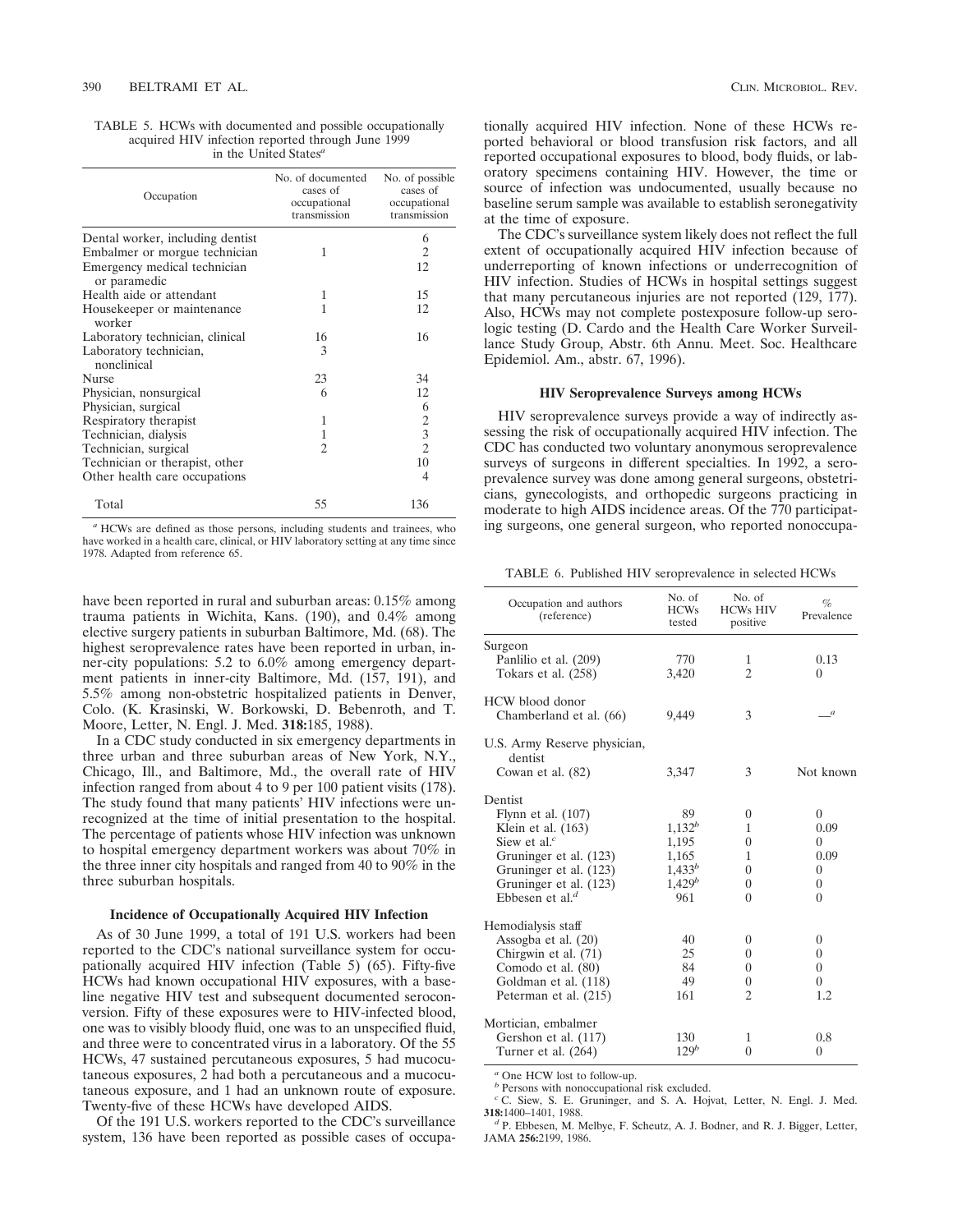tional risk factors for HIV infection on an anonymous questionnaire, was HIV positive (209). In 1991, a seroprevalence survey was done among surgeons attending the annual meeting of the American Academy of Orthopaedic Surgeons. Of the 3,420 participants, two surgeons, both of whom reported nonoccupational risk factors, were HIV positive (258). Other seroprevalence studies similarly have shown low rates of HIV seropositivity among HCWs without nonoccupational risk factors for HIV infection (Table 6) (20, 66, 71, 80, 82, 107, 117, 118, 123, 163, 215, 264; P. Ebbensen, M. Melbye, F. Scheutz, A. J. Bodner, and R. J. Bigger, Letter, JAMA **256:**2199, 1986; C. Siew, S. E. Gruninger, and S. A. Hojvat, Letter, N. Engl. J. Med. **318:**1400–1401, 1988).

One limitation of seroprevalence studies is that the extent of occupational and nonoccupational exposure to HIV among tested workers is usually unknown. Also, the rates may be underestimates if individuals deferred testing because they knew they were or suspected they might be HIV positive. Nonetheless, these seroprevalence surveys indicate that there was not a high rate of undetected HIV infection among the HCWs studied, many of whom had substantial opportunity for occupational exposures.

# **RISK OF OCCUPATIONAL TRANSMISSION OF HBV FROM PATIENTS TO WORKERS**

## **Risk of HBV Infection Postexposure**

The probability of HBV transmission after an occupational exposure is dependent upon the concentration of infectious virions in the implicated body fluid, the volume of infective material transferred, and the route of inoculation (e.g., percutaneous or mucosal).

HBV is present in high titers in blood and serous fluids, ranging from a few virions to  $10^9$  virions per ml (142). The virus is present in moderate titers in saliva, semen, and vaginal secretions (154). The titer in semen and saliva is generally 1,000 to 10,000 times lower than the corresponding titer in serum (44, 269). Other body fluids such as urine and feces contain very low levels of HBV unless contaminated with blood (91, 106, 149).

One of the most common modes of HBV transmission in the health care setting is an unintentional injury of an HCW from a needle contaminated with HBsAg-positive blood from an infected patient (5). The average volume of blood inoculated during a needlestick injury with a 22-gauge needle is approximately  $1 \mu$ l (V. M. Napoli and J. E. McGowan, Letter, J. Infect. Dis. **155:**828, 1987), a quantity sufficient to contain up to 100 infectious doses of HBV (243). The risk of transmission after a needlestick exposure to a nonimmune person is at least 30% if the source patient is HBeAg positive but is less than 6% if the patient is HBeAg negative  $(17, 120, 277)$ . Blood from patients with HBsAg titers below the threshold of detection using routine serologic tests is rarely infectious (4). While overt percutaneous injuries are efficient modes of HBV transmission, other less-obvious exposures may also lead to occupationally acquired HBV infection. In a case series of HBV-infected HCWs, fewer than 10% recalled a specific percutaneous injury, while 29 to 38% recalled caring for an HBsAg-positive patient within 6 months prior to their onset of illness (35; A. K. R. Chaudhuri and E. A. C. Follet, Letter, Br. Med. J. **284:**1408, 1982).

## **HBV Seroprevalence among Patients**

The risk of acquiring HBV is related to the prevalence of HBV infection in the patient population with which the HCW works. Patients who are HBsAg positive, either from acute or chronic infection, are potential sources of infection. Patients who are acutely infected may not be recognized since acute infection is symptomatic in only 10% of children and 30 to 50% of adults. Chronic HBV infection is often asymptomatic. HCWs who work in settings with patient populations with a relatively high prevalence of HBV infection, such as urban and tertiary-care hospitals (which more commonly serve groups at high risk for HBV infection, such as injecting drug users), have been shown to be at greater risk of occupational HBV infection than those who work in rural or community hospitals (133).

Prior to the implementation of guidelines for hepatitis B prevention, patients in hemodialysis centers had high rates of HBV infection, which posed an increased risk for workers in this setting (43, 189). However, between 1976 and 1993, the annual incidence of HBV infection decreased from 3.0 to 0.1% among hemodialysis patients and from 2.6 to 0.02% among staff members (254). Outbreaks of HBV infection in hemodialysis centers rarely occur today. When these outbreaks do occur, they are most often traced to failure to implement recommended infection control practices (11, 56, 198).

# **Trends in the Incidence of Occupationally Acquired HBV Infection**

The number of HCWs infected annually with HBV in the United States is estimated from data reported to the CDC Viral Hepatitis Surveillance Program (VHSP). Annual estimates are derived by applying the proportion of people who acquired HBV occupationally in the health care setting in a given year as reported to the VHSP to the estimated number of HBV infections that occurred in that same year. For example, the CDC estimates that in 1985 about 12,000 HCWs became infected with HBV (48). This figure is derived from the proportion of people who acquired HBV occupationally in the health care setting in 1985 (6% of patients in the Viral Hepatitis Surveillance Program reported employment in a medical or dental field for 6 months prior to date onset of illness, and two-thirds of these patients were estimated to work in settings with potential exposure to blood or body fluids) and the estimated number of HBV infections that occurred in the United States in 1985 (300,000).

The incidence of HBV infection among HCWs has decreased substantially since the early 1980s (54). The estimated number of HBV infections among HCWs declined from 17,000 (386 per 100,000) in 1983 to 400 (9.1 per 100,000) in 1995 (176). The estimated incidence of HBV infections among HCWs in 1983 was about threefold higher than the incidence of HBV infections in the general U.S. population (122 per 100,000) and declined by 1995 to more than fivefold lower than the incidence in the general U.S. population (50 per 100,000).

The absolute decline in the number of HBV infections among HCWs is attributed to the implementation of standard precautions in health care settings, including the increasing use of barrier precautions and personal protective devices and increasing levels of hepatitis B vaccination coverage among HCWs (21, 126, 282) (see Hepatitis B Vaccination Coverage among HCWs [below]).

## **HBV Prevalence among HCWs**

Prior to the availability of the hepatitis B vaccine, numerous cross-sectional surveys showed that HCWs had a three- to fivefold higher seroprevalence of HBV infection than the general U.S. population (48, 89, 93, 239, 241, 253). Prevalence rates of HBV infection of 13 to 18% have been demonstrated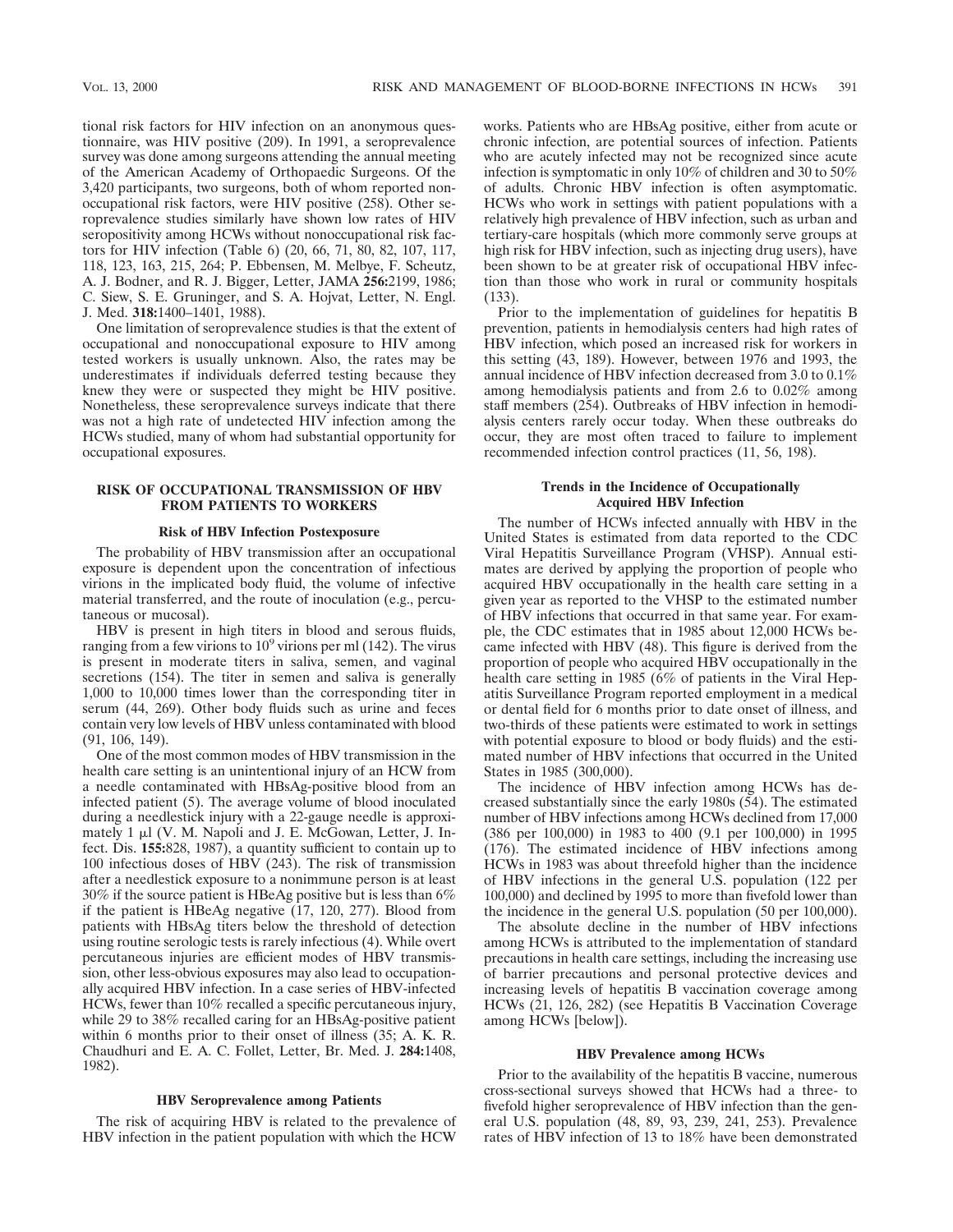among surgeons, and infection rates up to 27% have been demonstrated among dentists and oral surgeons (246, 278). By comparison, about 4% of first-time blood donors in the United States during the 1970s had serological markers of HBV infection (246).

Prevalence of previous infection with HBV has been found to increase with increasing age and to be directly related to the number of years employed as an HCW (78, 209, 241, 253). HCWs with frequent blood or needlestick exposures have a twofold higher prevalence of HBV infection than other HCWs (125). Physicians and dentists in specialties that involve frequent blood or needlestick exposure (e.g., obstetrician-gynecologists, pathologists, and oral surgeons) have a significantly elevated risk of HBV infection compared to specialists with less-frequent blood or needlestick exposure (e.g., pediatricians and psychiatrists) (278).

# **RISK OF OCCUPATIONAL TRANSMISSION OF HCV FROM PATIENTS TO WORKERS**

## **Risk of HCV Infection Postexposure**

HCV is transmitted efficiently by large exposures to blood such as through transfusion of blood or blood products from infectious donors. Overt percutaneous exposures to HCV (e.g., accidental needlestick injuries) also have been documented as means of HCV transmission.

The risk that an HCV-infected individual will transmit the virus may be related to the type and size of the inoculum and the route of transmission as well as the titer of virus, but data on the threshold concentration of virus needed to transmit infection are insufficient. Neither the presence of antibody nor the presence of HCV RNA is a direct measure of infectivity.

Prior to the discovery of HCV, a significant association was noted between acquiring acute non-A, non-B (NANB) hepatitis and employment in patient care and laboratory work (12). A case-control study among British blood donors found that having been an HCW was a risk factor for having HCV infection (196). A number of case reports have documented occupational HCV transmission from anti-HCV-positive patients to HCWs in a variety of settings (234, 263, 268; A. M. Herbert, D. M. Walker, K. L. Davies, and J. Bagg, Letter, Lancet **339:** 305, 1992; A. B. Jochen, Letter, Lancet **339:**304, 1992; F. Marranconi, V. Mecenero, G. P. Pellizer, M. C. Bettini, M. Conforto, A. Vaglia, C. Stecca, E. Cardone, and F. de Lalla, Letter, Infection **20:**111, 1992; E. Perez-Trallero, G. Cilla, and J. R. Saenz, Letter, Lancet **344:**548, 1994). A history of accidental needlestick exposures among HCWs has also been independently associated with anti-HCV positivity (219).

Follow-up studies of HCWs who sustained percutaneous exposures to blood from anti-HCV-positive patients have found variable rates of HCV transmission (30, 140, 161, 223, 247, 284). However, the average incidence of anti-HCV seroconversion after needlestick or sharps exposure from a known anti-HCV-positive source patient is 1.8% (range, 0 to 7%) (10, 64). In one study conducted in Japan, which included PCR testing for HCV RNA in source patients and HCWs, the risk of transmission after a needlestick exposure from a source patient with HCV RNA-positive blood was 10% (186). No infections have been associated with mucous membrane or nonintact skin exposures in prospective studies conducted to date; however, there have been two case reports of HCV transmission as a result of a blood splash to the conjunctiva (232; G. Ippolito, V. Puro, N. Petrosillo, G. De Carli, G. Micheloni, and E. Magliano, Letter, JAMA **280:**28, 1998).

The importance of mucous membrane and inapparent par-

enteral exposures in HCV transmission in the health care setting is not well defined. HCV typically circulates at low titers in infected serum in comparison to HBV (32, 88). Saliva may contain HCV but has not been epidemiologically linked to transmission. HCV RNA has not been detected in urine, feces, or vaginal secretions from patients who have virus circulating in the blood (96, 144). The relatively few studies examining risk factors for infection and conflicting results highlight the need for further studies to better define the factors influencing infectivity and risk factors for acquiring HCV infection among HCWs.

## **HCV Seroprevalence among Patients**

The prevalence of anti-HCV among different population subgroups who may serve as a reservoir for transmission in the health care setting is highly variable in the United States (6). Anti-HCV seroprevalence rates among blood donors are  $<$ 0.5%, while higher rates have been observed among hemodialysis patients  $\sqrt{-20\%}$  and hemophilia patients ( $\sim 60\%$  to 90%) (15). The anti-HCV seroprevalence rates among hospitalized patients have been reported to range from 2 to 18% (159, 175). Data from the Third National Health and Examination Survey, conducted during the period 1988 to 1994, have indicated that an estimated 1.8% of Americans have been infected with HCV (13).

The prevalence of anti-HCV among persons on dialysis is consistently higher than in other hospitalized patient groups. The prevalence of anti-HCV among dialysis patients ranges from 8 to 36% in the United States (213) and from 1 to 47% worldwide (188). The increased prevalence of anti-HCV among patients on dialysis has been associated with several factors, including previous blood transfusion, increased years the patient has been on dialysis, mode of dialysis (patients on peritoneal dialysis are at lower risk than hemodialyzed patients), increased prevalence of HCV infection among patients in the dialysis unit, history of previous organ transplantation, and history of illegal injection drug use (194, 213). Studies have consistently demonstrated an association between anti-HCV positivity and increasing years on dialysis; this association is independent of blood transfusion (67, 110, 131, 134, 203, 240; U. Schlipkoter, M. Roggendorf, K. Cholmakov, A. Weise, V. Gladziwa, and N. Luz, Letter, Lancet **335:**1409, 1990; K. Yamaguchi, Y. Nishimura, N. Fukoka, J. Machida, S. Veda, Y. Kusumoto, G. Futami, T. Ishii, and K. Takatsuki, Letter, Lancet **335:**1409–1410, 1990).

## **HCV Seroprevalence among HCWs**

Despite an increased HCV infection rate among dialysis patients, staff members of hemodialysis centers in the United States have been found to have prevalence rates similar to those seen in other HCWs (255). In general, seroprevalence surveys among hospital-based HCWs in western countries have found rates of anti-HCV similar to or lower than that estimated to occur in the general population (9, 195, 276; G. McQuillan, M. Alter, L. Moyer, S. Lambert, and H. Margolis, Proc. IX Int. Symp. Viral Hepatitis Liver Dis., p. 8, 1996). Even among HCWs with high rates of exposure to blood or needlestick injuries, seroprevalence rates similar to those found among blood donors  $(<0.5\%)$  have been observed (249, 284).

The CDC determines national risk factor estimates for acute HCV infection through a program of intensive surveillance conducted in several sentinel counties. Between 1991 and 1998, approximately 4% of acute hepatitis C cases reported to this sentinel surveillance system were occupationally related (I. T. Williams, M. Fleenor, F. Judson, K. Mottram, H. Homan,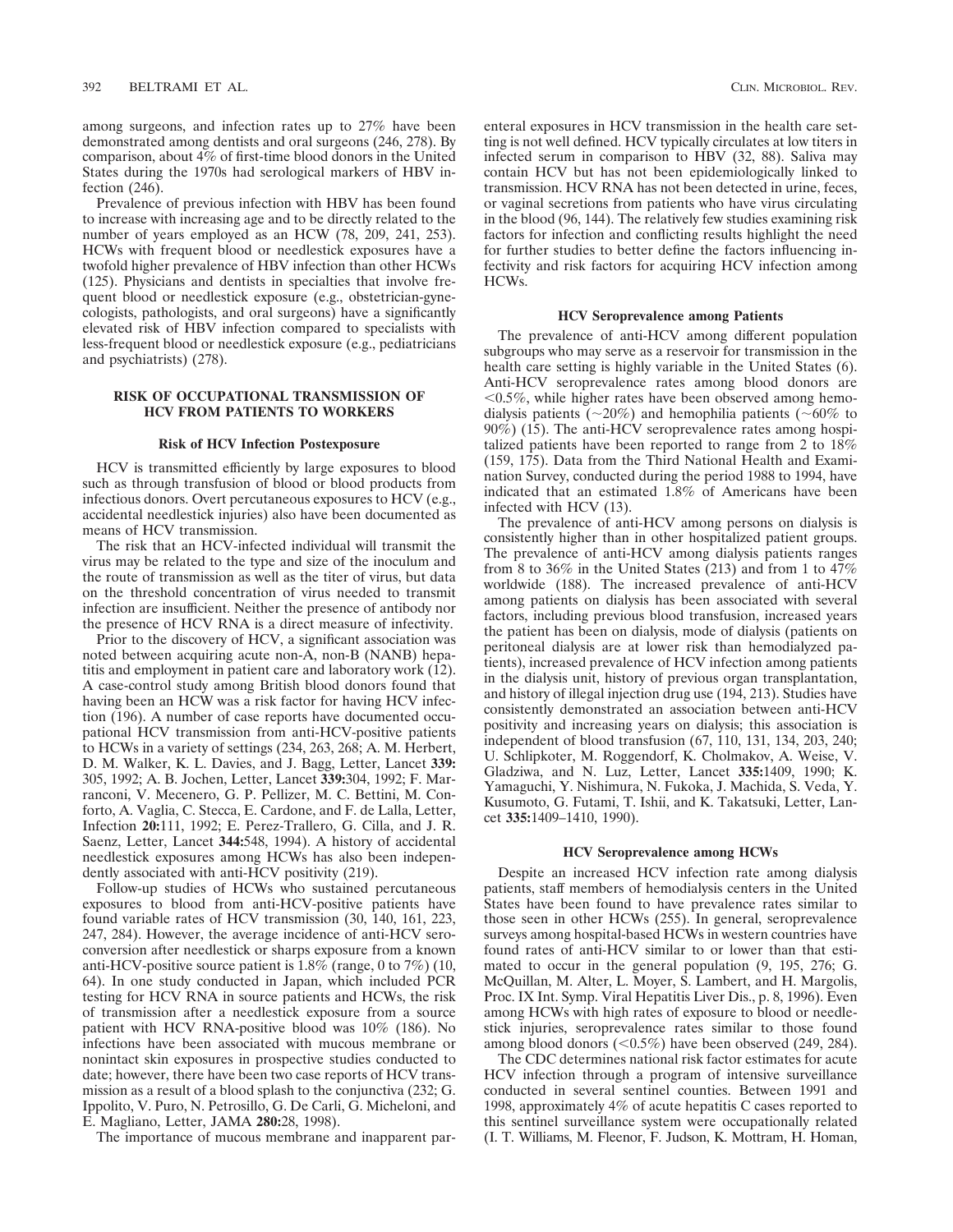P. Ryder, and M. J. Alter, Abstr. 10th Int. Symp. Viral Hepatitis Liver Dis, p. 63, 2000).

Several studies examining risk factors for HCV infection among HCWs have produced conflicting results. One study in New York found 2% of dentists and 9% of oral surgeons to be anti-HCV positive (162). In that study, the percentage of professional time spent practicing oral surgery was directly related to anti-HCV positivity. However, anti-HCV-positive dentists reported 50% fewer needlesticks during the previous 5 years than did anti-HCV-negative dentists. In contrast, anti-HCV positivity was associated with a reported history of frequent needlestick injuries in a survey of hospital-based HCWs in California (219). However, in studies among surgeons in several urban areas, no association was observed with recollection of skin, mucous membrane, or percutaneous exposure to blood during the last month or year (209; J. I. Tokars, M. Chamberland, C. Shapiro, C. Schable, A. Wright, D. Culver, M. Jones, P. McKibben, D. Bell, and the Serosurvey Study Committee, Proc. 2nd Annu. Meet. Soc. Hosp. Epidemiol. Am., p. 33, 1992).

# **PREVENTION OF OCCUPATIONAL EXPOSURES TO BLOOD**

# **Standard Precautions**

In 1987 the CDC developed universal precautions to help protect both HCWs and patients from infection with bloodborne pathogens in the health care setting (46). These recommendations stress that blood is the most important source of HIV, HBV, and other blood-borne pathogens and that infection control efforts should focus on the prevention of exposures to blood as well as the receipt of HBV immunizations. In 1995, the CDC's Hospital Infection Control Practices Advisory Committee (HICPAC) introduced the concept of standard precautions, which synthesizes the major features of universal precautions and body substance isolation into a single set of precautions to be used for the care of all patients in hospitals regardless of their presumed infection status (111). Blood, certain other body fluids (e.g., semen, vaginal secretions, and amniotic, cerebrospinal, pericardial, peritoneal, and synovial fluids), and tissues of all patients should be considered potentially infectious (46, 47). Standard precautions apply to blood; all body fluids, secretions, and excretions (except sweat); nonintact skin; and mucous membranes (111). The core elements of standard precautions comprise (i) hand washing after patient contact, (ii) the use of barrier precautions (e.g., gloves, gowns, and facial protection) to prevent mucocutaneous contact, and (iii) minimal manual manipulation of sharp instruments and devices and disposal of these items in punctureresistant containers (46, 47, 111).

The CDC's recommendations—along with the blood-borne pathogen standard issued by the Occupational Safety and Health Administration (OSHA), which requires that HBV vaccine be made available to HCWs with risk of occupational exposure, the development of written exposure control plans, the use of engineering and work practice controls to reduce exposures, and annual HCW training (266)—have caused widespread adoption of standard precautions in U.S. hospitals. Several investigators have attempted to assess the efficacy of standard precautions. For example, Beekman et al. at the Clinical Center of the National Institutes of Health found a significant and sustained decrease in percutaneous injuries associated with the implementation of standard precautions (21). At the same institution, a comparison of the frequencies of HCWs' blood exposures on self-reported questionnaires before and after standard precaution training found a decrease in the mean number of blood exposures per year among clinical HCWs, from 35.8 to 18.1 (102). Education of HCWs about needlestick prevention, along with effective communication and convenient placement of sharps containers, has been shown to decrease needlestick injuries by 60% among HCWs at a teaching hospital in California (126).

# **Personal Protective Barriers, Work Techniques, and Safety Devices**

Skin and mucous membrane contacts frequently can be prevented with the use of barrier precautions, such as gloves, masks, gowns, and goggles, among HCWs in emergency room, operating room, and medical ward settings (102, 178, 259, 282). However, the greatest risk of blood-borne pathogen transmission comes from percutaneous injuries, which are not prevented by barriers but instead require changes in technique and/or use of safety devices. For instance, Tokars et al. noted that half of the percutaneous injuries during surgical procedures occurred when fingers, rather than instruments, were used during suturing, suggesting that the use of instruments or other changes in technique might reduce injuries (256). The use of blunt-tip suture needles during surgical procedures can significantly reduce suture-related percutaneous injuries. In a CDC study of blunt suture needle use during gynecological surgical procedures, researchers found no percutaneous injuries with blunt suture needles compared to 1.9 injuries per 1,000 conventional curved suture needles used and 14.2 injuries per 1,000 straight suture needles used (58).

Similarly, changes in the design of sharp instruments can prevent injuries in nonsurgical settings (151, 152). One study found that resheathable and bluntable needles reduced percutaneous injuries during phlebotomy by 23 to 76% (59). Many injuries in the health care setting are associated with intravenous (i.v.) tubing-needle assemblies. Studies have found that i.v.-related percutaneous injuries decreased approximately 72 to 100% following the introduction of needleless systems (112, 252; Skolnick et al., Letter, N. Engl. J. Med. **318:**1400–1401); the greatest reductions were seen with those systems that did not permit needles to access i.v. lines. Although devices may be safer for HCWs, it is important that they be assessed for potential patient care complications. An outbreak of bloodstream infections associated with a needleless i.v. infusion system raised concerns regarding the potential for adverse patient outcomes associated with these devices (86). However, Adams et al. prospectively compared the incidences of various patientrelated adverse outcomes for conventional and needleless i.v. access systems and found that the needleless system posed no greater risk of positive catheter tip or adapter fluid cultures, i.v. site complications, or nosocomial bacteremia (1).

## **Sterilization, Disinfection, and Environmental Concerns**

Most laboratory studies have indicated that HIV is readily susceptible to a variety of disinfectants (233). The titer of HIV is reduced by 90 to 99% within several hours after drying and then further diminishes with time (46, 267). The length of time that viable HIV can be detected depends on the conditions of the experiment, including the initial concentration of HIV, whether organic or other foreign material is present that may protect HIV from inactivation, and other factors. There is no evidence for HIV transmission by environmental surfaces.

In contrast, HBV is resistant to drying, ambient temperatures, simple detergents, and alcohol and has been found to be stable on environmental surfaces for at least 7 days (104, 211). Thus, indirect inoculation can occur via inanimate objects (e.g.,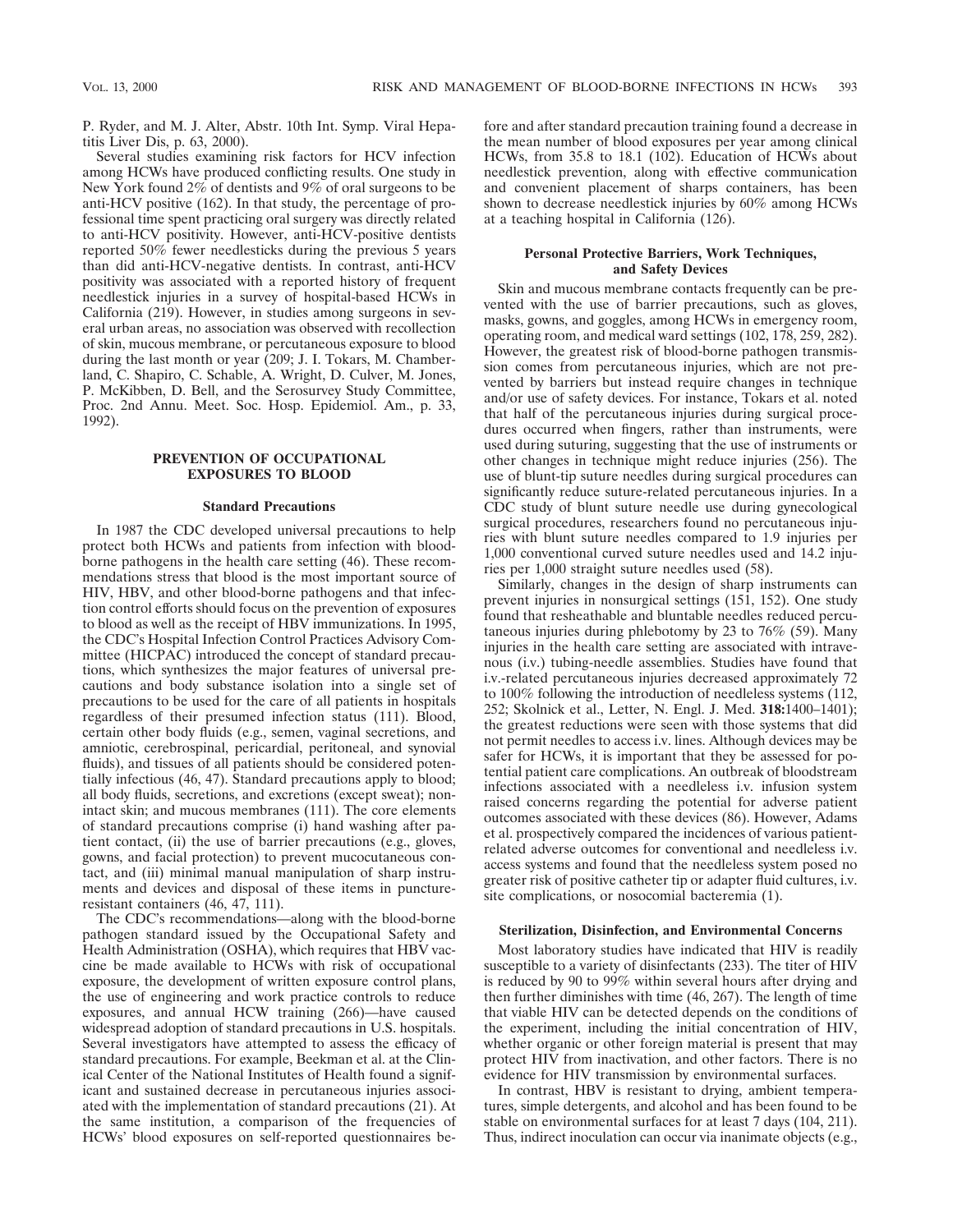contaminated medical equipment or environmental surfaces). However, HBV has been shown to be inactivated by several intermediate-level disinfectants, including 0.1% glutaraldehyde and 500-ppm free chlorine from sodium hypochlorite (i.e., household bleach) (29, 105). Heating to 98°C for 2 min also inactivates HBV (165).

While specific animal infectivity studies have not been published, rapid degradation of HCV occurs when serum containing HCV is left at room temperature (83). Epidemiologic data also suggest that environmental contamination with HCV is not a significant route of transmission in the health care setting.

Standard sterilization and disinfection procedures recommended for patient care equipment are adequate to sterilize or disinfect items contaminated with blood or other body fluids from people infected with blood-borne pathogens, including HIV, HBV, and HCV. Because foreign material may interfere with the sterilization or disinfection procedure, devices must first be adequately cleaned. Cleaning before disinfection is particularly important for devices such as endoscopes that may become heavily soiled and cannot tolerate heat sterilization (180).

All spills of blood and blood-contaminated body fluids should be promptly cleaned by a person wearing gloves and using an Environmental Protection Agency-approved disinfectant or a 1:10 to 1:100 solution of household bleach. Visible material should first be removed with disposable towels or other means to prevent direct contact with blood. The area should then be decontaminated with an appropriate disinfectant (46).

## **VACCINATION AGAINST HBV INFECTION**

## **Prevention of HBV Infection Using Hepatitis B Vaccine**

Hepatitis B vaccine provides both preexposure and postexposure protection against HBV infection. Two types of hepatitis B vaccine, plasma-derived and recombinant, have been licensed in the United States, and both are very effective in preventing HBV infection. The plasma-derived vaccine is no longer available in the United States. The currently available vaccines are produced by recombinant DNA technology (51). Three intramuscular doses of hepatitis B vaccine induce a protective antibody response in  $>90\%$  of healthy recipients. Adults who develop a protective antibody response are protected from clinical disease and chronic infection. Long-term studies of immunized adults and children indicate that immune memory remains intact for at least 12 years, even though anti-HBs levels may become low or undetectable (272, 279, 280). Routine booster doses of hepatitis B vaccine are not considered necessary (61).

Since it became available in 1981, hepatitis B vaccine has been recommended for HCWs who have anticipated exposure to blood or body fluids. It is preferable that HCWs be vaccinated during professional training or early in their careers, so that they are protected prior to being at risk of occupational HBV infection.

Persons at occupational risk of infection should be tested for anti-HBs after vaccination, since knowledge of a person's HBV immune status allows for the most precise selection of a postexposure prophylaxis regimen, should an exposure occur. It is recommended that postvaccination testing be done for all HCWs who are at risk for having blood or blood-contaminated body fluid exposures (e.g., physicians, nurses, operating room technicians, dentists, dental hygienists, emergency medical technicians, phlebotomists, laboratory technologists and technicians, physician assistants, and nurse practitioners). Testing is not indicated for persons at low risk of mucosal or percutaneous exposure to blood or body fluids or HBV infection (e.g., public safety workers and HCWs without direct patient contact). When indicated, postvaccination testing should be done 1 to 2 months after completion of the three-dose series.

Persons who do not respond to the primary vaccine series should complete a second three-dose vaccine series or be evaluated to determine if they are HBsAg positive. Revaccinated persons should be retested at the completion of the second vaccine series. Nonresponders to vaccination who are HBsAg negative should be considered susceptible to HBV infection and should be counseled regarding precautions to prevent HBV infection and the need to obtain hepatitis B immunoglobulin (IG) prophylaxis for any known or probable parenteral exposure to HBsAg-positive blood.

## **Hepatitis B Vaccination Coverage among HCWs**

Since 1982, hepatitis B vaccine has been recommended for HCWs with frequent blood or needle exposures (45). However, hepatitis B vaccine was not widely used among HCWs in the 1980s. In a survey of U.S. hospitals conducted during 1990 by OSHA, 91% of hospitals had hepatitis B vaccination programs for employees, and of these, 64% paid for the cost of vaccinating high-risk employees (i.e., those involved in direct patient care and laboratory work) (181). However, it was estimated that only 46% of high-risk employees had received the hepatitis B vaccine. Barriers to vaccine use among HCWs included the high cost of the vaccine, failure of employers to offer the vaccine at low or no cost, and a perception among some HCWs that they would not benefit from vaccination.

In 1991, OSHA issued a standard that required employers to offer hepatitis B vaccine at no cost to employees with reasonably anticipated contact with blood or other potentially infectious materials (266). This standard does not require the employer to conduct postvaccination testing or to provide booster doses of hepatitis B vaccine. Employees who administer first aid only as a collateral duty to their routine work assignment (e.g., teachers) do not need to be offered the hepatitis B vaccine until they give aid involving exposure to blood or other potentially infectious materials. If an exposure incident occurs, the employee should be evaluated for postexposure prophylaxis (PEP) in accordance with the recommendations of the Advisory Committee on Immunization Practices (ACIP) (60).

Subsequent to the issuance of the OSHA guidelines, hepatitis B vaccination coverage substantially increased among HCWs, especially among younger HCWs. In 1991 and 1992, surveys indicated that approximately 90% of orthopedic and hospital-based surgeons aged 20 to 29 years from urban areas had received the hepatitis B vaccine. However, among surgeons who had practiced more than 10 years, 25% had not received the hepatitis B vaccine and were susceptible to HBV infection (209; Tokars et al., Proc. 2nd Annu. Meet. Soc. Hosp. Epidemiol. Am., p. 33, 1992). A survey conducted among 150 hospitals in 1992 found that 51% of the employees who were eligible to receive hepatitis B vaccine had completed the vaccination series (2). By 1994, a telephone survey of 113 hospitals found that 67% of eligible employees had completed the hepatitis B vaccination series (176). Vaccination coverage was highest among personnel with frequent exposure to infectious body fluids and lowest for employees at low risk for exposure. Coverage levels among eligible employee groups surveyed in 1994 were 81% among phlebotomists, 72% among nurses, 71% among physicians and residents, 63% among nurse aides, 59%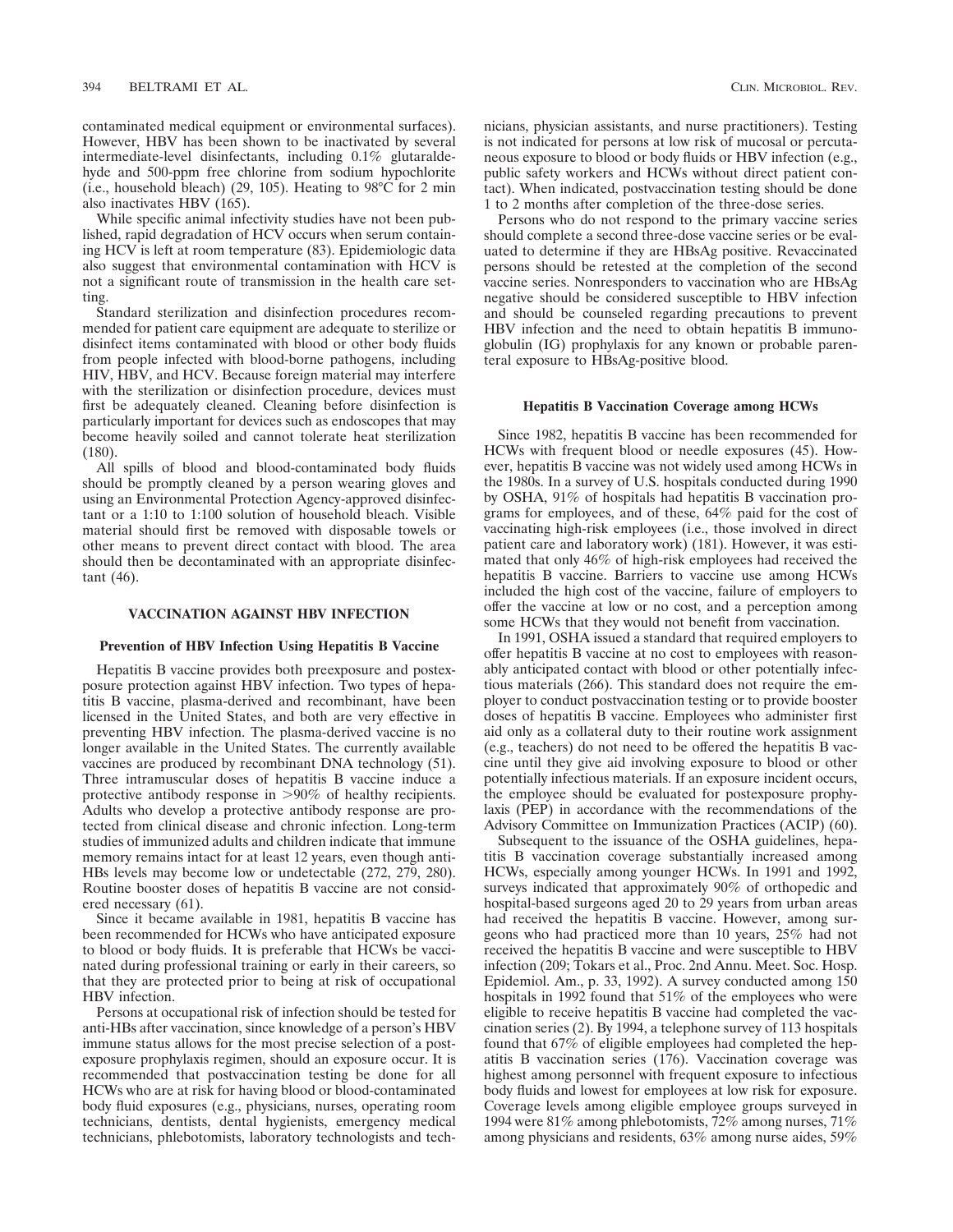among custodial and security personnel, 44% among clerical administrative staff, and 44% among food service workers.

# **MANAGEMENT OF OCCUPATIONAL EXPOSURES**

Although exposure prevention remains the best strategy for protecting HCWs from occupationally acquired infection, exposures are nevertheless likely to occur. Employers should have in place a system that includes written protocols for prompt reporting, evaluation, counseling, treatment, and follow-up of occupational exposures that may place a worker at risk of blood-borne pathogen infection. Employers also must establish exposure control plans and comply with incident reporting requirements mandated by OSHA (50, 266). Access to clinicians who can provide postexposure care should be available during all work hours, including nights and weekends. Persons responsible for providing postexposure counseling should be familiar with evaluation and treatment protocols and the facility's procedures for obtaining drugs for PEP (63).

# **Exposure Reporting**

The prompt reporting of exposures is important, not only for management of the exposure but also for identification of workplace hazards and evaluation of preventive measures. Reporting systems should include ready access to expert consultants as well as safeguards to protect the confidentiality of the exposed worker. Unfortunately, a significant proportion of percutaneous injuries are not reported to hospital surveillance systems (range, 5 to 60%) (59, 129, 177, 183, 204). Timely and complete reporting of exposures can be facilitated by education of HCWs and a supportive, nonpunitive response by employers. HCW education, including orientation and in-service programs, should familiarize HCWs with their personal risk of occupational blood-borne pathogen exposure, measures to prevent such exposures, and the principles of postexposure management. HCWs must understand the importance of reporting exposures immediately after they occur, since certain indicated interventions (e.g., PEP for HIV and HBV) must be initiated promptly to be effective (38, 50, 114).

## **Exposure Assessment and Emergency Management**

Upon reporting an exposure, the HCW should be evaluated and counseled regarding the risk of blood-borne pathogen infection, the potential usefulness of PEP for HIV and/or HBV, the need for follow-up evaluation, and precautions to prevent possible HIV transmission to others during the follow-up period (50). Risk evaluation should include an assessment of factors that may increase or decrease the probability of infection transmission.

First aid, if necessary, should be administered as quickly as possible. Puncture wounds and other cutaneous injury sites should be washed with soap and water, and exposed oral and nasal mucous membranes should be vigorously flushed with water. Eyes should be irrigated with clean water, saline, or sterile irrigants (50, 115). Although there is no evidence that antiseptics for wound care reduce the risk of blood-borne pathogen transmission, their use is not contraindicated. The use of bleach or other caustic agents that cause local tissue trauma is not recommended (38).

After any exposure, efforts should be made to identify and evaluate clinically and epidemiologically the source patient for evidence of HIV, HBV, and/or HCV infection. The source patient should be informed of the incident and consent should be obtained for HIV, HBV, and HCV testing.

The circumstances of the exposure should be recorded in a

confidential medical record. Data collection should include demographic information about the exposed worker, details about the exposure itself (including date, time, job duty being performed, type of exposure, amount and type of fluid or material involved, type of device used, and severity of exposure), a description of infection control precautions used, information about the source patient, and details about postexposure management, counseling, and follow-up (50, 114).

#### **Postexposure Chemoprophylaxis for HIV**

**Background.** Information from a retrospective case-control study of HCWs from France, the United Kingdom, and the United States suggesting that ZDV PEP may reduce the risk for HIV transmission after occupational exposure to HIVinfected blood (55), along with data on ZDV efficacy in preventing perinatal transmission (81) and evidence that PEP prevented or ameliorated retroviral infection in some studies in animals (27), prompted the Public Health Service (PHS) to publish a statement on management of occupational exposures to HIV in 1996 (57). The PHS subsequently published expanded and updated recommendations for occupational HIV exposure management for HCWs in May 1998 (63). These guidelines have been supported by groups such as the International AIDS Society—USA (42).

ZDV and other reverse transcriptase inhibitors may be important for PEP by preventing early viral dissemination. Studies of HIV-infected patients have shown that other antiretroviral agents, such as the reverse transcriptase inhibitor lamivudine, and the class of protease inhibitors that includes saquinavir and indinavir (IDV) significantly decrease plasma HIV levels, especially when used in combination with ZDV (100). Protease inhibitors may be useful for prophylaxis based on the site of activity in the replication cycle (i.e., after viral integration has occurred) in addition to demonstrated effectiveness in reducing viral load.

**Animal studies.** PEP has prevented or ameliorated retroviral infection in some studies with animals, particularly when it was administered soon after exposure (199, 230, 242, 251, 262). However, the application of animal studies, especially those using nonhuman retroviruses, is uncertain. In addition to the use of nonhuman retroviruses, many variables, such as viral inoculum size, antiretroviral dose, administration route, time to onset of treatment, and dose interval, may influence the apparent effectiveness of the treatment under study (27).

**Human studies.** There are few data with which to assess the efficacy of PEP in humans. The optimal study design for determining the efficacy of ZDV for PEP would be a prospective, placebo-controlled trial. However, this has not been possible because of the requirement for a large number of HCWs and the relatively low rate of HIV seroconversion following occupational exposure (S. W. LaFon, B. D. Mooney, J. P. Mc-Cullen, K. H. Pattishall, M. L. Smiley, M. D. Rodgers, and S. N. Lehrman, Program Abstr. 30th Intersci. Conf. Antimicrob. Agents Chemother., abstr. 489, 1990). In the absence of such a trial, other sources of data have been used to assess the use of ZDV for PEP.

In a multicenter, double-blind, placebo-controlled clinical trial of ZDV to prevent perinatal HIV transmission, ZDV therapy was associated with a 67.5% reduction in the risk of mother-to-infant HIV transmission (53). The protective effect of ZDV was only partly explained by reduction of the HIV titer in maternal blood, suggesting a possible direct prophylactic effect of ZDV (248). Additionally, a recent placebo-controlled study in Thailand showed that a short-term antenatal regimen of ZDV reduced the risk for perinatal HIV transmission by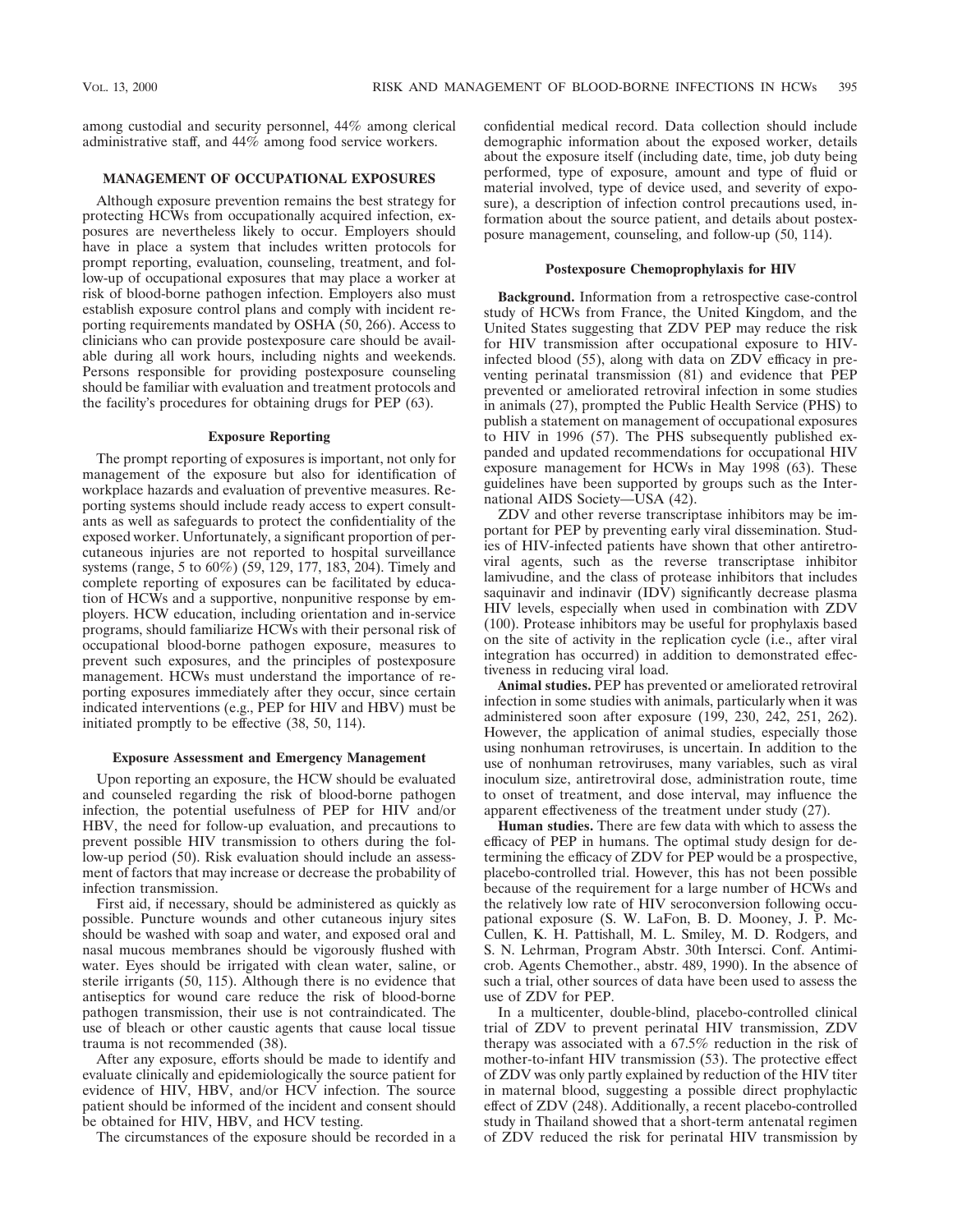

guidance provided in this report.

<sup>t</sup>Semen or vaginal secretions; cerebrospinal, synovial, pleural, peritoneal, pericardial, or amniotic fluids; or tissue.

s<br>Exposures to OPIM must be evaluated on a case-by-case basis. In general, these body substances are<br>considered a low risk for transmission in health-care settings. Any unprotected contact to concentrated HIV in considered a low risk for transmission in health-care settings. Any unprotected contact to concentrated HIV in<br>a research laboratory or production facility is considered an occupational exposure that requires clinical<br>eval

I Skin integrity is considered compromised if there is evidence of chapped skin, dermatitis, abrasion, or open wound.

Contact with intact skin is not normally considered a risk for HIV transmission. However, if the exposure was to blood, and the circumstance suggests a higher volume exposure (e.g., an extensive area of skin was exposed or there was prolonged contact with blood), the risk for HIV transmission should be considered.

<sup>11</sup> The combination of these severity factors (e.g., large-bore hollow needle and deep puncture) contribute to an elevated risk for transmission if the source person is HIV-positive.

FIG. 1. Determining the need for HIV PEP after an occupational exposure. This algorithm is intended to provide guidance for occupational exposures to blood, fluid containing visible blood, or other potentially infectious fluid or tissue through a percutaneous injury or through contact with a mucous membrane or nonintact skin. Follow steps 1 through 3 to determine the PEP recommendation. Adapted from reference 63.

51% (62). Also, the CDC retrospective case-control study found that PEP with ZDV was associated with a decrease of approximately 81% in the risk for HIV seroconversion among HCWs who had a percutaneous exposure to HIV-infected blood (39).

However, any protection afforded is not absolute. Failure of ZDV PEP to prevent HIV infection in HCWs has been reported (156, 174; G. Weisburd, J. Biglione, M. M. Arbulu, J. C. Terrazzino, and A. Pesiri, Program Abstr. XI Int. Conf. AIDS, abstr. pub. C. 1141, 1996). Additional failures of ZDV PEP have been described among individuals exposed to an inoculum of HIV-infected blood larger than what would be expected

from a needlestick. These non-HCW cases included one blood transfusion, one suicidal self-inoculation, one assault with a needle-syringe, and two instances of accidental intravenous infusion of HIV-infected blood components during nuclear medicine procedures (156). Possible factors that may have contributed to the apparent failures in these instances include exposure to a ZDV-resistant strain of HIV, a high-titer and/or large-inoculum exposure, delayed initiation and/or short duration of PEP, and possible factors related to the host (e.g., cellular immune system responsiveness) and/or to the source patient's virus (e.g., presence of syncytium-forming strains) (63).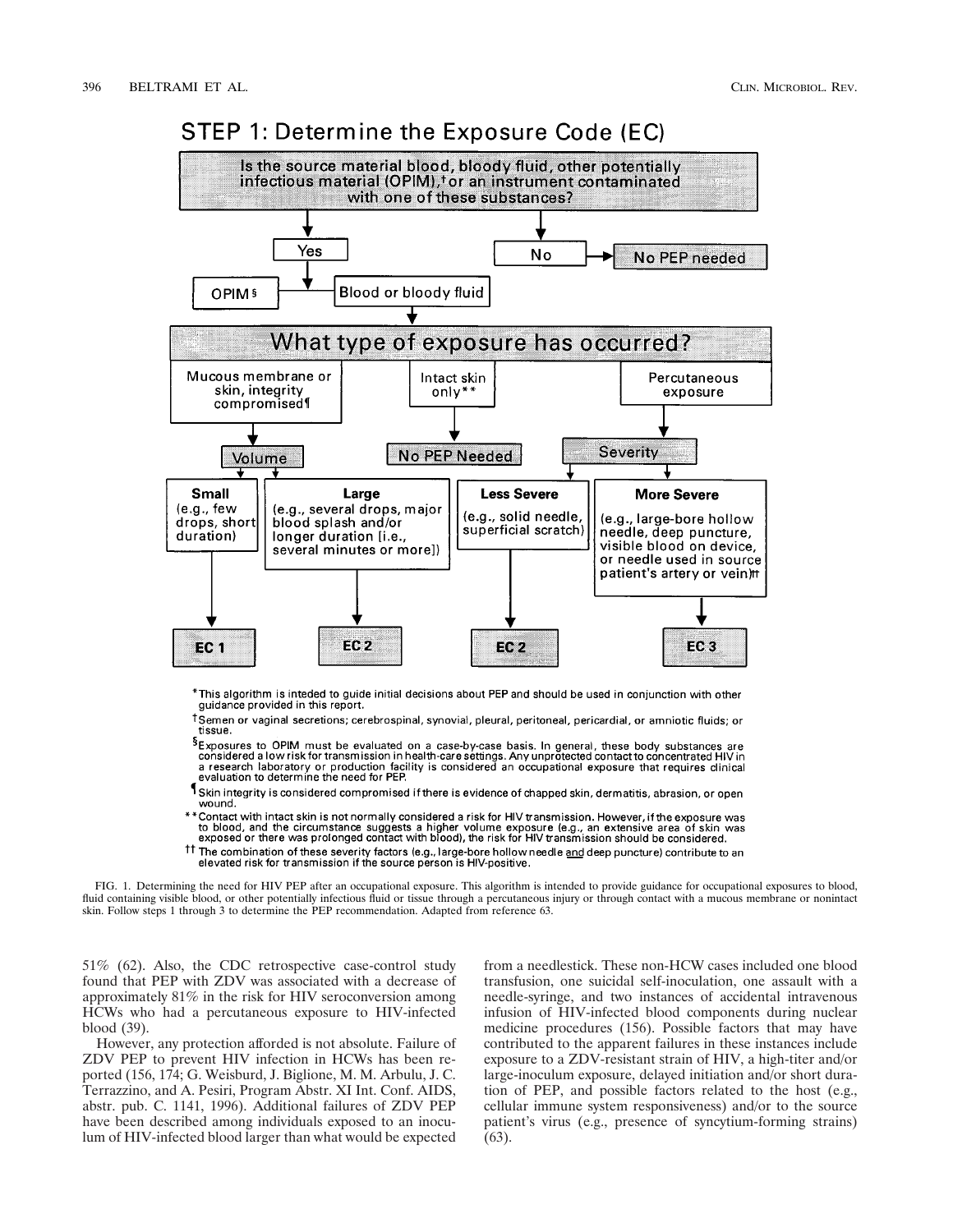# STEP 2: Determine the HIV Status Code (HIV SC)



- §§A source is considered negative for HIV infection if there is laboratory documentation of a negative HIV antibody, HIV polymerase chain reaction (PCR), or HIV p24 antigen test result from a specimen collected at or near the time of exposure and there is no clinical evidence of recent retroviral-like illness.
- 11 A source is considered infected with HIV (HIV positive) if there has been a positive laboratory result for HIV antibody, HIV PCR, or HIV p24 antigen or physician-diagnosed AIDS.
- \*\*\* Examples are used as surrogates to estimate the HIV titer in an exposure source for purposes of considering PEP regimens and do not reflect all clinical situations that may be observed. Although a high<br>HIV titer (HIV SC 2) in an exposure source has been associated with an increased risk for transmission, the possibility of transmission from a source with a low HIV titer also must be considered.

# STEP 3: Determine the PEP Recommendation

# EC HIV SC PEP recommendation

- $\mathbf{1}$  $\mathbf 1$ PEP may not be warranted. Exposure type does not pose a known risk for HIV transmission. Whether the risk for drug toxicity outweighs the benefit of PEP should be decided by the exposed HCW and treating clinician.
- Consider basic regimen.<sup>†††</sup>Exposure type poses a negligible risk for HIV 1  $\overline{2}$ transmission. A high HIV titer in the source may justify consideration of PEP.<br>Whether the risk for drug toxicity outweighs the benefit of PEP should be decided by the exposed HCW and treating clinician.
- Recommend basic regimen. Most HIV exposures are in this category; no  $\overline{\mathbf{c}}$ 1 increased risk for HIV transmission has been observed but use of PEP is appropriate.
- Recommend expanded regimen.<sup>§§§</sup> Exposure type represents an increased HIV 2 2 transmission risk.
- 3 1 or 2 Recommend expanded regimen. Exposure type represents an increased HIV transmission risk.
- Unknown If the source or, in the case of an unknown source, the setting where the exposure occurred suggests a possible risk for HIV exposure and the EC is 2 or 3, consider PEP basic regimen.
- tt fBasic regimen is four weeks of zidovudine, 600 mg per day in two or three divided doses, and lamivudine, 150 mg twice daily.
- §§§Expanded regimen is the basic regimen plus either indinavir, 800 mg every 8 hours, <u>or</u> nelfinavir, 750 mg three times a day.

FIG. 1—*Continued.*

**PHS recommendations for chemoprophylaxis.** Chemoprophylaxis should be recommended to exposed workers after occupational exposures associated with a known risk for HIV transmission, should be considered for exposures with a negligible risk, and may not be warranted for exposures that do not pose a known risk for HIV transmission (Fig. 1). For exposures

for which PEP is considered appropriate, exposed workers should be informed that (i) knowledge about the efficacy and toxicity of drugs used for PEP is limited; (ii) only ZDV has been shown to prevent HIV transmission in humans; (iii) there are no data to address whether adding other antiretroviral drugs provides any additional benefit for PEP, but some ex-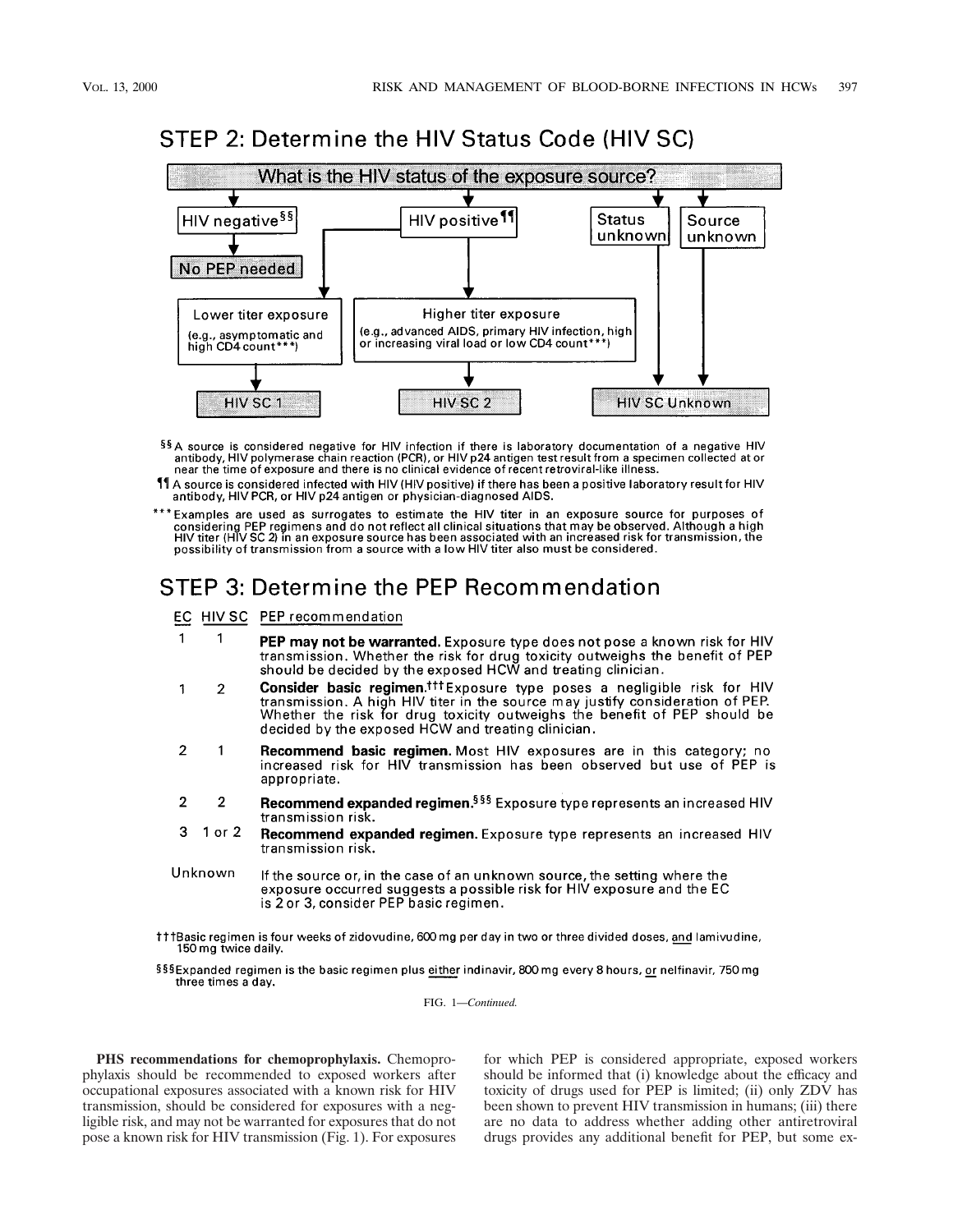| TABLE 7. Recommended serologic testing for HCWs following occupational exposures to HIV, HBV, and HCV |  |  |  |  |
|-------------------------------------------------------------------------------------------------------|--|--|--|--|
|                                                                                                       |  |  |  |  |

| Infection<br>status of source |                                                                                                                                                                           | Recommended serologic tests at:   |                                   |                                                                                          |  |
|-------------------------------|---------------------------------------------------------------------------------------------------------------------------------------------------------------------------|-----------------------------------|-----------------------------------|------------------------------------------------------------------------------------------|--|
| patient                       | <b>Baseline</b>                                                                                                                                                           | 6 wk                              | $12$ wk                           | $6 \text{ mo}$                                                                           |  |
| HIV-positive                  | $HIV$ antibody testing using $EIAa$                                                                                                                                       | HIV antibody testing<br>using EIA | HIV antibody testing<br>using EIA | HIV antibody testing using<br>EIA                                                        |  |
| $HBsAg-$<br>positive          | Anti-HBs if previously vaccinated against<br>HBV and response to vaccination<br>unknown                                                                                   |                                   |                                   |                                                                                          |  |
| Anti-HCV-<br>positive         | $HCV$ antibody testing using $EIAb$ ; ALT<br>measurement                                                                                                                  | HCV RNA (optional) <sup>c</sup>   |                                   | HCV antibody testing (using<br>EIA); ALT measurement<br>at 4 to 6 $\text{mo}^c$          |  |
| Unknown                       | HIV antibody testing using EIA; anti-HBs<br>if previously vaccinated to HBV and<br>response to vaccination unknown; HCV<br>antibody testing using EIA; ALT<br>measurement | HIV antibody testing<br>using EIA | HIV antibody testing<br>using EIA | HIV antibody testing using<br>EIA; HCV antibody<br>testing using EIA; ALT<br>measurement |  |

*<sup>a</sup>* Confirmation by Western blot testing of all anti-HIV results reported as reactive by EIA.

 $^{b}$  Confirmation by supplemental anti-HCV (i.e., recombinant immunoblot assay [RIBA]) testing of all anti-HCV results reported as repeatedly reactive by EIA.<br>
<sup>c</sup> If earlier diagnosis of HCV infection is desired, testin

perts recommend combination drug regimens because of increased potency and concerns about drug-resistant virus; (iv) data regarding toxicity of antiretroviral drugs in persons without HIV infection or who are pregnant are limited; and (v) any or all drugs for PEP may be declined by the exposed worker. HCWs who have HIV occupational exposures for which PEP is not recommended should be informed that the potential side effects and toxicity of taking PEP outweigh the negligible risk of transmission posed by the type of exposure.

Most HIV exposures will warrant only a two-drug regimen, using two nucleoside analogue reverse transcriptase inhibitors, usually ZDV and lamivudine. The addition of a third drug, usually a protease inhibitor (i.e., IDV or nelfinavir), should be considered for exposures that pose an increased risk for transmission or when resistance to the other drugs used for PEP is known or suspected. ZDV-resistant strains of HIV can be transmitted and have been reported to cause primary infections (99; G. Ippolito, P. Del Poggio, C. Arici, G. P. Gregis, G. Antonelli, and E. Riva, Letter, JAMA **272:**433–434, 1994). If the exposure source is unknown or the HIV status of the source patient cannot be tested, information about the circumstances of the exposure should be assessed to determine the risk for transmission of HIV. Certain situations, as well as the type of exposure, may suggest an increased or decreased risk; an important consideration is the prevalence of HIV in the population group (i.e., institution or community) from which the contaminated source material was derived. Decisions regarding appropriate management should be individualized based on the risk assessment (63).

PEP should be initiated as soon as possible (i.e., within hours of the exposure). The interval within which PEP should be started for optimal efficacy is not known. The optimal duration of PEP also is unknown. Because 4 weeks of ZDV appears sufficient to be protective in HCWs (39), PEP probably should be administered for 4 weeks, if tolerated. When PEP is used, drug toxicity monitoring should include a complete blood count and renal and hepatic chemical function tests at baseline and 2 weeks after starting PEP.

**Counseling and follow-up.** All HCWs with occupational exposure to HIV should receive follow-up counseling, postexposure testing (Table 7), and medical evaluation, regardless of whether they receive PEP. HIV antibody testing should be performed for at least 6 months postexposure (e.g., at 6 weeks, 12 weeks, and 6 months). HIV testing using EIA should be

performed on any HCW who has an illness that is compatible with an acute retroviral syndrome. HIV antibody testing using EIA should be used to monitor for seroconversion. The routine use of direct virus assays (e.g., PCR for HIV RNA) to detect infection in exposed HCWs generally is not recommended (34, 113, 114).

The psychological impact of an occupational HIV exposure may be considerable and should be addressed during counseling and follow-up (236). Experts have found that supportive counseling is an important part of management (98, 114, 135, 136). To prevent the possibility of further transmission to others, the HCW should be advised to refrain from donating blood, semen, or organs during the follow-up period and to refrain from breast-feeding when safe and effective alternatives are available. To prevent HIV transmission to sexual contacts, all exposed HCWs should abstain from, or use latex condoms during, sexual intercourse throughout the follow-up period, especially during the first 6 to 12 weeks after the exposure, when most HIV-infected persons are expected to seroconvert  $(63)$ 

**Toxicity.** An important goal of PEP is to encourage and facilitate compliance with the prescribed regimen. Therefore, the toxicity profile of antiretroviral agents is a relevant consideration. All of the antiretroviral agents have been associated with side effects (63). Side effects associated with many of the nucleoside analogue reverse transcriptase inhibitors are chiefly gastrointestinal (e.g., nausea or diarrhea). Rare but serious side effects, such as seizures, have been reported with ZDV PEP (M. D'Silva, D. Leibowitz, and J. P. Flaherty, Letter, Lancet **346:**452, 1995). The use of protease inhibitors has been associated with new onset of diabetes mellitus, hyperglycemia, diabetic ketoacidosis, and exacerbation of preexisting diabetes mellitus (266a; M. D. Dubé, D. L. Johnson, J. S. Cumer, and J. M. Leedon, Letter, Lancet **350:**713–714, 1997). Nephrolithiasis has been associated with IDV use (including in HCWs using the drug for PEP) (S. A. Wang and the HIV PEP Registry Group, Program Abstr. Infect. Dis. Soc. Am. 35th Annu. Meet., abstr. 482, 1997); however, the incidence of this potential complication may be limited by drinking at least 48 oz (1.5 liters) of fluid per 24-h period (19). Rare cases of hemolytic anemia also have been associated with the use of IDV. Nelfinavir, saquinavir, and ritonavir have all been associated with the development of diarrhea; however, this side effect usually responds to treatment with antimotility agents that can be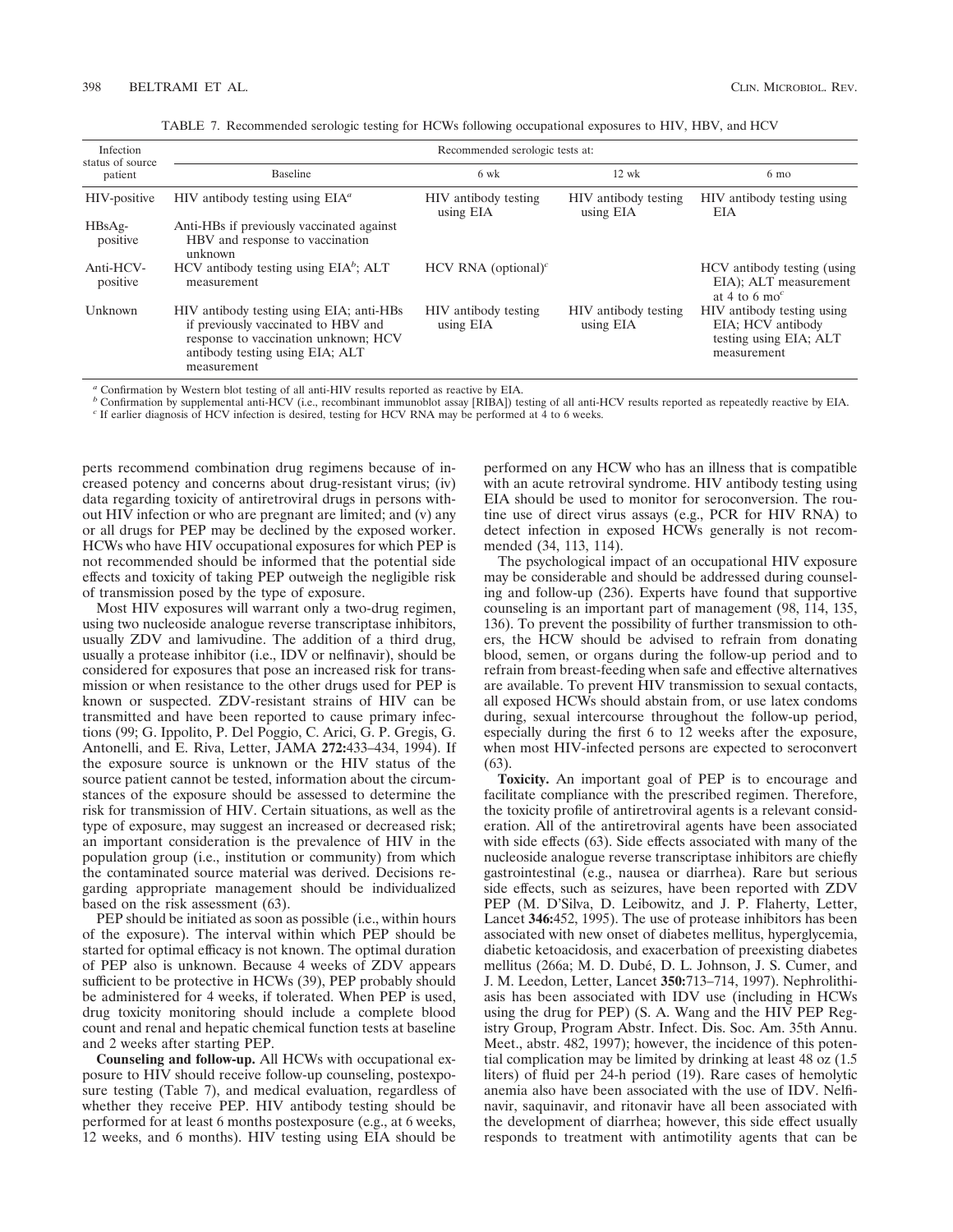| Vaccination and antibody response | Treatment when source is found to be:                                                                                                 |                            |                                                                                                                                              |  |  |
|-----------------------------------|---------------------------------------------------------------------------------------------------------------------------------------|----------------------------|----------------------------------------------------------------------------------------------------------------------------------------------|--|--|
| status of exposed worker          | HBsAg positive                                                                                                                        | HBsAg negative             | Not tested or status unknown                                                                                                                 |  |  |
| Unvaccinated                      | Treat with one dose of $H B I G^b$<br>and initiate $HB$ vaccine <sup><math>c</math></sup>                                             | Initiate HB vaccine series | Initiate HB vaccine series                                                                                                                   |  |  |
| Previously vaccinated             |                                                                                                                                       |                            |                                                                                                                                              |  |  |
| Known responder $c$               | No treatment                                                                                                                          | No treatment               | No treatment                                                                                                                                 |  |  |
| Known nonresponder                | Treat with two doses of HBIG or<br>one dose of HBIG and initiate<br>revaccination                                                     | No treatment               | If known high risk source, treat as if<br>source were HBsAg positive                                                                         |  |  |
| Antibody response unknown         | Test exposed person for anti-HBs<br>(if adequate, no treatment; if<br>inadequate, treat with one dose<br>of HBIG and vaccine booster) | No treatment               | Test exposed for anti-HBs (if adequate,<br>no treatment; if inadequate, treat<br>with vaccine booster and recheck<br>titer in $1$ to $2$ mo) |  |  |

TABLE 8. Recommended PEP for percutaneous or permucosal exposure to HBV in the United States*<sup>a</sup>*

*<sup>a</sup>* Adapted from reference 60.

*b* HBIG, hepatitis B IG (dose, 0.06 ml/kg [intramuscularly]).

*<sup>c</sup>* Hepatitis B vaccine.

 $dA$  responder is defined as a person with adequate levels of anti-HBs in serum (i.e., anti-HBs is  $\geq$ 10 mIU/ml); inadequate response to vaccination defined as level of anti-H $\dot{\text{Bs}}$  in serum of <10 mIU/ml.

prescribed for use, if necessary, at the time any one of these drugs is prescribed for PEP. The manufacturer's package insert should always be consulted for questions about potential drug interactions.

## **Postexposure Prophylaxis for HBV**

PEP with hepatitis B vaccine and hepatitis B IG among persons susceptible to HBV is highly effective in preventing infection after an exposure. Management of HCWs after percutaneous (e.g., needlestick, laceration, or bite) or mucosal (e.g., mucous membrane or ocular) exposure to potentially infectious body fluids must include consideration of (i) the HBsAg status of the source of exposure and (ii) the hepatitis B vaccination and vaccine response status of the exposed HCW. The ACIP of the PHS and HICPAC have provided detailed advice on postexposure immunoprophylaxis (60). Table 8 provides a guide to recommended management for various HBV exposures. Ideally, immunoprophylaxis should be initiated as soon as possible after a percutaneous or permucosal exposure; its value beyond 7 days after exposure is unclear.

#### **Postexposure Management of HCV**

**HCV prophylaxis.** Several studies have attempted to assess the effectiveness of prophylaxis with IG for the prevention of posttransfusion NANB hepatitis. However, the results from these studies are difficult to compare and interpret because of lack of uniformity in diagnostic criteria, varied study designs (including some lacking blinding and control groups), and administration of the first dose of IG prior to rather than after exposure in all but one study  $(164, 231, 238)$ . Data from these studies have not been reanalyzed since anti-HCV testing became available. Beginning in 1992, IG has been manufactured from plasma that has been screened for anti-HCV. Therefore, if protective antibody does exist, screening and removal of anti-HCV-positive units may reduce the effectiveness of IG as PEP for HCV. An experimental study conducted with chimpanzees found that IG with a high titer of anti-HCV administered 1 h after exposure to HCV did not prevent infection or disease (168).

In 1994, the ACIP reviewed the available data and concluded that there was no support for the use of IG as PEP for hepatitis C (7). The ACIP based its recommendation on the facts that (i) no protective antibody response has been identified following HCV infection, (ii) prior studies of IG use to prevent posttransfusion NANB hepatitis may not be relevant in making recommendations regarding postexposure prophylaxis for hepatitis C, and (iii) experimental studies with chimpanzees showed IG's lack of efficacy in preventing infection after exposure.

There have been no controlled studies assessing the effectiveness of antiviral agents (e.g., alpha interferon) for HCV PEP among HCWs. Although the specific mechanism of action is poorly understood, an established infection may need to be present for interferon to be effective (192, 216). Therefore, PEP with alpha interferon prior to demonstration of HCV infection is not recommended.

Substantial challenges exist in the development of an effective vaccine against HCV, including the significant heterogeneity of the HCV genome and the lack of protective immunity elicited by HCV in the host (222). The development of an effective vaccine against HCV awaits a better understanding of the molecular biology of and immune response to this virus.

**Follow-up of HCWs after an occupational exposure to HCV.** There is currently no effective PEP for HCV infection. In the absence of effective prophylaxis, persons who have been exposed to HCV may benefit from knowing their infection status so they can seek evaluation for chronic liver disease and treatment. The CDC recently issued recommendations that individual institutions implement policies and procedures for follow-up after percutaneous or permucosal exposure to anti-HCV-positive blood (64a). The purpose of follow-up testing is to address individual workers' concerns about their risk and outcome and to identify persons who might benefit from antiviral therapy. At a minimum, such policies should include (i) baseline testing of the source for anti-HCV, (ii) baseline and follow-up (e.g., at 4 to 6 months) testing of the exposed person for anti-HCV and ALT activity (Table 6) (if earlier diagnosis of HCV infection is desired, testing for HCV RNA may be performed at 4 to 6 weeks), (iii) confirmation by supplemental anti-HCV testing of all anti-HCV results reported as positive by EIA, and (iv) education of HCWs about the risk for and prevention of transmission of all blood-borne pathogens, including HCV, in occupational settings, with the information routinely updated to ensure accuracy.

While interferon has a proven efficacy in treating chronic hepatitis C, there is no specific therapy of proven benefit for acute hepatitis C (109). Several studies have suggested that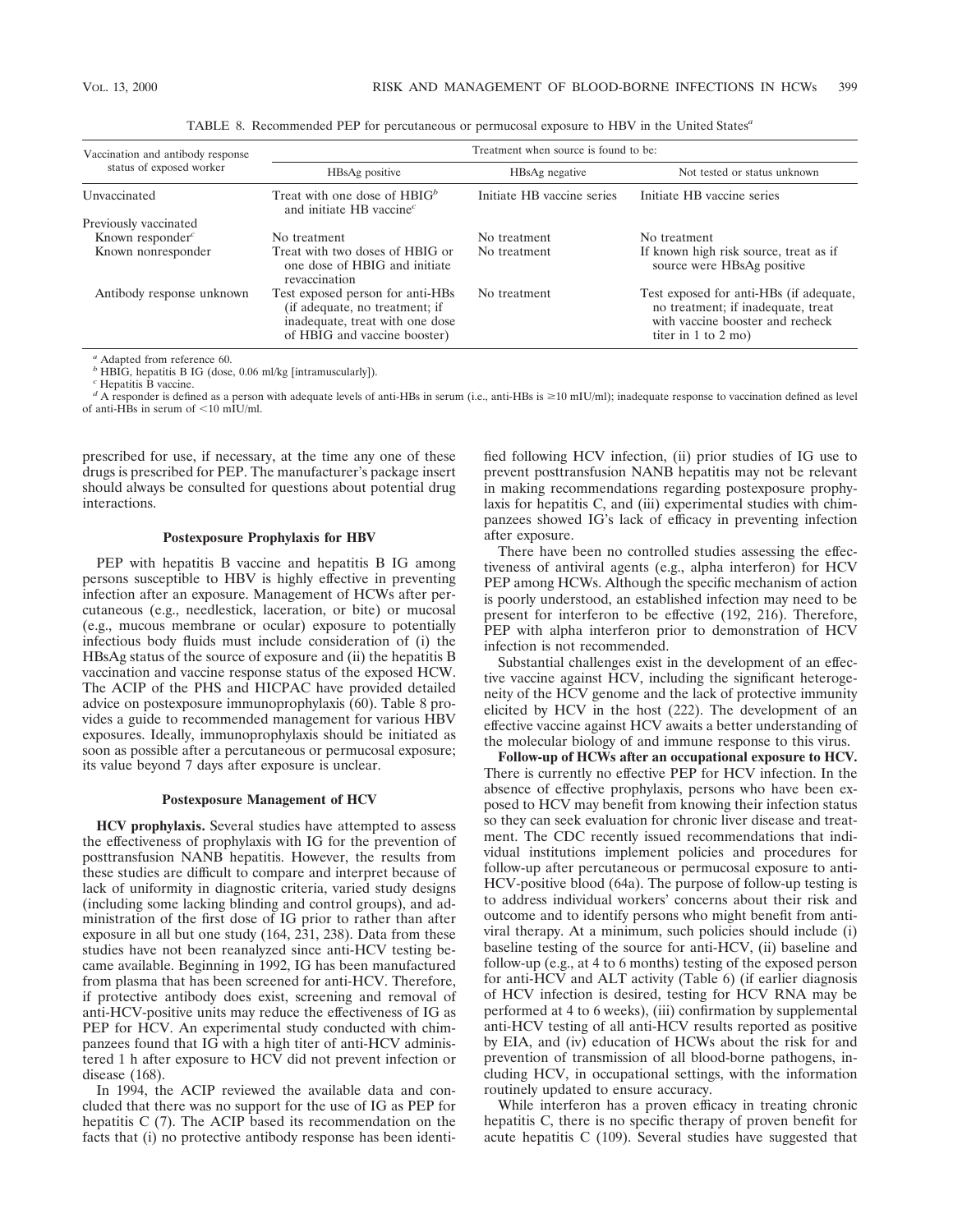| Occupation         | Authors and reference   | No. of patients<br>tested | No. of patients<br>HIV positive | No. of HIV-positive<br>patients linked to HCWs |
|--------------------|-------------------------|---------------------------|---------------------------------|------------------------------------------------|
| Family physician   | Danila et al. (85)      | 325                       |                                 |                                                |
| Dentist            | Dickinson et al. (92)   | 900                       |                                 |                                                |
| Dentist            | Jaffe et al. $(150)$    | 616                       | 28                              |                                                |
| Surgeon            | Mishu et al. $(185)$    | 1,279                     |                                 |                                                |
| Breast surgeon     | Rogers et al. (228)     | 468                       |                                 |                                                |
| Orthopedic surgeon | von Reyn et al. $(271)$ | 1,174                     |                                 |                                                |

TABLE 9. Retrospective studies of HCWs infected with HIV

early therapy with alpha interferon may be effective in preventing progression from acute to chronic disease (36, 200, 270). However, there are no data indicating that treatment begun early in the course of chronic infection is less effective than treatment begun in the acute phase of infection.

#### **MANAGEMENT OF INFECTED HCWS**

## **Transmission of HIV from Infected HCWs to Patients**

There have been two reported instances of HIV transmission from HCWs to patients. In July 1990, the CDC reported a case of transmission of HIV from a Florida dentist to a patient during an invasive dental procedure (49). Subsequent epidemiologic investigation and molecular genetic sequencing identified five additional patients who were infected while receiving care from the dentist. Each of the six patients had no other identified risk factors for acquiring HIV, and each was infected by a strain of HIV that closely matched that of the dentist by genetic sequencing analysis. Although the specific incidents that resulted in HIV transmission to these patients are uncertain, evidence strongly supports dentist-to-patient rather than patient-to-patient transmission (72, 206). A second case, reported in 1997, involved an orthopedic surgeon in France, who probably became infected with HIV in 1983 and had performed surgical procedures on 3,004 persons since that time. An epidemiologic investigation found one person among these patients who was HIV seronegative before a prolonged surgical procedure performed by the surgeon in 1992 and who subsequently was HIV seropositive. No other risk factors were documented for the patient, and nosocomial transmission of HIV from the surgeon to the patient was confirmed by an evaluation of viral sequences from both persons (28).

**Retrospective investigation data.** Even before reports of the Florida dentist case were published, many health departments, hospitals, and other agencies were conducting investigations of HIV-infected HCWs and notifying patients who had received care from these providers. Retrospective studies of a number of HIV-infected dentists, surgeons, and physicians revealed no evidence of HCW-to-patient HIV transmission during patient care (Table 9). A summary of all published and unpublished investigations of which the CDC was aware through January 1995 showed no documented cases of HIV transmission among 22,171 patients treated by HIV-infected HCWs, including a breast surgeon, a general surgeon, two obstetrics and gynecology residents, two orthopedic surgeons, and several dentists (227). Epidemiologic and laboratory follow-up of 110 of the 113 identified seropositive patients showed that the majority (90 of 110 [82%]) were either documented as having been infected before receiving care from the infected HCW or had established risk factors for acquiring HIV; 15 did not have clearly established risks but had had opportunities for potential exposure to HIV; and five had no identified risk (227). Genetic sequence analysis was done on HIV strains from three HCWs

and 30 seropositive patients, including three of the five patients who had no identified risk and 13 of the 15 patients with potential but undocumented risks for exposure. In no instances were the viral strains of patients and HCWs found to be related (227). Although limited by the lack of complete availability of HIV test results, procedure records, and information about the stage of the HCW's HIV infection during the time the worker did procedures, these results are consistent with conclusions by the CDC and others that the risk of HIV transmission from HCWs to patients is very low (25, 52).

# **Transmission of HBV from Infected HCWs to Patients**

Since the introduction of serologic testing in the 1970s, there have been at least 46 reports worldwide of HBV-infected HCWs transmitting HBV to patients during invasive procedures (24). The number of patients infected by a single HCW ranged from 1 to more than 50. Most reports of HCWs transmitting HBV to patients occurred prior to the widespread use of barrier precautions in some HCW groups (e.g., gloves by dentists), and many have involved readily apparent deficiencies in infection control practices. Although clusters in which there were no apparent deficiencies have occasionally occurred, investigations indicate that when HCWs adhere to recommended infection control procedures the risk of HBV transmission from HCW to patient is low.

A combination of factors is believed to be responsible for HBV transmission from HCWs to patients (52). One factor associated with increased risk of transmission is the HCW being HBeAg positive, indicating a higher level of infectivity (137, 138, 217, 218, 221, 275). In the United Kingdom, several episodes of HBeAg-negative surgeons transmitting HBV have been reported (127, 128, 145, 250). These surgeons were found to be carriers of a precore mutant strain of HBV that prevents expression of HBeAg but allows the expression of infectious virus. No such transmission has been reported from other parts of Europe or Japan, where the frequency of this strain appears more common (31, 201), or from the United States, where the frequency of this strain is unknown. Other factors believed to be responsible for HBV transmission from infected HCWs to patients include contamination of surgical wounds or traumatized tissue either from unintentional injury to the HCW during invasive procedures and/or a major break in standard infection control practices (e.g., not wearing gloves during an invasive procedure).

Clusters of HBV transmission from HCW to patient have been reported even when deficiencies of surgical technique or infection control practice could not be identified. In 1991, an HBeAg-positive cardiothoracic surgeon was determined to have transmitted HBV to 19 (13%) of 142 patients (132). In a simulation in which the surgeon tied surgical knots continuously for 1 h, visible skin separations were observed on his index fingers and HBsAg was detected in the saline used to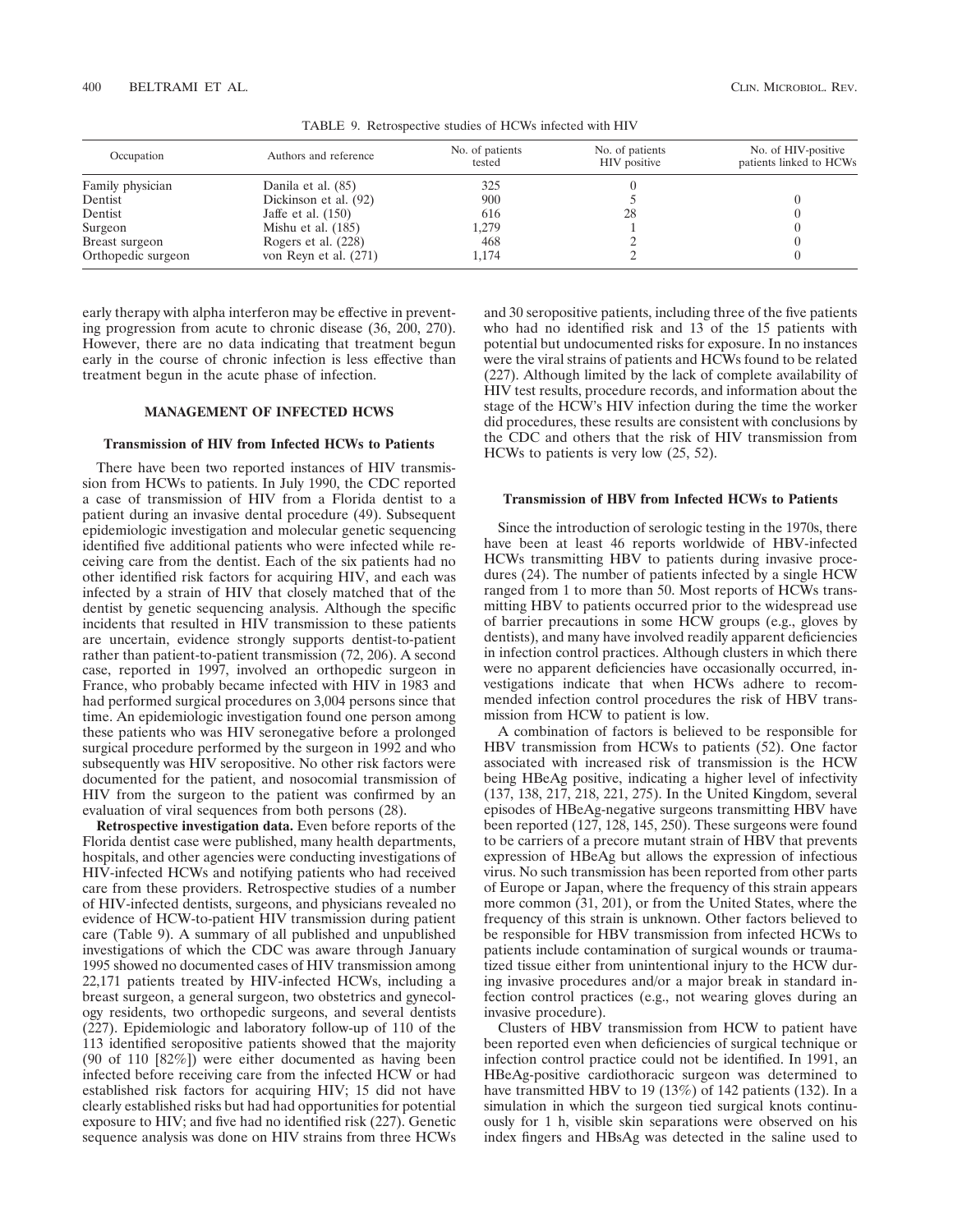rinse out his gloves. Whether these phenomena contributed to transmission is not clear.

# **Transmission of HCV from Infected HCWs to Patients**

There are no reported cases of HCV transmission from infected surgeons or dentists to patients in the United States. Worldwide, there are three reports of HCV transmission from infected health care providers (95, 101; P. Brown, News, Br. Med. J. **319:**1219, 1999). Between 1988 and 1993 in Spain, five patients developed acute HCV infection after undergoing heart valve replacement. On investigation, the cardiovascular surgeon was determined to have chronic hepatitis C and was implicated in the transmission of HCV to these patients (101). However, the factors responsible for transmission could not be identified.

In the United Kingdom, an HCW was found to be the probable source of infection during the investigation of a patient who developed acute HCV after cardiothoracic surgery (95). A retrospective investigation of 277 (91%) of the 304 other patients who had undergone invasive procedures performed by this surgeon found no additional cases of transmission. A third case, also in the United Kingdom, involving HCV transmission to one patient from a gynecologist, is currently under investigation (P. Brown, News, Br. Med. J. **319:**1219, 1999).

The CDC also is aware of a retrospective investigation of an HCV-infected plastic surgeon whose infection was diagnosed during a routine physical examination. HCV testing of 85% of the surgeon's patients was performed more than 6 months after their surgeries. Although three patients had evidence of HCV infection as indicated by the presence of anti-HCV antibodies, no provider-to-patient transmission was detected. One of these patients was known to have anti-HCV antibody before surgery, and the other two (one of whom had a history of injection drug use) were infected with strains that had a viral genotype and/or serotype different from that of the surgeon's strain (CDC, unpublished data).

In summary, specific factors related to an increased likelihood of transmission from HCV-infected HCWs to patients have yet to be identified. Available data indicate that the risk of HCV transmission from an infected HCW to a patient is extremely low.

## **Prevention of Infection Transmission from Infected HCWs to Patients**

The CDC has looked for episodes of blood-borne virus transmission to patients in health care settings, and the accumulated data have shown that the overall risk of blood-borne virus transmission from infected health care providers to patients is very low and that those for HIV and HCV specifically are extremely low.

To minimize the risk of blood-borne pathogen transmission from HCWs to patients, all HCWs should adhere to standard precautions, including the appropriate use of hand washing, protective barriers, and care in the use and disposal of needles and other sharp instruments (52). Technique changes and safer needle devices that potentially reduce percutaneous injury and recontact rates during surgery may also help reduce risks (256). Currently available data provide no basis for recommendations to restrict the practice of HCWs infected with HIV, HBV, or HCV who perform duties or procedures not identified as exposure-prone, provided the infected HCWs practice recommended surgical or dental technique and comply with standard precautions and current recommendations for sterilization and disinfection (52).

**Prevention of HIV and HBV transmission during invasive procedures.** The CDC has characterized exposure-prone procedures as those that include digital palpation of a needle tip in a body cavity or the simultaneous presence of the HCW's fingers and a needle or other sharp instrument or object in a poorly visualized or highly confined anatomic site. During these procedures the routine use of gloves may not prevent injuries caused by sharp instruments and does not eliminate the potential for exposure of a patient to the HCW's blood.

To minimize the risk of HIV and HBV transmission from infected HCWs to patients during invasive procedures, the CDC issued recommendations in 1991 (52). HCWs who perform exposure-prone invasive procedures and who do not have serologic evidence of immunity to HBV from vaccination or previous infection should know their HBsAg status (and, if positive, their HBeAg status). HCWs who are infected with HBV and are HBeAg positive and HCWs who are infected with HIV should not perform exposure-prone procedures unless they have sought counsel from an expert review panel and been advised under what circumstances, if any, they may continue to perform these procedures. Such circumstances would include notifying prospective patients of the HCW's seropositivity before they undergo exposure-prone invasive procedures.

Since these recommendations have been issued, there has been no report of HIV transmission and only one report of HBV transmission from an infected HCW to patients in the United States (132).

**HCWs with blood-borne viruses.** The Society for Healthcare Epidemiologists of America has recently issued guidelines that include recommendations for management of HCWs infected with HIV, HBV, and HCV (3). Specifically, the society recommended that all HCWs use double gloving for procedures and that infected providers not be excluded from any aspect of patient care unless epidemiologically incriminated in the transmission of infections despite adequate precautions. The American College of Surgeons has stated that surgeons infected with HBV and HCV have no reason to alter their practice but should seek expert advice and appropriate treatment to prevent chronic liver disease (16).

No episode of HCV transmission from an infected HCW to a patient during surgical or dental care procedures has been observed in the United States. The CDC does not recommend restriction of HCWs with hepatitis C from performing invasive procedures.

## **CONCLUSION**

Future directions in the area of management of blood-borne pathogen infections in HCWs include more systematic surveillance of occupationally acquired HIV, HBV, and HCV infection; better definition of the epidemiology of blood contact and the efficacy of preventive measures; development and evaluation of new safety devices and protective barriers; evaluation of PEP; and development and evaluation of vaccines for HIV and HCV.

A sustained commitment to the occupational health of HCWs will ensure maximum protection for HCWs and patients and the availability of optimal medical care for all who need it.

#### **REFERENCES**

- 1. **Adams, K. S., C. L. Zehrer, and W. Thomas.** 1993. Comparison of a needleless system with conventional heparin locks. Am. J. Infect. Control **21:**263–269.
- 2. **Agerton, T. B., F. J. Mahoney, L. B. Polish, and C. N. Shapiro.** 1995. Impact of the bloodborne pathogens standard on vaccination of healthcare workers with hepatitis B vaccine. Infect. Control Hosp. Epidemiol. **16:**287–291.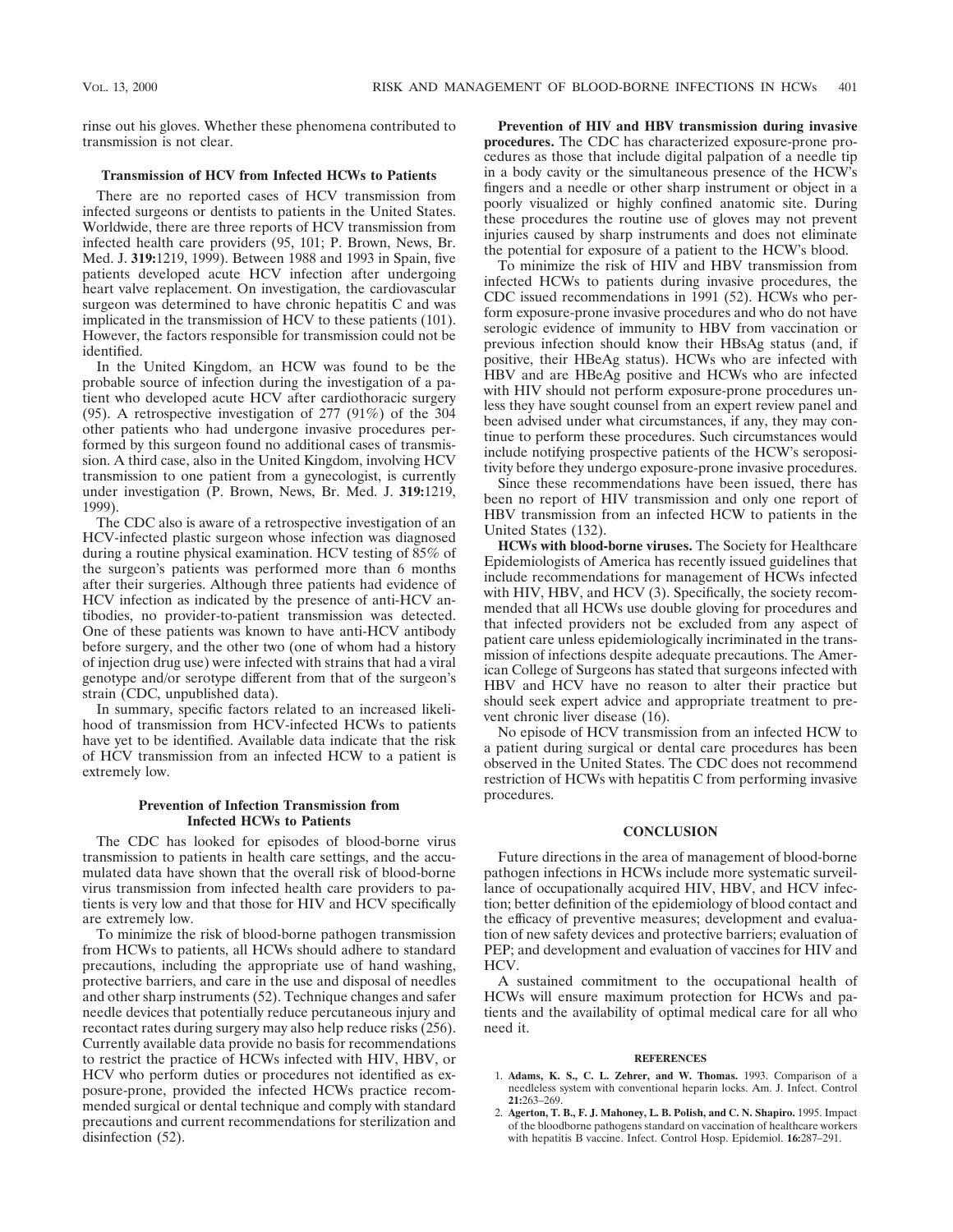- 3. **AIDS/TB Committee of the Society for Healthcare Epidemiology of America.** 1997. Management of healthcare workers infected with hepatitis B virus, hepatitis C virus, human immunodeficiency virus, or other bloodborne pathogens. Infect. Control Hosp. Epidemiol. **18:**349–363.
- 4. **Alter, H. J., P. V. Holland, R. H. Purcell, J. J. Lander, S. M. Feinstone, A. G. Morrow, and P. J. Schmidt.** 1972. Posttransfusion hepatitis after exclusion of commercial and hepatitis B antigen-positive donors. Ann. Intern. Med. **77:**691–699.
- 5. **Alter, H. J., L. B. Seeff, P. M. Kaplan, V. J. McAuliffe, E. C. Wright, J. L. Gerin, R. H. Purcell, P. V. Holland, and H. J. Zimmerman.** 1976. Type B hepatitis: the infectivity of blood positive for e antigen and DNA polymerase after accidental needlestick exposure. N. Engl. J. Med. **295:**909–913.
- 6. **Alter, M. J.** 1993. The detection, transmission, and outcome of hepatitis C virus infection. Infect. Agents Dis. **2:**155–166.
- 7. **Alter, M. J.** 1994. Occupational exposure to hepatitis C virus: a dilemma. Infect. Control Hosp. Epidemiol. **15:**742–744.
- 8. **Alter, M. J.** 1994. Review of serologic testing for hepatitis C virus infection and risk of posttransfusion hepatitis C. Arch. Pathol. Lab. Med. **118:**342– 345.
- 9. **Alter, M. J.** 1995. Epidemiology of hepatitis C in the West. Semin. Liver Dis. **15:**5–14.
- 10. **Alter, M. J.** 1997. The epidemiology of acute and chronic hepatitis C. Clin. Liver Dis. **1:**559–568.
- 11. **Alter, M. J., J. Ahtone, and J. E. Maynard.** 1983. Hepatitis B virus transmission associated with a multiple-dose vial in a hemodialysis unit. Ann. Intern. Med. **99:**330–333.
- 12. **Alter, M. J., R. J. Gerety, L. Smallwood, R. E. Sampliner, E. Tabor, F. Deinhardt, G. Frosner, and G. M. Matanoski.** 1982. Sporadic non-A, non-B hepatitis: frequency and epidemiology in an urban United States population. J. Infect. Dis. **145:**886–893.
- 13. **Alter, M. J., D. Kruszon-Moran, D. V. Nainan, G. M. McQuillan, F. Gao, L. A. Moyer, R. A. Kaslow, and H. S. Margolis.** 1999. The prevalence of hepatitis C virus infection in the United States, 1988 through 1994. N. Engl. J. Med. **341:**556–562.
- 14. **Alter, M. J., H. S. Margolis, K. Krawczynski, F. N. Judson, A. Mares, W. J. Alexander, P. Y. Hu, J. K. Miller, M. A. Gerber, R. E. Sampliner, E. L. Meeks, and M. J. Beach for the Sentinel Counties Chronic Non-A Non-B Hepatitis Study Team.** 1992. Natural history of community-acquired hepatitis C in the United States. N. Engl. J. Med. **327:**1899–1905.
- 15. **Alter, M. J., and E. E. Mast.** 1994. The epidemiology of viral hepatitis in the United States. Gastroenterol. Clin. N. Am. **23:**437–455.
- 16. **American College of Surgeons.** 1999. Statement on the surgeon and hepatitis. Bull. Am. Coll. Surg. **84:**21–24.
- 17. **Anonymous.** 1976. Relation of e antigen to infectivity of HBsAg-positive inoculations among medical personnel. Lancet **ii:**492–494.
- 18. **Reference deleted.**
- 19. **Anonymous.** 1996. New drugs for HIV infection. Med. Lett. Drugs Ther. **38:**35–37.
- 20. **Assogba, U., R. A. Ancelle Park, M. A. Rey, A. Barthelemy, J. Rottembourg, and J. C. Gluckman.** 1988. Prospective study of HIV1 seropositive patients in hemodialysis centers. Clin. Nephrol. **29:**312–314.
- 21. **Beekman, S. E., D. Vlahow, D. E. Koziol, E. D. McShalley, and J. M. Schmitt.** 1994. Temporal association between implementation of universal precautions and a sustained, progressive decrease in percutaneous exposures to blood. Clin. Infect. Dis. **18:**562–569.
- 22. **Bell, D. M.** 1991. Human immunodeficiency virus transmission in health care settings: risk and risk reduction. Am. J. Med. **91**(Suppl. 3B)**:**294–300.
- 23. **Bell, D. M.** 1997. Occupational risk of human immunodeficiency virus infection in healthcare workers: an overview. Am. J. Med. **102**(Suppl. 5B)**:**  $9 - 14$
- 24. **Bell, D. M., C. N. Shapiro, C. Ciesielski, and M. E. Chamberland.** 1995. Preventing bloodborne pathogen transmission from health-care workers to patients. Surg. Clin. N. Am. **75:**1189–1203.
- 25. **Bell, D. M., C. N. Shapiro, D. H. Culver, W. J. Martone, J. W. Curran, and J. M. Hughes.** 1992. Risk of hepatitis B and human immunodeficiency virus transmission to a patient from an infected surgeon due to percutaneous injury during an invasive procedure: estimates based on a model. Infect. Agents Dis. **1:**263–269.
- 26. **Bennett, N. T., and R. J. Howard.** 1994. Quantity of blood inoculated in a needlestick injury from suture needles. J. Am. Coll. Surg. **178:**107–110.
- 27. **Black, R. J.** 1997. Animal studies of prophylaxis. Am. J. Med. **102**(Suppl. 5B)**:**39–44.
- 28. **Blanchard, A., S. Ferris, S. Chamaret, D. Gue´tard, and L. Montagnier.** 1998. Molecular evidence for nosocomial transmission of human immunodeficiency virus from a surgeon to one of his patients. J. Virol. **72:**4537– 4540.
- 29. **Bond, W. W., M. S. Favero, N. J. Petersen, and J. W. Ebert.** 1983. Inactivation of hepatitis B virus by intermediate-to-high-level disinfectant chemicals. J. Clin. Microbiol. **18:**535–538.
- 30. **Bowden, F. J., B. Pollett, F. Birrell, and E. M. Dar.** 1993. Occupational exposure to the human immunodeficiency virus and other bloodborne pathogens: a six year prospective study. Med. J. Aust. **158:**810–812.
- 31. **Boxall, E. H., and A. Ballard.** 1997. Fifth of e antigen negative carriers of hepatitis B virus should not perform exposure prone procedures. Br. Med. J. **314:**144.
- 32. **Bradley, D. W., K. Krawczynski, M. J. Beach, and M. A. Purdy.** 1991. Non-A, non-B hepatitis: toward the discovery of hepatitis C and E viruses. Semin. Liver Dis. **11:**128–146.
- 33. **Bukh, J., R. H. Miller, and R. H. Purcell.** 1995. Genetic heterogeneity of hepatitis C virus: quasispecies and genotypes. Semin. Liver Dis. **15:**41–63.
- 34. **Busch, M. P., and G. A. Satten.** 1997. Time course of viremia and antibody seroconversion following human immunodeficiency virus exposure. Am. J. Med. **102**(Suppl. 5B)**:**117–124.
- 35. **Callender, M. E., Y. S. White, and R. Williams.** 1982. Hepatitis B virus infection in medical and health care personnel. Br. Med. J. **284:**324–326.
- 36. **Camma, C., P. Almasio, and A. Craxi.** 1996. Interferon as treatment for acute hepatitis C: a meta-analysis. Dig. Dis. Sci. **41:**1248–1255.
- 37. **Reference deleted.**
- 38. **Cardo, D. M., K. G. Castro, J. A. Polder, and D. M. Bell.** 1994. Management of occupational exposure to HIV, p. 361–375. *In* G. Schochetman and J. R. George (ed.), AIDS testing: a comprehensive guide to technical, medical, social, legal, and management issues, 2nd ed. Springer-Verlag, New York, N.Y.
- 39. **Cardo, D. M., D. H. Culver, C. A. Ciesielski, P. U. Srivastava, R. Marcus, D. Abiteboul, J. Heptonstall, G. Ippolito, F. Lot, P. McKibben, D. M. Bell, and the Centers for Disease Control and Prevention Needlestick Surveillance Group.** 1997. A case-control study of HIV seroconversion in health care workers after percutaneous exposure. N. Engl. J. Med. **337:**1485–1490.
- 40. **Carman, W. F.** 1997. The clinical significance of surface antigen variants of hepatitis B virus. J. Viral Hepatitis **4**(Suppl. 1)**:**11–20.
- 41. **Carman, W. F., F. J. Van Deursen, L. T. Mimms, D. Hardie, R. Coppola, R. Decker, and R. Sanders.** 1997. The prevalence of surface antigen variants of hepatitis B virus in Papua New Guinea, South Africa, and Sardinia. Hepatology **26:**1658–1666.
- 42. **Carpenter, C. C. J., M. A. Fischl, S. M. Hammer, M. S. Hirsch, D. M. Jacobsen, D. A. Katzenstein, J. S. G. Montaner, D. D. Richman, M. S. Saag, R. T. Schooley, M. A. Thompson, S. Vella, P. G. Yeni, and P. A. Bolberding.** 1998. Antiretroviral therapy for HIV infection in 1998: updated recommendations of the International AIDS Society—USA panel. JAMA **280:**78–86.
- 43. **Center for Disease Control.** 1977. Hepatitis—control measures for hepatitis B in dialysis centers. HEW publication no. [CDC] 78-8358 (Viral Hepatitis Investigations and Control Series). Center for Disease Control, Atlanta, Ga.
- 44. **Center for Disease Control.** 1978. Lack of transmission of hepatitis B to humans after oral exposure to hepatitis B surface antigen-positive saliva. Morbid. Mortal. Weekly Rep. **27:**247–248.
- 45. **Centers for Disease Control.** 1982. Recommendation of the Immunization Practices Advisory Committee (ACIP)—inactivated hepatitis B virus vaccine. Morbid. Mortal. Weekly Rep. **31:**317–322, 328.
- 46. **Centers for Disease Control.** 1987. Recommendations for prevention of HIV transmission in health-care settings. Morbid. Mortal. Weekly Rep. **36**(2S)**:**1S–18S.
- 47. **Centers for Disease Control.** 1988. Update: universal precautions for prevention of transmission of human immunodeficiency virus, hepatitis B virus, and other bloodborne pathogens in health-care settings. Morbid. Mortal. Weekly Rep. **37:**377–382, 387–388.
- 48. **Centers for Disease Control.** 1989. Guidelines for prevention of transmission of human immunodeficiency virus and hepatitis B virus to health-care and public safety workers. Morbid. Mortal. Weekly Rep. **38**(Suppl. 6)**:**1–37.
- 49. **Centers for Disease Control.** 1990. Possible transmission of human immunodeficiency virus to a patient during an invasive dental procedure. Morbid. Mortal. Weekly Rep. **39:**489–493.
- 50. **Centers for Disease Control.** 1990. Public Health Service statement on management of occupational exposure to human immunodeficiency virus, including considerations regarding zidovudine postexposure use. Morbid. Mortal. Weekly Rep. **39**(RR-1)**:**1–14.
- 51. **Centers for Disease Control.** 1991. Hepatitis B virus: a comprehensive strategy for eliminating transmission in the United States through universal childhood vaccination: recommendations of the Immunization Practices Advisory Committee (ACIP). Morbid. Mortal. Weekly Rep. **40**(RR-13)**:**1– 25.
- 52. **Centers for Disease Control.** 1991. Recommendations for preventing transmission of human immunodeficiency virus and hepatitis B virus to patients during exposure-prone invasive procedures. Morbid. Mortal. Weekly Rep. **40**(RR-8)**:**1–9.
- 53. **Centers for Disease Control and Prevention.** 1994. Zidovudine for the prevention of HIV transmission from mother to infant. Morbid. Mortal. Weekly Rep. **43:**285–287.
- 54. **Centers for Disease Control and Prevention.** 1995. Hepatitis surveillance report, Atlanta, p. 3–6. Centers for Disease Control and Prevention, Atlanta, Ga.
- 55. **Centers for Disease Control and Prevention.** 1995. Case-control study of HIV seroconversion in health-care workers after percutaneous exposure to HIV-infected blood—France, United Kingdom, and United States, January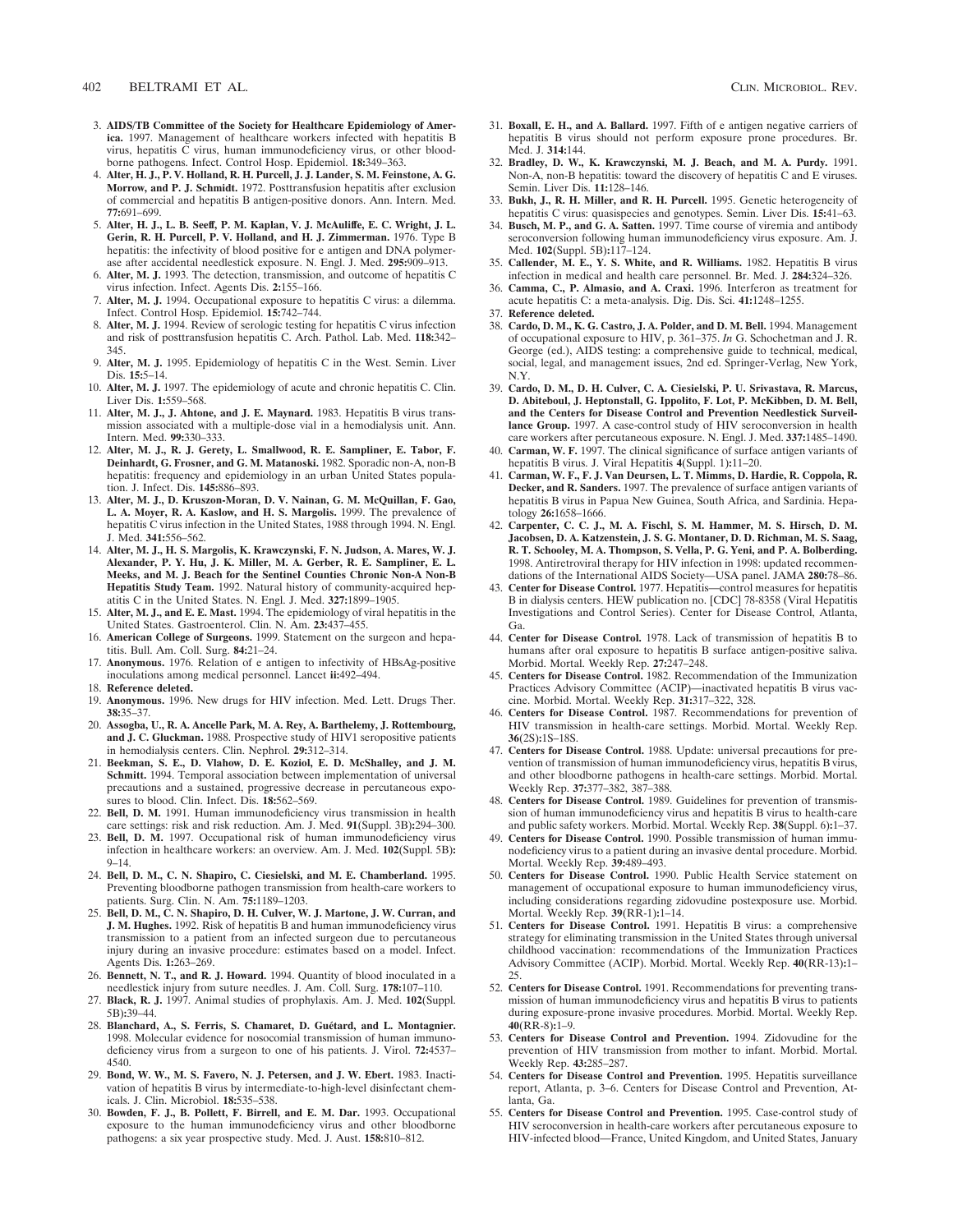1988–August 1994. Morbid. Mortal. Weekly Rep. **44:**929–933.

- 56. **Centers for Disease Control and Prevention.** 1996. Outbreaks of hepatitis B virus infection among hemodialysis patients—California. Morbid. Mortal. Weekly Rep. **45:**285–289.
- 57. **Centers for Disease Control and Prevention.** 1996. Update: provisional Public Health Service recommendations for chemoprophylaxis after occupational exposure to HIV. Morbid. Mortal. Weekly Rep. **45:**467–472.
- 58. **Centers for Disease Control and Prevention.** 1997. Evaluation of blunt suture needles in preventing percutaneous injuries among health-care workers during gynecologic surgical procedures—New York City, March 1993–June 1994. Morbid. Mortal. Weekly Rep. **46:**25–29.
- 59. **Centers for Disease Control and Prevention.** 1997. Evaluation of safety devices for preventing percutaneous injuries among health-care workers during phlebotomy procedures—Minneapolis-St. Paul, New York City, and San Francisco, 1993–1995. Morbid. Mortal. Weekly Rep. **46:**20–25.
- 60. **Centers for Disease Control and Prevention.** 1997. Immunization of healthcare workers: recommendations of the Advisory Committee on Immunization Practices (ACIP) and the Hospital Infections Control Practices Advisory Committee (HICPAC). Morbid. Mortal. Weekly Rep. **46**(RR-18)**:**23.
- 61. **Centers for Disease Control and Prevention.** 1997. Recommendations for follow-up of health-care workers after occupational exposure to hepatitis C virus. Morbid. Mortal. Weekly Rep. **46:**603–606.
- 62. **Centers for Disease Control and Prevention.** 1998. Administration of zidovudine during late pregnancy and delivery to prevent perinatal HIV transmission—Thailand, 1996–1998. Morbid. Mortal. Weekly Rep. **47:**151– 154.
- 63. **Centers for Disease Control and Prevention.** 1998. Public Health Service guidelines for the management of health-care worker exposures to HIV and recommendations for postexposure prophylaxis. Morbid. Mortal. Weekly Rep. **47**(RR-7)**:**1–34.
- 64. **Centers for Disease Control and Prevention.** 1998. Recommendations for follow-up of health-care workers after occupational exposure to hepatitis C virus. Morbid. Mortal. Weekly Rep. **47:**603–606.
- 64a.**Centers for Disease Control and Prevention.** 1998. Recommendations for the prevention and control of hepatitis C virus (HCV) infection and HCVrelated chronic disease. Morbid. Mortal. Weekly Rep. **47**(RR-19)**:**1–39.
- 65. **Centers for Disease Control and Prevention.** 1999. HIV/AIDS surveillance report, vol. 11, no. 1. Centers for Disease Control and Prevention, Atlanta, Ga.
- 66. **Chamberland, M. E., L. R. Petersen, V. P. Munn, C. R. White, E. S. Johnson, M. P. Busch, A. J. Grindon, H. Kamel, P. M. Ness, A. W. Shafer, and G. Zeger.** 1994. Human immunodeficiency virus infection among health care workers who donate blood. Ann. Intern. Med. **121:**269–273.
- 67. **Chan, T. M., A. S. Lok, I. K. Cheng, and R. T. Chan.** 1993. Prevalence of hepatitis C virus infection in hemodialysis patients: a longitudinal study comparing the results of RNA and antibody assays. Hepatology **17:**5–8.
- 68. **Charache, P., J. L. Cameron, A. W. Maters, and E. I. Frantz.** 1991. Prevalence of infection with human immunodeficiency virus in elective surgery patients. Ann. Surg. **214:**562–568.
- 69. **Reference deleted.**
- 70. **Cheynier, R., P. Langlade-Demoyen, M.-R. Marescot, S. Blanhe, G. Boudin, S. Wain-Hobson, C. Griscelli, E. Vilmer, and F. Plata.** 1992. Cytotoxic T lymphocyte responses in the peripheral blood of children born to human immunodeficiency virus-1-infected mothers. Eur. J. Immunol. **22:**2211– 2217.
- 71. **Chirgwin, K., T. K. S. Rao, and S. H. Landesman.** 1989. HIV infection in a high prevalence hemodialysis unit. AIDS **3:**731–735.
- 72. **Ciesielski, C., D. Marianos, C.-Y. Ou, R. Dombaugh, J. Witte, R. Berkelman, B. Gooch, G. Myers, C.-C. Luo, G. Schochetman, J. Howell, A. Lasch, K. Bell, N. Economou, B. Scott, L. Furman, J. Curran, and H. Jaffe.** 1992. Transmission of human immunodeficiency virus in a dental practice. Ann. Intern. Med. **116:**798–805.
- 73. **Ciesielski, C., and R. P. Metler.** 1997. Duration of time between exposure and seroconversion in healthcare workers with occupationally acquired infection with human immunodeficiency virus. Am. J. Med. **102**(Suppl. 5B)**:**115–116.
- 74. **Clerici, M., J. V. Giorgi, C.-C. Chou, V. K. Gudeman, J. A. Zack, P. Gupta, N. N. Ho, P. G. Nishanian, J. A. Berzofsky, and G. M. Shearer.** 1992. Cell-mediated immune response to human immunodeficiency virus (HIV) type 1 in seronegative homosexual men with recent sexual exposure to HIV-1. J. Infect. Dis. **165:**1012–1019.
- 75. **Clerici, M., J. M. Levin, H. A. Kessler, A. Harris, J. A. Berzofsky, A. L. Linday, and G. M. Shearer.** 1994. HIV-specific T-helper activity in seronegative health care workers exposed to contaminated blood. JAMA **271:** 42–46.
- 76. **Cleveland, J. L., B. Gooch, and S. A. Lockwood.** 1997. Occupational blood exposures in dentistry: a decade in review. Infect. Control Hosp. Epidemiol. **18:**717–721.
- 77. **Cleveland, J. L., S. A. Lockwood, B. F. Gooch, M. H. Mendelson, M. E. Chamberland, D. V. Valoui, S. L. Roistacher, J. M. Soloman, and D. W. Marianos.** 1995. Percutaneous injuries in dentistry: an observational study. J. Am. Dent. Assoc. **126:**745–751.
- 78. **Cleveland, J. L., C. Siew, S. A. Lockwood, S. E. Gruninger, B. F. Gooch, and C. N. Shapiro.** 1996. Hepatitis B vaccination and infection among U.S. dentists, 1983–1992. J. Am. Dent. Assoc. **127:**1385–1390.
- 79. **Collins, C. H., and D. A. Kennedy.** 1987. Microbiological hazards of occupational needlestick and 'sharps' injuries. J. Appl. Bacteriol. **62:**385–402.
- 80. **Comodo, N., F. Martinelli, E. De Majo, M. G. Colao, M. A. DiPietro, F. Manescalchi, M. Salvadori, and E. Lanciotti.** 1988. Risk of HIV infection on patients and staff of two dialysis centers: seroepidemiological findings and prevention trends. Eur. J. Epidemiol. **4:**171–174.
- 81. **Connor, E. M., R. S. Sperling, R. Gelber, P. Kiselev, G. Scott, M. J. O'Sullivan, R. VanDyke, M. Bey, W. Shearer, R. L. Jacobson, E. Jimenez, E. O'Neill, B. Bazin, J.-F. Delfraissy, M. Culnane, R. Coombs, M. Elkins, J. Moye, P. Stratton, J. Balsley, and the Pediatric AIDS Clinical Trials Group Protocol 076 Study Group.** 1994. Reduction of maternal-infant transmission of human immunodeficiency virus type 1 with zidovudine treatment. N. Engl. J. Med. **331:**1173–1180.
- 82. **Cowan, D. N., J. F. Brundage, R. S. Pomerantz, R. N. Miller, and D. S. Burke.** 1991. HIV infection among members of the US Army Reserve Components with medical and health occupations. JAMA **265:**2826–2830.
- 83. **Cuypers, H. T. M., D. Bresters, I. N. Winkel, H. W. Reesink, A. J. Weiner, M. Houghton, C. L. van der Poel, and P. N. Lelie.** 1992. Storage conditions of blood samples and primer selection affect yield of cDNA polymerase chain reaction products of hepatitis C virus. J. Clin. Microbiol. **30:**3320– 3324.
- 84. **Reference deleted.**
- 85. **Danila, R. N., K. L. MacDonald, F. S. Rhame, M. Moen, D. O. Reier, J. C. LeTourneau, M. K. Sheehan, J. Armstrong, M. E. Bender, M. T. Osterholm, and the Investigation Team.** 1991. A look-back investigation of patients of an HIV-infected physician: public health implications. N. Engl. J. Med. **325:**1406–1411.
- 86. **Danzig, L. E., L. J. Short, K. Collins, M. Mahoney, S. Sepe, L. Bland, and W. R. Jarvis.** 1995. Bloodstream infections associated with a needleless intravenous infusion system in patients receiving home infusion therapy. JAMA **273:**1862–1864.
- 87. **Davis, G. L., J. Y. Lau, M. S. Urdea, P. D. Neuwald, J. C. Wilbur, and L. Corey.** 1994. Quantitative detection of hepatitis C virus RNA with a solidphase signal amplification method: definition of optimal conditions for specimen collection and clinical application in interferon-treated patients. Hepatology **19:**1337–1341.
- 88. **Davis, G. L., and J. Y. N. Lau.** 1995. Hepatitis C, p. 2082–2114. *In* W. S. Haubrich, F. Schaffner, and J. E. Berk (ed.), Gastroenterology, 5th ed. W. B. Saunders and Co., Philadelphia, Pa.
- 89. **Denes, A. E., J. L. Smith, J. E. Maynard, I. L. Doto, K. R. Berquist, and A. J. Finkel.** 1978. Hepatitis B infection in physicians: results of a nationwide seroepidemiologic survey. JAMA **239:**210–212.
- 90. **Reference deleted.**
- 91. **Di Bisceglie, A. M., G. M. Dusheiko, and M. C. Kew.** 1985. Detection of markers of hepatitis B virus infection in urine of chronic carriers. J. Med. Virol. **16:**337–341.
- 92. **Dickinson, G. M., R. E. Morhart, N. G. Klimas, C. I. Bandea, J. M. Laracuvente, and A. L. Bisno.** 1993. Absence of HIV transmission from an infected dentist to his patients: an epidemiologic and DNA sequence analysis. JAMA **269:**1802–1806.
- 93. **Dienstag, J. L., and D. M. Ryan.** 1982. Occupational exposure to hepatitis B virus in hospital personnel: infection or immunization? Am. J. Epidemiol. **115:**26–39.
- 94. **Donegan, S. P., K. A. Steger, L. Recla, R. S. Huff, B. G. Werner, P. A. Rice, and D. E. Craven.** 1992. Seroprevalence of human immunodeficiency virus in parturients at Boston City Hospital: implications for public health and obstetric practice. Am. J. Obstet. Gynecol. **167:**622–629.
- 95. **Duckworth, G. J., J. Heptonstall, and C. Aitken.** 1999. Transmission of hepatitis C virus from a surgeon to a patient. The Incident Control Team. Commun. Dis. Public Health **2:**188–192.
- 96. **Dusheiko, G. M., M. Smith, and P. J. Scheuer.** 1990. Hepatitis C virus transmitted by human bite. Lancet **336:**503–504.
- 97. **Reference deleted.**
- 98. **Elmslie, K., M. Ricketts, and L. Mulligan.** 1990. Guidelines for counseling persons who have had an occupational exposure to human immunodeficiency virus. Can. Dis. Weekly Rep. **19**(Suppl. 2)**:**1–3.
- 99. **Erice, A., D. L. Mayers, D. G. Strike, K. J. Sannerud, F. E. McCutchan, K. Henry, and H. H. Balfour, Jr.** 1993. Brief report: primary infection with zidovudine-resistant human immunodeficiency virus type 1. N. Engl. J. Med. **328:**1163–1165.
- 100. **Eron, J. J., S. L. Benoit, J. Jemsek, R. D. MacArthur, J. Santana, J. B. Quinn, D. R. Kuritzkes, M. A. Fallon, and M. Rubin.** 1995. Treatment with lamivudine, zidovudine, or both in HIV-positive patients with 200 to 500 CD41 cells per cubic millimeter. N. Engl. J. Med. **333:**1662–1669.
- 101. **Esteban, J. I., J. Gomez, M. Martell, B. Cabot, J. Quer, J. Camps, A. Gonzales, T. Otero, A. Moya, R. Estaban, and J. Guardia.** 1996. Transmission of hepatitis C virus by a cardiac surgeon. N. Engl. J. Med. **334:**555–560.
- 102. **Fahey, B. J., D. E. Koziol, S. M. Banks, and D. K. Henderson.** 1991. Frequency of nonparenteral occupational exposures to blood and body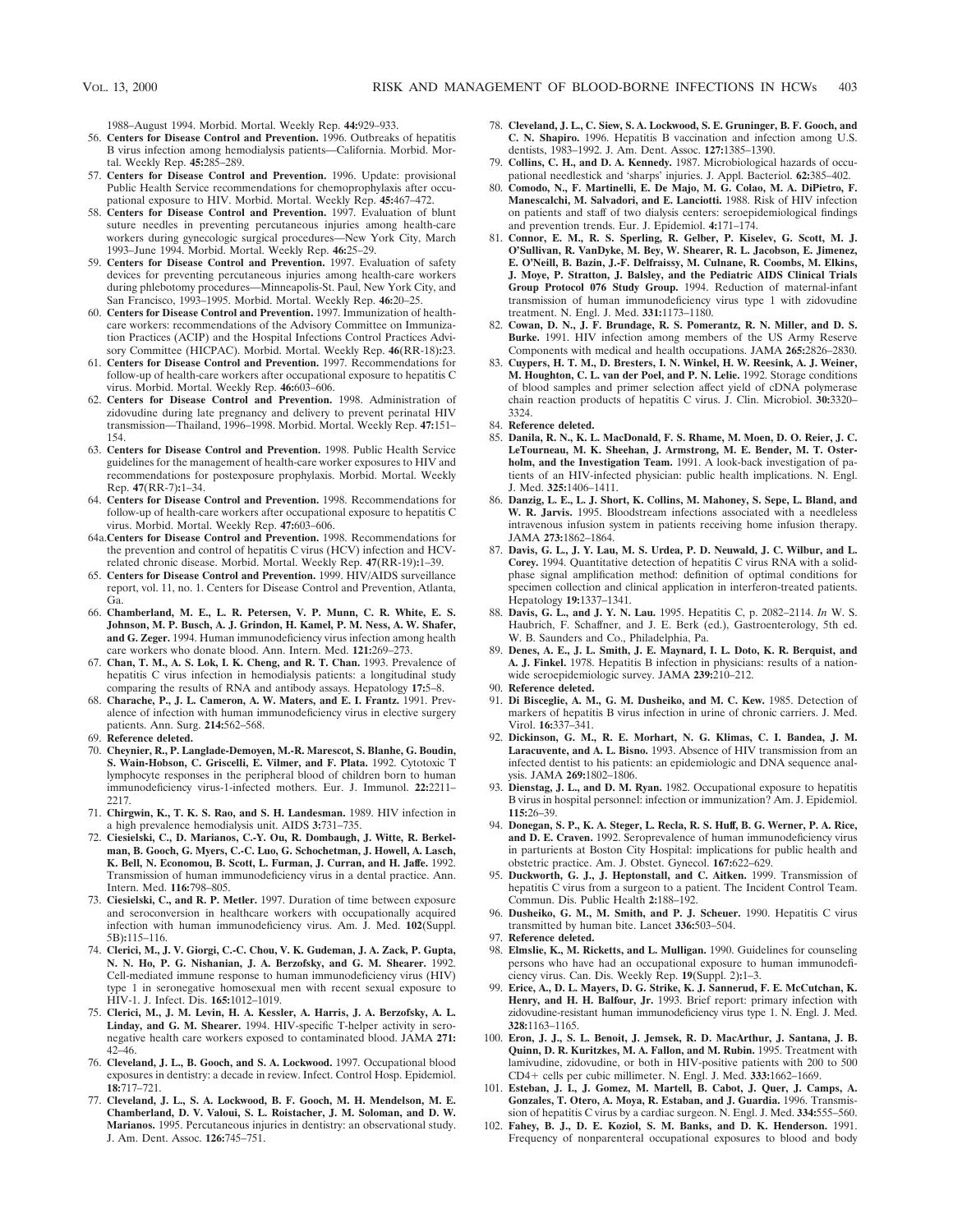fluids before and after universal precautions training. Am. J. Med. **90:**145– 153.

- 103. **Farci, P., H. J. Alter, D. Wong, R. H. Miller, J. W. Shih, B. Jett, and R. H. Purcell.** 1991. A long-term study of hepatitis C virus replication in non-A, non-B hepatitis. N. Engl. J. Med. **325:**98–104.
- 104. **Favero, M. S.** 1985. Sterilization, disinfection, and antisepsis in the hospital, p. 129–137. *In* E. H. Lennette, A. Balows, W. J. Hausler, Jr., and H. J. Shadomy (ed.), Manual of clinical microbiology, 4th ed. American Society for Microbiology, Washington, D.C.
- 105. **Favero, M. S., and W. W. Bond.** 1993. Disinfection and sterilization, p. 565–575. *In* A. J. Zuckerman and H. C. Thomas (ed.), Viral hepatitis: scientific basis and clinical management. Churchill Livingston, New York, N.Y.
- 106. **Feinman, S. V., B. Berris, A. Rebane, J. C. Sinclair, S. Wilson, and D. Wrobel.** 1979. Failure to detect hepatitis B surface antigen (HBsAg) in feces of HBsAg-positive persons. J. Infect. Dis. **140:**407–410.
- 107. **Flynn, N. M., S. M. Pollet, J. R. Van Horne, R. Elvebakk, S. D. Harper, and J. R. Carlson.** 1987. Absence of HIV antibody among dental professionals exposed to infected patients. West. J. Med. **146:**439–442.
- 108. **Reference deleted.**
- 109. **Fried, M. W., and J. H. Hoofnagle.** 1995. Therapy of hepatitis C. Semin. Liver Dis. **15:**82–91.
- 110. **Fujiyama, S., S. Kawano, S. Sato, M. Tanaka, M. Goto, Y. Taura, T. Sato, T. Kawahara, and K. Mizuno.** 1992. Prevalence of hepatitis C virus antibodies in hemodialysis patients and dialysis staff. Hepatogastroenterology **39:**161–165.
- 111. **Garner, J. S., and the Hospital Infection Control Practices Advisory Committee.** 1996. Guideline for isolation precautions in hospitals. Infect. Control Hosp. Epidemiol. **17:**53–80.
- 112. **Gartner, K.** 1992. Impact of a needleless intravenous system in a university hospital. Am. J. Infect. Control **20:**75–79.
- 113. **Gerberding, J. L.** 1994. Incidence and prevalence of human immunodeficiency virus, hepatitis B virus, hepatitis  $\dot{C}$  virus, and cytomegalovirus among health care personnel at risk for blood exposure: final report from a longitudinal study. J. Infect. Dis. **170:**1410–1417.
- 114. **Gerberding, J. L.** 1995. Management of occupational exposures to bloodborne viruses. N. Engl. J. Med. **332:**444–451.
- 115. **Gerberding, J. L., and D. K. Henderson.** 1992. Management of occupational exposures to bloodborne pathogens: hepatitis B virus, hepatitis C virus, and human immunodeficiency virus. Clin. Infect. Dis. **14:**1179–1185.
- 116. **Gerberding, J. L., C. Littell, A. Tarkington, A. Brown, and W. P. Schecter.** 1990. Risk of exposure of surgical personnel to patients' blood during surgery at San Francisco General Hospital. N. Engl. J. Med. **322:**1788–1793.
- 117. **Gershon, R. R. M., D. Vlahov, H. Farzedegan, and M. J. Alter.** 1995. Occupational risk of human immunodeficiency virus, hepatitis B virus, and hepatitis C virus infections among funeral service practitioners in Maryland. Infect. Control Hosp. Epidemiol. **16:**194–197.
- 118. **Goldman, M., C. Leisnard, J.-L. Vanherweghem, N. Dolle, C. Toussaint, S. Sprecher, J. Cogniaux, and L. Thiry.** 1986. Markers of HTLV-III in patients with end stage renal failure treated by haemodialysis. Br. Med. J. **293:**161–162.
- 119. **Gordin, F. M., C. Gilbert, H. P. Hawley, and A. Willoughby.** 1990. Prevalence of human immunodeficiency virus and hepatitis B virus in unselected hospital admissions: implications for mandatory testing and universal precautions. J. Infect. Dis. **161:**14–17.
- 120. **Grady, G. F., V. A. Lee, A. M. Prince, G. L. Gitnick, K. A. Fawaz, G. N. Vyas, M. D. Levitt, J. R. Senior, J. T. Galambos, T. E. Bynum, J. W. Singleton, B. F. Clowdus, K. Akdamar, R. D. Aach, E. I. Winkelman, G. M. Schiff, and T. Hersh.** 1978. Hepatitis B immune globulin for accidental exposures among medical personnel: final report of a multicenter controlled trial. J. Infect. Dis. **138:**625–638.
- 121. **Gretch, D. R.** 1997. Diagnostic tests for hepatitis C. Hepatology **26**(Suppl. 1)**:**43S–47S.
- 122. **Gretch, D. R., C. dela Rosa, R. L. Carithers, R. A. Wilson, K. Lindsay, R. P.** Perrillo, and J. Albrecht. 1995. Assessment of hepatitis C viremia using molecular amplification technologies: correlations and clinical implications. Ann. Intern. Med. **123:**321–329.
- 123. **Gruninger, S. E., C. Siew, S.-B. Chang, R. Clayton, J. K. Leete, S. A. Hojvat, A. C. Verrusio, and E. A. Neidle.** 1992. Human immunodeficiency virus type 1 infection among dentists. J. Am. Dent. Assoc. **123:**57–64.
- 124. **Guptan, R. C., V. Thakur, S. K. Sarin, K. Banerjee, and P. Khandekar.** 1996. Frequency and clinical profile of precore and surface hepatitis B mutants in Asian-Indian patients with chronic liver disease. Am. J. Gastroenterol. **91:**1312–1317.
- 125. **Hadler, S. C., I. L. Doto, J. E. Maynard, J. Smith, B. Clark, J. Masley, T. Eikhoff, C. K. Himmelsbach, and W. R. Cole.** 1985. Occupational risk of hepatitis B infection in hospital workers. Infect. Control **6:**24–31.
- 126. **Haiduven, D. J., T. M. Demaio, and D. A. Stevens.** 1992. A five-year study of needlestick injuries: significant reduction associated with communication, education, and convenient placement of sharps containers. Infect. Control Hosp. Epidemiol. **13:**265–271.
- 127. **Halle, M.** 1996. Patients want ban on operations by doctors with hepatitis B. Br. Med. J. **313:**576.
- 128. **Halle, M.** 1996. Surgeon had mutant form of hepatitis B. Br. Med. J. **313:**771.
- 129. **Hamory, B. H.** 1983. Underreporting of needlestick injuries in a university hospital. Am. J. Infect. Control **11:**174–177.
- 130. **Hansen, M. E., G. L. Miller III, H. Redman, and D. D. McIntire.** 1993. Needle-stick injuries and blood contacts during invasive radiologic procedures: frequency and risk factors. Am. J. Roentgenol. **160:**1119–1122.
- 131. **Hardy, N. M., S. Sandroni, S. Danielson, and W. J. Wilson.** 1992. Antibody to hepatitis C virus increases with time on hemodialysis. Clin. Nephrol. **38:**44–48.
- 132. **Harpaz, R., L. Von Seidlein, F. M. Averhoff, M. P. Tormey, S. D. Sinha, K. Kotsopoulou, S. B. Lambert, B. H. Robertson, J. D. Cherry, and C. N. Shapiro.** 1996. Transmission of hepatitis B virus to multiple patients from a surgeon without evidence of inadequate infection control. N. Engl. J. Med. **334:**549–554.
- 133. **Harris, J. R., R. F. Finger, J. M. Kobayashi, S. C. Hadler, B. L. Murphy, R. L. Berkelman, and K. E. Russell.** 1984. The low risk of hepatitis B in rural hospitals: results of an epidemiologic survey. JAMA **252:**3270–3272.
- 134. **Hayashi, J., K. Nakashima, W. Kajiyama, A. Noguchi, M. Morofuji, Y. Maeda, and S. Kashiwaji.** 1991. Prevalence of antibody to hepatitis C virus in hemodialysis patients. Am. J. Epidemiol. **134:**651–657.
- 135. **Henderson, D. K.** 1991. Postexposure chemoprophylaxis for occupational exposure to human immunodeficiency virus type 1: current status and prospects for the future. Am. J. Med. **91**(Suppl. 3B)**:**312S–319S.
- 136. **Henderson, D. K., and J. L. Gerberding.** 1989. Prophylactic zidovudine after occupational exposure to human immunodeficiency virus: an interim analysis. J. Infect. Dis. **160:**321–327.
- 137. **Heptonstall, J.** 1991. Outbreaks of hepatitis B virus infection associated with infected surgical staff. Dis. Rep. CDR Rev. **1:**R81–R85.
- 138. **Heptonstall, J.** 1996. Lessons from two linked clusters of acute hepatitis B in cardiothoracic surgery patients. Dis. Rep. CDR Rev. **6:**R119–R125.
- 139. **Reference deleted.**
- 140. **Hernandez, M. E., M. Bruguera, T. Puyuelo, J. M. Barrera, J. M. Sanchez-Tapias, and J. Rodes.** 1992. Risk of needlestick injuries in the transmission of hepatitis C virus in hospital personnel. J. Hepatol. **16:**56–58.
- 141. **Ho, D. D., T. Moudgil, and M. Alam.** 1989. Quantitation of human immunodeficiency virus type 1 in the blood of infected persons. N. Engl. J. Med. **321:**1621–1625.
- 142. **Hoofnagle, J. H.** 1995. Hepatitis B, p. 2062–2063. *In* W. S. Haubrich, F. Schaffner, and J. E. Berk (ed.), Gastroenterology, 5th ed. W. B. Saunders and Co., Philadelphia, Pa.
- 143. **Hoofnagle, J. H., and A. M. Di Bisceglie.** 1991. Serologic diagnosis of acute and chronic viral hepatitis. Semin. Liver Dis. **11:**73–83.
- 144. **Hsu, H. H., T. L. Wright, D. Luba, M. Martin, S. M. Feinstone, G. Garcia, and H. B. Greenberg.** 1991. Failure to detect hepatitis C virus genome in human secretions with the polymerase chain reaction. Hepatology **14:**763– 767.
- 145. **Incident Investigation Team et al.** 1997. Transmission of hepatitis B to patients from four infected surgeons without hepatitis B e antigen. N. Engl. J. Med. **336:**178–184.
- 146. **Reference deleted.**
- 147. **Ippolito, G., V. Puro, G. De Carli, and the Italian Study Group on Occupational Risk of HIV Infection.** 1993. The risk of occupational human immunodeficiency virus infections in health care workers. Arch. Intern. Med. **153:**1451–1458.
- 148. **Reference deleted.**
- 149. **Irwin, G. R., A. M. Allen, W. H. Bancroft, J. J. Karwacki, H. L. Brown, R. H. Pinkerton, M. Wilhight, and F. H. Top, Jr.** 1975. Hepatitis B antigen in saliva, urine, and stool. Infect. Immun. **11:**142–145.
- 150. **Jaffe, H. W., J. M. McCurdy, M. L. Kalish, T. Liberti, G. Metellus, B. H. Bowman, S. B. Richards, A. R. Neasman, and J. J. Witte.** 1994. Lack of HIV transmission in the practice of a dentist with AIDS. Ann. Intern. Med. **121:**855–859.
- 151. **Jagger, J., E. H. Hunt, J. Brand-Elnagger, and R. D. Pearson.** 1988. Rates of needle-stick injury caused by various devices in a university hospital. N. Engl. J. Med. **319:**284–288.
- 152. **Jagger, J., E. H. Hunt, and R. D. Pearson.** 1990. Sharp object injuries in the hospital: causes and strategies for prevention. Am. J. Infect. Control **18:** 227–231.
- 153. **Janssen, R. S., M. E. St. Louis, G. A. Satten, S. E. Critchley, L. R. Petersen, R. S. Stafford, J. W. Ward, D. L. Hanson, N. Olivio, C. A. Schable, T. J. Dondero, and the Hospital HIV Surveillance Group.** 1992. HIV infection among patients in U.S. acute care hospitals: strategies for the counseling and testing of hospital patients. N. Engl. J. Med. **327:**445–452.
- 154. **Jenison, S. A., S. M. Lemon, L. N. Baker, and J. E. Newbold.** 1987. Quantitative analysis of hepatitis B virus DNA in saliva and semen of chronically infected homosexual men. J. Infect. Dis. **156:**299–307.
- 155. **Reference deleted.**
- 156. **Jochimsen, E. M.** 1997. Failures of zidovudine post-exposure prophylaxis. Am. J. Med. **102**(Suppl. 5B)**:**52–55.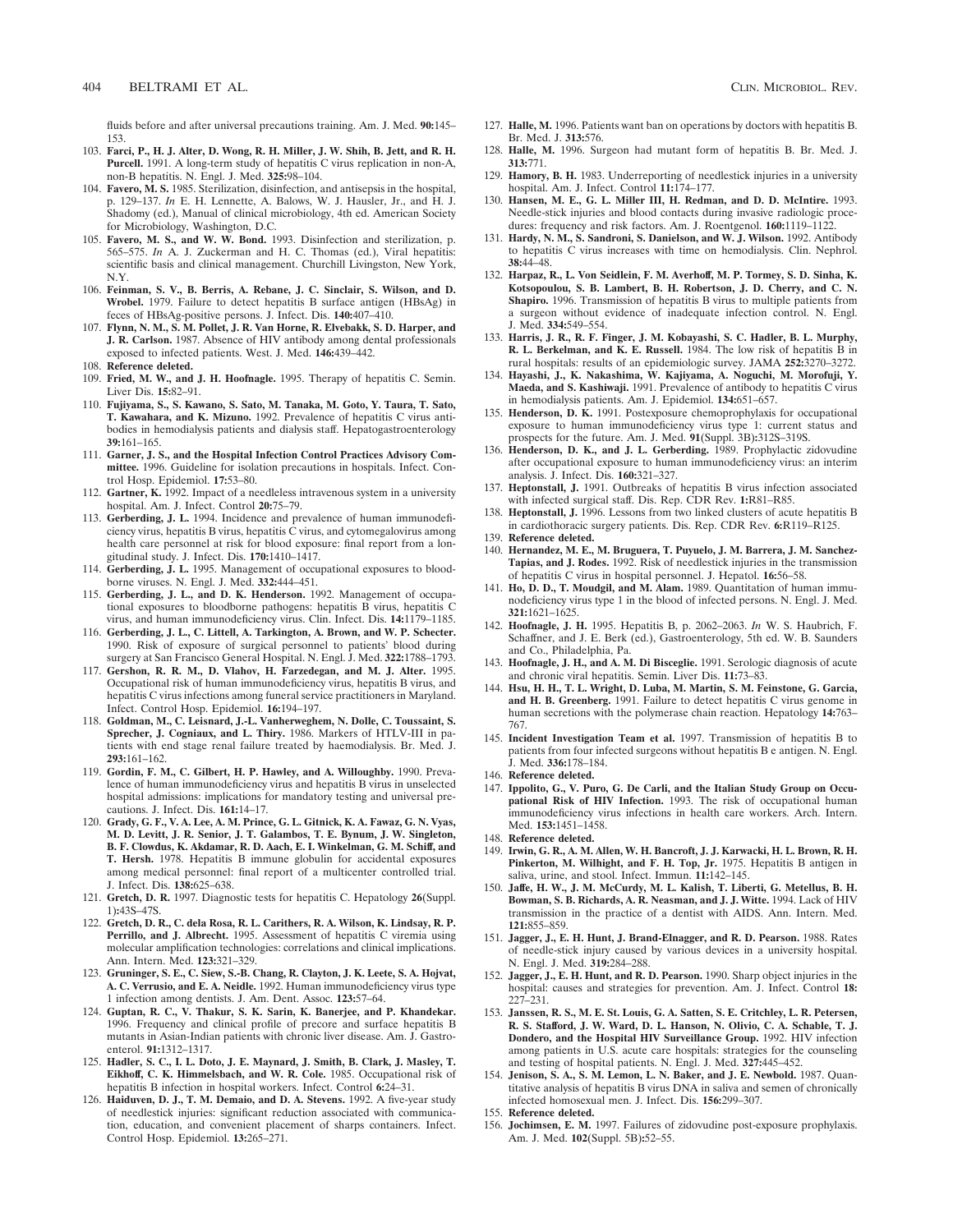- 157. **Kelen, G. D., T. DiGiovanna, L. Bisson, D. Kalainov, K. T. Sivertson, and T. C. Quinn.** 1989. Human immunodeficiency virus infection in emergency department patients: epidemiology, clinical presentations, and risk to health care workers, the Johns Hopkins experience. JAMA **262:**516–522.
- 158. **Kelen, G. D., S. Fritz, B. Qaqish, R. Brookmeyer, J. L. Baker, R. L. Kline, R. M. Cuddy, T. K. Goessel, D. Floccare, K. A. Williams, K. T. Sivertson, S. Altman, and T. C. Quinn.** 1988. Unrecognized human immunodeficiency virus infection in emergency department patients. N. Engl. J. Med. **318:** 1645–1650.
- 159. **Kelen, G. D., G. B. Green, R. H. Purcell, D. W. Chan, B. F. Qaqish, K. T. Sivertson, and T. C. Quinn.** 1992. Hepatitis B and hepatitis C in emergency department patients. N. Engl. J. Med. **326:**1399–1404.
- 160. **Kelker, H. C., M. Seidlin, M. Vogler, and F. T. Valentine.** 1992. Lymphocytes from some long-term seronegative heterosexual partners of HIVinfected individuals proliferate in response to HIV antigens. AIDS **8:**1355– 1359.
- 161. **Kiyosawa, K., T. Sodeyama, E. Tanaka, Y. Nakano, S. Furuta, K. Nishioka, R. H. Purcell, and H. J. Alter.** 1991. Hepatitis C in hospital employees with needlestick injuries. Ann. Intern. Med. **115:**367–369.
- 162. **Klein, R. S., K. Freeman, P. E. Taylor, and C. E. Stevens.** 1991. Occupational risk for hepatitis C virus infection among New York City dentists. Lancet **339:**1539–1542.
- 163. **Klein, R. S., J. A. Phelan, K. Freeman, C. Schable, G. H. Friedland, N. Trieger, and N. H. Steigbigel.** 1988. Low occupational risk of human immunodeficiency virus infection among dental professionals. N. Engl. J. Med. **318:**86–90.
- 164. **Knodell, R. G., M. E. Conrad, A. L. Ginsberg, and C. J. Bell.** 1976. Efficacy of prophylactic gamma-globulin in preventing non-A, non-B post-transfusion hepatitis. Lancet **i:**557–561.
- 165. **Kobayashi, H., M. Tsuzuki, K. Koshimizu, H. Toyama, N. Yoshihara, T. Shikata, K. Abe, K. Mizuno, N. Otomo, and T. Oda.** 1984. Susceptibility of hepatitis B virus to disinfectants and heat. J. Clin. Microbiol. **20:**214–216.
- 166. **Koretz, R. L., M. Brezina, A. J. Polito, S. Quan, J. Wilbur, R. Dinello, and G. Gitnick.** 1993. Non-A, non-B posttransfusion hepatitis: comparing C and non-C hepatitis. Hepatology **17:**361–365.
- 167. **Reference deleted.**
- 168. **Krawczynski, K., M. J. Alter, and D. L. Tankersley.** 1996. Effect of immune globulin on the prevention of experimental hepatitis C virus infection. J. Infect. Dis. **173:**822–828.
- 169. **Reference deleted.**
- 170. **Langlade-Demoyen, P., N. Ngo-Giang-Huong, F. Ferchal, and E. Oksenhendler.** 1994. Human immunodeficiency virus (HIV) *nef*-specific cytotoxic T lymphocytes in noninfected heterosexual contacts of HIV-infected patients. J. Clin. Investig. **93:**1293–1297.
- 171. **Laras, A., J. Koskinas, K. Avgidis, and S. J. Hadziyannis.** 1998. Incidence and clinical significance of hepatitis B virus precore gene translation initiation mutations in e antigen-negative patients. J. Viral Hepatitis **5:**241–248.
- 172. **Lau, J. Y., M. Mizokami, J. A. Kolberg, G. L. Davis, L. E. Prescott, T. Ohno, R. P. Perrillo, K. L. Lindsay, R. G. Gish, K.-P. Qian, M. Kohara, P. Simmonds, and M. S. Urdea.** 1995. Application of six hepatitis C virus genotyping systems to sera from chronic hepatitis C patients in the United States. J. Infect. Dis. **171:**281–289.
- 173. **Liang, T. J., K. Hasegawa, S. J. Munoz, C. N. Shapiro, B. Yoffe, B. J. McMahon, C. Feng, H. Bei, M. J. Alter, and J. L. Dienstag.** 1994. Hepatitis B virus precore mutation and fulminant hepatitis in the United States: a polymerase chain reaction-based assay for the detection of specific mutation. J. Clin. Investig. **93:**550–555.
- 174. **Lot, F., and D. Abiteboul.** 1995. Health-care workers infected with HIV in France as of June 30, 1995. Bull. Epidemiol. Hebd. **44:**193–194.
- 175. **Louie, M., D. E. Low, and S. V. Feinman.** 1992. Prevalence of bloodborne infective agents among people admitted to a Canadian hospital. Can. Med. Assoc. J. **146:**1331–1334.
- 176. **Mahoney, F. J., K. Stewart, H. Hu, P. Coleman, and M. Alter.** 1997. Progress toward elimination of hepatitis B virus transmission among health care workers in the United States. Arch. Intern. Med. **157:**2601–2605.
- 177. **Mangione, C. M., J. L. Gerberding, and S. R. Cumings.** 1991. Occupational exposure to HIV: frequency and rates of underreporting of percutaneous and mucocutaneous exposures by medical housestaff. Am. J. Med. **90:**85– 90.
- 178. **Marcus, R., D. H. Culver, D. M. Bell, P. U. Srivastava, M. H. Mendelson, R. J. Zalenski, B. Farber, D. Fligner, J. Hassett, T. C. Quinn, C. A. Schable, E. P. Sloan, P. Tsui, and G. D. Kelen.** 1993. Risk of human immunodeficiency virus infection among emergency department workers. Am. J. Med. **94:**363–369.
- 179. **Reference deleted.**
- 180. **Martin, M. A., M. Reichelderfer, and the Association for Professionals in Infection Control and Epidemiology, Inc.** 1994. APIC guideline for infection prevention and control in flexible endoscopy. Am. J. Infect. Control **22:**19–38.
- 181. **Mast, E. E., and M. J. Alter.** 1993. Prevention of hepatitis B virus infection among health-care workers, p. 295–307. *In* R. W. Ellis (ed.), Hepatitis B vaccines in clinical practice. Marcel Dekker, Inc., New York, N.Y.
- 182. **Mast, S. T., J. D. Woolwine, and J. L. Gerberding.** 1992. Efficacy of gloves in reducing blood volumes transferred during simulated needlestick injury. J. Infect. Dis. **168:**1589–1592.
- 183. **McGeer, A., A. E. Simor, and D. E. Low.** 1990. Epidemiology of needlestick injuries in house officers. J. Infect. Dis. **162:**961–964.

184. **Reference deleted.**

- 185. **Mishu, B., W. Schaffner, J. M. Horan, L. H. Wood, R. H. Hutcheson, and P. C. McNabb.** 1990. A surgeon with AIDS: lack of evidence of transmission to patients. JAMA **264:**467–470.
- 186. **Mitsui, T., K. Iwano, K. Masuko, C. Yamazaki, H. Yakamoto, F. Tsuda, T. Tanaka, and S. Mishiro.** 1992. Hepatitis C virus infection in medical personnel after needlestick accident. Hepatology **16:**1109–1114.
- 187. **Montecalvo, M. A., M. S. Lee, H. DePalma, P. S. Wynn, A. B. Lowenfels, U. Jorde, D. Wuest, A. Klingamen, T. A. O'Brien, M. Calmann, and G. P. Wormser.** 1995. Seroprevalence of human immunodeficiency virus-1, hepatitis B virus, and hepatitis C virus in patients having major surgery. Infect. Control Hosp. Epidemiol. **16:**627–632.
- 188. **Moyer, L. A., and M. J. Alter.** 1994. Hepatitis C virus in the hemodialysis setting: a review with recommendations for control. Semin. Dialysis **7:**124– 127.
- 189. **Moyer, L. A., M. J. Alter, and M. S. Favero.** 1990. Hemodialysis-associated hepatitis B: revised recommendations for serologic screening. Semin. Dialysis **3:**201–204.
- 190. **Mullins, J. R., and P. B. Harrison.** 1993. The questionable utility of mandatory screening for the human immunodeficiency virus. Am. J. Surg. **166:** 676–679.
- 191. **Nagachinta, T., C. R. Gold, F. Cheng, P. N. R. Heseltine, and P. R. Kerndt.** 1996. Unrecognized HIV-1 infection in inner-city emergency department patients. Infect. Control Hosp. Epidemiol. **17:**174–177.
- 192. **Nakano, Y., K. Kiyosawa, T. Sodeyama, E. Tanaka, A. Matsumoto, T. Ichijo, M. Mizokami, and S. Furuta.** 1995. Acute hepatitis C transmitted by needlestick accident despite short duration interferon treatment. J. Gastroenterol. Hepatol. **10:**609–611.
- 193. **Reference deleted.**
- 194. **Natov, S. N., and B. J. Pereira.** 1996. Hepatitis C in dialysis patients. Adv. Renal Replace. Ther. **3:**275–283.
- 195. **Neal, K. R., J. Dornan, and W. L. Irving.** 1997. Prevalence of hepatitis C antibodies among healthcare workers of two teaching hospitals: who is at risk? Br. Med. J. **314:**179–180.
- 196. **Neal, K. R., D. A. Jones, D. Killey, and V. James.** 1994. Risk factors for hepatitis C virus infection: a case-control study of blood donors in the Trent Region (UK). Epidemiol. Infect. **112:**595–601.
- 197. **Niitsuma, H., M. Ishii, Y. Saito, M. Miura, K. Kobayashi, H. Ohori, and T. Toyota.** 1995. Prevalence of precore-defective mutant of hepatitis B virus in HBV carriers. J. Med. Virol. **46:**397–402.
- 198. **Niu, M. T., L. T. Penberthy, M. J. Alter, C. W. Armstrong, G. B. Miller, and S. C. Hadler.** 1989. Hemodialysis-associated hepatitis B: report of an outbreak. Dialysis Transplant. **18:**542–545.
- 199. **Niu, M. T., D. S. Stein, and S. M. Schnittmann.** 1993. Primary human immunodeficiency virus type 1 infection: review of pathogenesis and early treatment interventions in humans and animal retrovirus infections. J. Infect. Dis. **168:**1490–1501.
- 200. **Noguchi, S., M. Sata, H. Suzuki, K. Ohba, M. Mizokami, and K. Tanikawa.** 1997. Early therapy with interferon for acute hepatitis C acquired through a needlestick. Clin. Infect. Dis. **24:**992–994.
- 201. **Noone, P. A., I. S. Symington, and W. F. Carman.** 1997. Hepatitis B and health care workers. Lancet **350:**219.
- 201a.**Noskin, G. A.** 1995. Prevention, diagnosis, and management of viral hepatitis: a guide for primary care physicians. American Medical Association, Division of Health Science, Chicago, Ill.
- 202. **O'Briain, D. S.** 1991. Patterns of occupational hand injury in pathology: the interaction of blades, needles, and the dissector's digits. Arch. Pathol. Lab. Med. **115:**610–613.
- 203. **Oguchi, H., M. Miyasaka, S. Tokunaga, K. Hora, S. Ichikawa, T. Ochi, K. Yamada, M. Nagasawa, Y. Kanno, T. Azizawa, et al.** 1992. Hepatitis virus infection (HBV and HCV) in eleven Japanese hemodialysis units. Clin. Nephrol. **38:**36–43.
- 204. **O'Neill, T. M., A. V. Abbott, and S. E. Radecki.** 1992. Risk of needlesticks and occupational exposures among residents and medical students. Arch. Intern. Med. **152:**1451–1456.
- 205. **Osborn, E. H. S., M. A. Papadakis, and J. L. Gerberding.** 1999. Occupational exposures to body fluids among medical students: a seven-year longitudinal study. Ann. Intern. Med. **130:**45–51.
- 206. **Ou, C.-Y., C. A. Ciesielski, G. Myers, C. I. Bandea, C.-C. Luo, B. T. M. Korber, J. I. Mullins, G. Schochetman, R. L. Berkelman, A. N. Economou, J. J. Witte, L. J. Furman, G. A. Satten, K. A. MacInnes, J. W. Curran, H. W. Jaffe, Laboratory Investigation Group, and Epidemiologic Investigation Group.** 1992. Molecular epidemiology of HIV transmission in a dental practice. Science **256:**1165–1171.
- 207. **Owens, D. K., M. Holodniy, A. M. Garber, J. Scott, S. Sonnad, L. Moses, B. Kinosian, and J. S. Schwartz.** 1996. Polymerase chain reaction for the diagnosis of HIV infection in adults: a meta-analysis with recommendations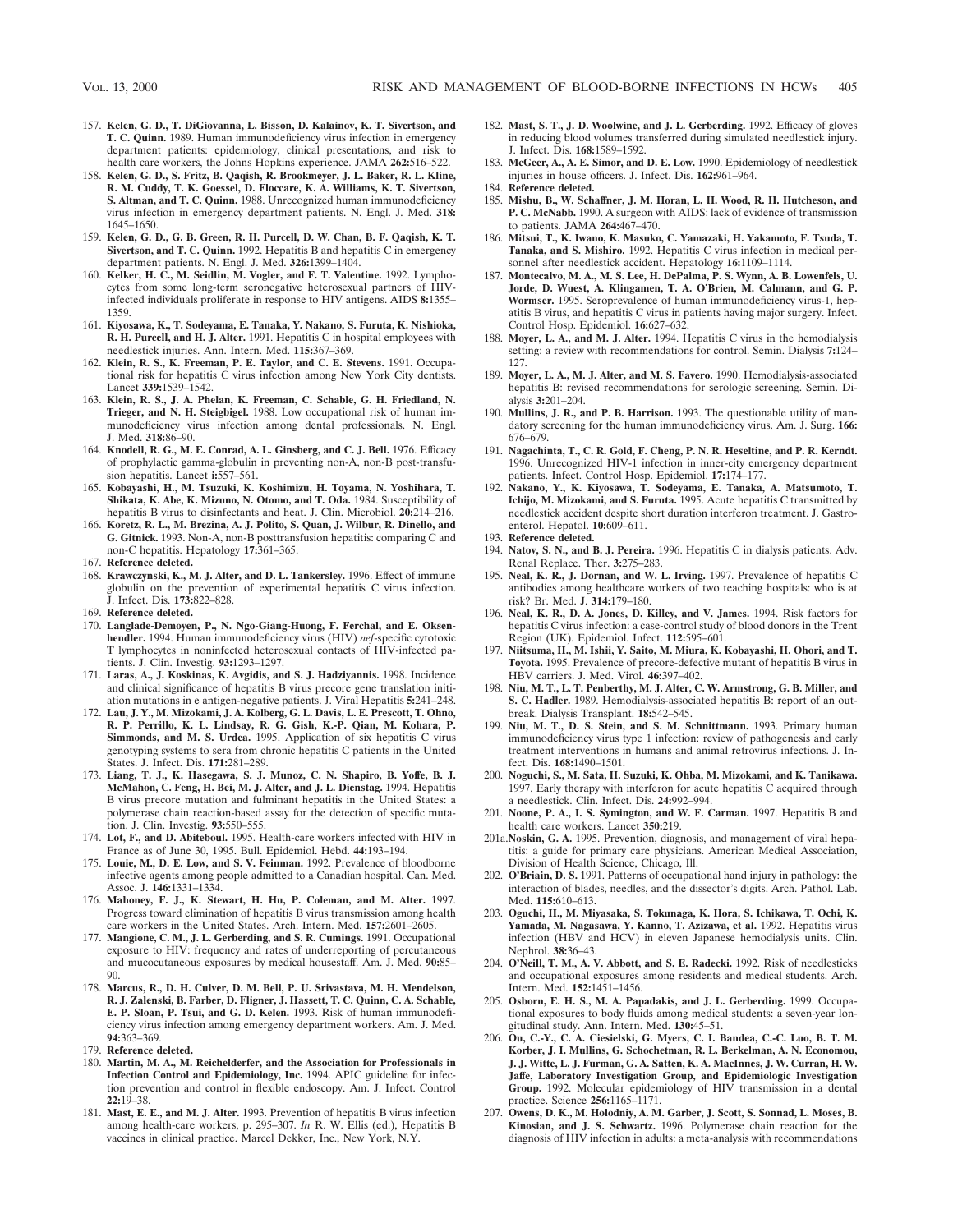- 208. **Panlilio, A. L., D. R. Foy, J. R. Edwards, D. M. Bell, B. A. Welch, C. M. Parrish, D. H. Culver, P. W. Lowry, W. R. Jarvis, and C. A. Perlino.** 1991. Blood contacts during surgical procedures. JAMA **265:**1533–1537.
- 209. **Panlilio, A. L., C. N. Shapiro, C. A. Schable, M. H. Mendelson, M. A. Montecalvo, L. M. Kunches, S. W. Perry III, J. R. Edwards, P. U. Srivastava, D. H. Culver, I. B. Weisfuse, V. Jorde, J. M. Davis, J. Solomon, G. P. Wormser, J. Ryan, D. M. Bell, M. E. Chamberland, and the Serosurvey Study Group.** 1995. Serosurvey of human immunodeficiency virus, hepatitis B virus, and hepatitis C virus infection among hospital-based surgeons. J. Am. Coll. Surg. **180:**16–24.
- 210. **Panlilio, A. L., B. A. Welch, D. M. Bell, D. R. Foy, C. M. Parrish, C. A. Perlino, and L. Klein.** 1992. Blood and amniotic fluid contact sustained by obstetric personnel during deliveries. Am. J. Obstet. Gynecol. **167:**703–708.
- 211. **Pattison, C. P., K. M. Boyer, J. E. Maynard, and P. C. Kelly.** 1974. Epidemic hepatitis in a clinical laboratory: possible association with computer card handling. JAMA **230:**854–857.
- 212. **Pawlotsky, J.-M.** 1997. Measuring hepatitis C viremia in clinical samples: can we trust the assays? Hepatology **26:**1–4.
- 213. **Pereira, B. J., and A. S. Levey.** 1997. Hepatitis C virus infection in dialysis and renal transplantation. Kidney Int. **51:**981–999.
- 214. **Reference deleted.**
- 215. **Peterman, T. A., G. R. Lang, N. J. Mikos, S. L. Solomon, C. A. Schable, P. M. Feorino, J. A. Britz, and J. R. Allen.** 1986. HTLV-III/LAV infection in hemodialysis patients. JAMA **255:**2324–2326.
- 216. **Peters, M., G. L. Davis, J. S. Dooley, and J. H. Hoofnagle.** 1986. The interferon system in acute and chronic viral hepatitis. Prog. Liver Dis. **8:**453–467.
- 217. **Polakoff, S.** 1986. Acute hepatitis B in patients in Britain related to previous operations and dental treatment. Br. Med. J. Clin. Res. **293:**33–36.
- 218. **Polakoff, S.** 1986. Acute viral hepatitis B: laboratory reports 1980–4. Br. Med. J. Clin. Res. **293:**37–38.
- 219. **Polish, L. B., M. J. Tong, R. L. Co, P. J. Coleman, and M. J. Alter.** 1993. Risk factors for hepatitis C virus infection among healthcare personnel in a community hospital. Am. J. Infect. Control **21:**196–200.
- 220. **Popejoy, S. L., and D. E. Fry.** 1991. Blood contact and exposure in the operating room. Surg. Gynecol. Obstet. **172:**480–483.
- 221. **Prentice, M. B.** 1992. Infection with hepatitis B virus after open heart surgery. Br. Med. J. **304:**761–764.
- 222. **Prince, A. M.** 1994. Challenges for development of hepatitis C virus vaccines. FEMS Microbiol. Rev. **14:**273–277.
- 223. **Puro, V., N. Petrosillo, and G. Ippolito.** 1995. Risk of hepatitis C seroconversion after occupational exposures in health care workers. Am. J. Infect. Control **23:**273–277.
- 224. **Quebbeman, E. J., G. L. Telford, S. Hubbard, K. Wadsworth, B. Hardman, H. Goodman, and M. S. Gottlieb.** 1991. Risk of blood contamination and injury to operating room personnel. Ann. Surg. **214:**614–620.
- 225. **Ranki, A., S. Mattinen, R. Yarchoan, S. Broder, J. Ghrayeb, J. Lehdevirta, and K. Krohn.** 1989. T-cell response towards HIV in infected individuals with and without zidovudine therapy, and in HIV-exposed sexual partners. AIDS **3:**63–69.
- 226. **Ridzon, R., K. Gallagher, C. Ciesielski, M. B. Ginsberg, B. J. Robertson, C.-C. Luo, and A. DeMana, Jr.** 1997. Simultaneous transmission of human immunodeficiency virus and hepatitis C virus from a needle-stick injury. N. Engl. J. Med. **336:**919–922.
- 227. **Robert, L. M., M. E. Chamberland, J. L. Cleveland, R. Marcus, B. F. Gooch, P. U. Srivastava, D. H. Culver, H. W. Jaffe, D. W. Marianos, A. L. Panlilio, and D. M. Bell.** 1995. Investigations of patients of health care workers infected with HIV: the Centers for Disease Control and Prevention database. Ann. Intern. Med. **122:**653–657.
- 228. **Rogers, A. S., J. W. Froggatt III, T. Townsend, T. Gordon, A. J. L. Brown, E. C. Holmes, L. A. Zhang, and H. Moses III.** 1993. Investigation of potential HIV transmission to the patients of an HIV-infected surgeon. JAMA **269:**1795–1801.
- 229. **Roth, W. K., J.-H. Lee, B. Ruster, and S. Zeuzem.** 1996. Comparison of two quantitative hepatitis C virus reverse transcriptase PCR assays. J. Clin. Microbiol. **34:**261–264.
- 230. **Ruprecht, R. M., L. G. O'Brien, L. D. Rossoni, and S. Nusinoff-Lehrman.** 1986. Suppression of mouse viraemia and retroviral disease by 3'-azido-3'deoxythymidine. Nature **323:**467–469.
- 231. **Sanchez-Quijano, A., J. A. Pineda, E. Lissen, M. Leal, M. A. Diaz-Torres, F. Garcia de Pesquera, F. Rivera, R. Castro, and J. Munoz.** 1988. Prevention of post-transfusion non-A, non-B hepatitis by non-specific immunoglobulin in heart surgery patients. Lancet **i:**1245–1249.
- 232. **Satori, M., G. La Terra, M. Aglietta, A. Manzin, C. Navino, and G. Verzetti.** 1993. Transmission of hepatitis C via blood splash into conjunctiva. Scand. J. Infect. Dis. **25:**270–271.
- 233. **Sattar, S. A., and V. S. Springthorpe.** 1991. Survival and disinfectant inactivation of the human immunodeficiency virus. Rev. Infect. Dis. **13:**430–447.
- 234. **Schlipkoter, U., M. Roggendorf, K. Cholmakow, A. Weise, and F. Deinhardt.** 1990. Transmission of hepatitis C virus (HCV) from a haemodialysis
- patient to a medical staff member. Scand. J. Infect. Dis. **22:**757–758.
- 235. **Reference deleted.**
- 236. **Schneiderman, L. J., and R. M. Kaplan.** 1992. Fear of dying and HIV infection vs hepatitis B infection. Am. J. Infect. Control **82:**584–586.
- 237. **Reference deleted.**<br>238. **Seeff. L. B., H. J.**
- Seeff, L. B., H. J. Zimmerman, E. C. Wright, J. D. Finkelstein, P. Garcia-**Pont, H. B. Greenlee, A. A. Dietz, C. M. Leevy, C. H. Tamburro, E. R. Schiff, R. Zemel, D. S. Zimmon, and R. W. McCollom.** 1977. A randomized, double blind controlled trial of the efficacy of immune serum globulin for the prevention of post-transfusion hepatitis: a Veterans Administration cooperative study. Gastroenterology **72:**111–121.
- 239. **Segal, H. E., C. H. Llewellyn, G. Irwin, W. H. Bancroft, G. P. Boe, and D. J. Balaban.** 1976. Hepatitis B antigen and antibody in the US Army: prevalence in health care personnel. Am. J. Public Health **66:**667–671.
- 240. **Selgas, R., R. Martinez-Zapico, M. A. Bajo, J. R. Romero, J. Munoz, C. Rinon, B. Miranda, and J. L. Miguel.** 1992. Prevalence of hepatitis C antibodies (HCV) in a dialysis population at one center. Perit. Dial. Int. **12:**28–30.
- 241. **Shapiro, C. N., J. I. Tokars, and M. E. Chamberland.** 1996. Use of the hepatitis B vaccine and infection with hepatitis B and C among orthopaedic surgeons. J. Bone Joint Surg. **78:**1791–1800.
- 242. **Shih, C.-C., H. Kaneshima, L. Rabin, R. Namikawa, P. Sager, J. McGowan, and J. M. McCune.** 1991. Postexposure prophylaxis with zidovudine suppressed human immunodeficiency virus type 1 infection in SCID-hu mice in a time-dependent manner. J. Infect. Dis. **163:**625–627.
- 243. **Shikata, T., T. Karasawa, K. Abe, T. Uzawa, H. Suzuki, T. Oda, M. Imai, M. Mayumi, and Y. Moritsugu.** 1977. Hepatitis B antigen and infectivity of hepatitis B virus. J. Infect. Dis. **136:**571–576.
- 244. **Reference deleted.**
- 245. **Reference deleted.**
- 246. **Smith, J. L., J. E. Maynard, K. R. Berquist, I. L. Doto, H. M. Webster, and M. J. Sheller.** 1976. Comparative risk of hepatitis B among physicians and dentists. J. Infect. Dis. **133:**705–706.
- 247. **Sodeyama, T., K. Kiyosawa, and A. Urushihara.** 1993. Detection of hepatitis C virus markers and hepatitis C virus genomic-RNA after needlestick accidents. Arch. Intern. Med. **153:**1565–1572.
- 248. **Sperling, R. S., D. E. Shapiro, R. W. Coombs, J. A. Todd, S. A. Herman, G. D. McSherry, M. J. O'Sullivan, R. B. VanDyke, E. Jiminez, C. Rouzioux, P. M. Flynn, and J. L. Sullivan.** 1996. Maternal viral load, zidovudine treatment, and the risk of transmission of human immunodeficiency virus type 1 from mother to infant. N. Engl. J. Med. **335:**1621–1629.
- 249. **Struve, J., B. Aronsson, B. Frenning, M. Forsgren, and O. Weiland.** 1994. Prevalence of antibodies against hepatitis C virus infection among healthcare workers in Stockholm. Scand. J. Gastroenterol. **29:**360–362.
- 250. **Sundkvist, T., G. R. Hamilton, D. Rimmer, B. G. Evans, and C. G. Teo.** 1998. Fatal outcome of transmission of hepatitis B from an e antigen negative surgeon. Commun. Dis. Public Health **1:**48–50.
- 251. **Tavares, L., C. Roneker, K. Johnston, S. N. Lehrman, and F. de Noronha.** 1987. 3'-Azido-3'-deoxythymidine in feline leukemia virus-infected cats: a model for therapy and prophylaxis of AIDS. Cancer Res. **47:**3190–3194.
- 252. **Terrell, F., and B. Williams.** 1993. Implementation of a customized needleless intravenous delivery system. J. Intraven. Nurs. **16:**339–344.
- 253. **Thomas, D. L., S. E. Gruninger, C. Siew, E. D. Joy, and T. C. Quinn.** 1996. Occupational risk of hepatitis C infections among general dentists and oral surgeons in North America. Am. J. Med. **100:**41–45.
- 254. **Tokars, J. I., M. J. Alter, and M. S. Favero.** 1995. National surveillance of dialysis-associated diseases in the United States, 1993. Centers for Disease Control and Prevention, Atlanta, Ga.
- 255. **Tokars, J. I., M. J. Alter, M. S. Favero, L. A. Moyer, E. Miller, and L. A. Bland.** 1994. National surveillance of dialysis associated diseases in the United States, 1992. ASAIO J. **40:**1020–1031.
- 256. **Tokars, J. I., D. M. Bell, D. H. Culver, R. Marcus, M. H. Mendelson, E. P. Sloan, B. F. Farber, D. Fligner, M. E. Chamberland, P. S. McKibben, and W. J. Martone.** 1992. Percutaneous injuries during surgical procedures. JAMA **267:**2899–2904.
- 257. **Reference deleted.**
- 258. **Tokars, J. I., M. E. Chamberland, C. A. Schable, D. H. Culver, M. Jones, P. S. McKibben, D. M. Bell, and the American Academy of Orthopaedic Surgeons Serosurvey Study Committee.** 1992. A survey of occupational blood contact and HIV infection among orthopedic surgeons. JAMA **268:** 489–494.
- 259. **Tokars, J. I., D. H. Culver, M. H. Mendelson, E. P. Sloan, B. F. Farber, D. J. Fligner, M. E. Chamberland, R. Marcus, P. S. McKibben, and D. M. Bell.** 1995. Skin and mucous membrane contacts with blood during surgical procedures: risk and prevention. Infect. Control Hosp. Epidemiol. **16:**703– 711.
- 260. **Tong, S., and C. Trepo.** 1997. The HBe-minus mutants of hepatitis B virus, p. 89–104. *In* T. J. Harrison and A. J. Zuckerman (ed.), The molecular medicine of viral hepatitis. John Wiley and Sons, Ltd., Chichester, United Kingdom.
- 261. **Trepka, M. J., A. J. Davidson, and J. M. Douglas, Jr.** 1996. Extent of undiagnosed HIV infection in hospitalized patients: assessment by linkage